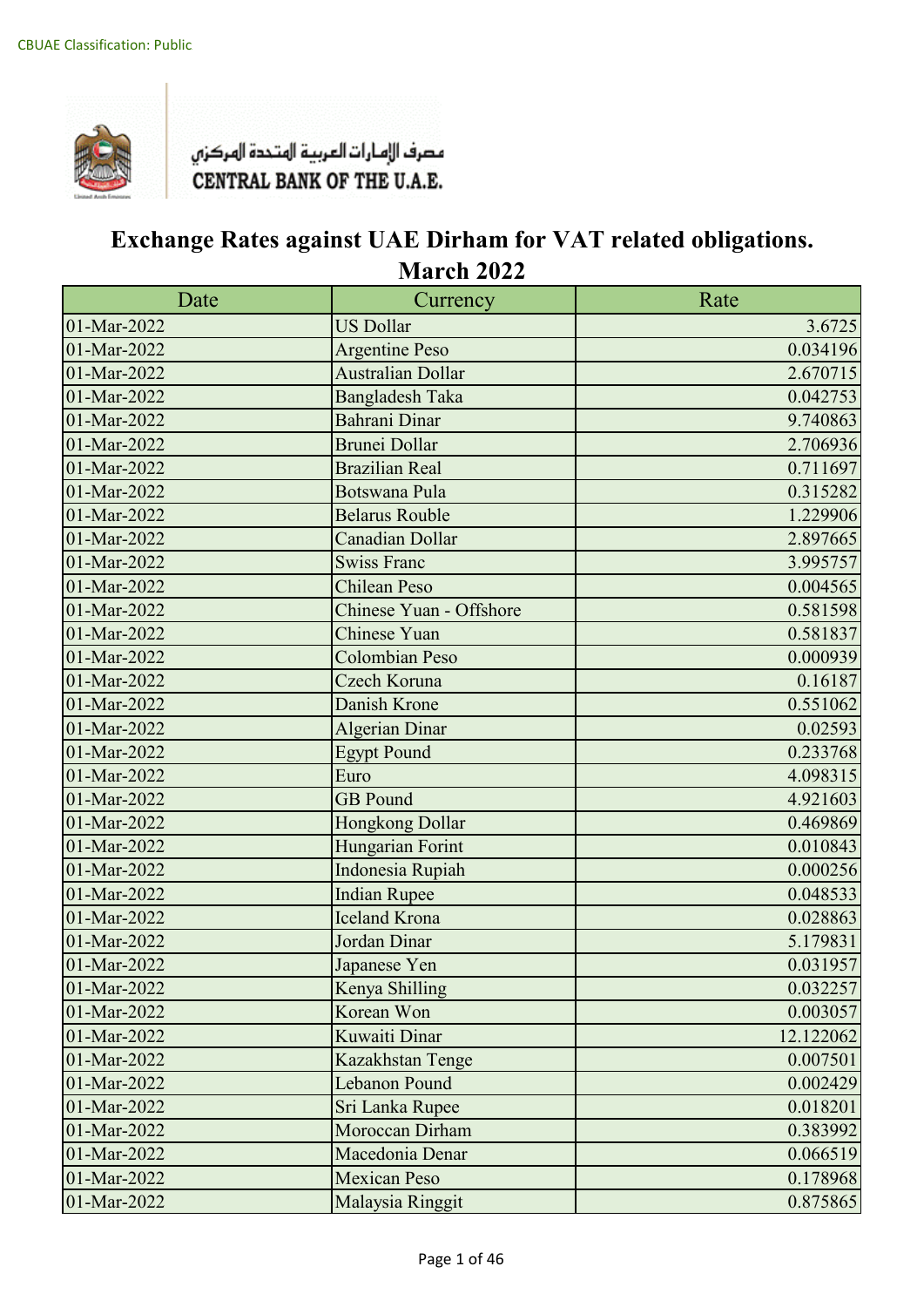

| Date        | Currency                | Rate     |
|-------------|-------------------------|----------|
| 01-Mar-2022 | Nigerian Naira          | 0.008826 |
| 01-Mar-2022 | Norwegian Krone         | 0.416294 |
| 01-Mar-2022 | NewZealand Dollar       | 2.488818 |
| 01-Mar-2022 | Omani Rial              | 9.538961 |
| 01-Mar-2022 | Peru Sol                | 0.969407 |
| 01-Mar-2022 | Philippine Piso         | 0.0716   |
| 01-Mar-2022 | Pakistan Rupee          | 0.020675 |
| 01-Mar-2022 | Polish Zloty            | 0.865849 |
| 01-Mar-2022 | Qatari Riyal            | 1.003032 |
| 01-Mar-2022 | <b>Serbian Dinar</b>    | 0.034834 |
| 01-Mar-2022 | Russia Rouble           | 0.037235 |
| 01-Mar-2022 | Saudi Riyal             | 0.978863 |
| 01-Mar-2022 | <b>Sudanese Pound</b>   | 0.008241 |
| 01-Mar-2022 | <b>Swedish Krona</b>    | 0.383832 |
| 01-Mar-2022 | <b>Singapore Dollar</b> | 2.706936 |
| 01-Mar-2022 | Thai Baht               | 0.112275 |
| 01-Mar-2022 | <b>Tunisian Dinar</b>   | 1.258309 |
| 01-Mar-2022 | <b>Turkish Lira</b>     | 0.26422  |
| 01-Mar-2022 | <b>Trin Tob Dollar</b>  | 0.541459 |
| 01-Mar-2022 | Taiwan Dollar           | 0.130894 |
| 01-Mar-2022 | Tanzania Shilling       | 0.001586 |
| 01-Mar-2022 | <b>Uganda Shilling</b>  | 0.001039 |
| 01-Mar-2022 | Vietnam Dong            | 0.000161 |
| 01-Mar-2022 | <b>Yemen Rial</b>       | 0.014676 |
| 01-Mar-2022 | South Africa Rand       | 0.238927 |
| 01-Mar-2022 | Zambian Kwacha          | 0.205915 |
| 01-Mar-2022 | Azerbaijan manat        | 2.161566 |
| 01-Mar-2022 | <b>Bulgarian</b> lev    | 2.0951   |
| 01-Mar-2022 | Croatian kuna           | 0.541395 |
| 01-Mar-2022 | Ethiopian birr          | 0.071634 |
| 01-Mar-2022 | Iraqi dinar             | 0.002516 |
| 01-Mar-2022 | Israeli new shekel      | 1.136997 |
| 01-Mar-2022 | Libyan dinar            | 0.797001 |
| 01-Mar-2022 | Mauritian rupee         | 0.084425 |
| 01-Mar-2022 | Romanian leu            | 0.828035 |
| 01-Mar-2022 | Syrian pound            | 0.001462 |
| 01-Mar-2022 | Turkmen manat           | 1.050787 |
| 01-Mar-2022 | Uzbekistani som         | 0.000338 |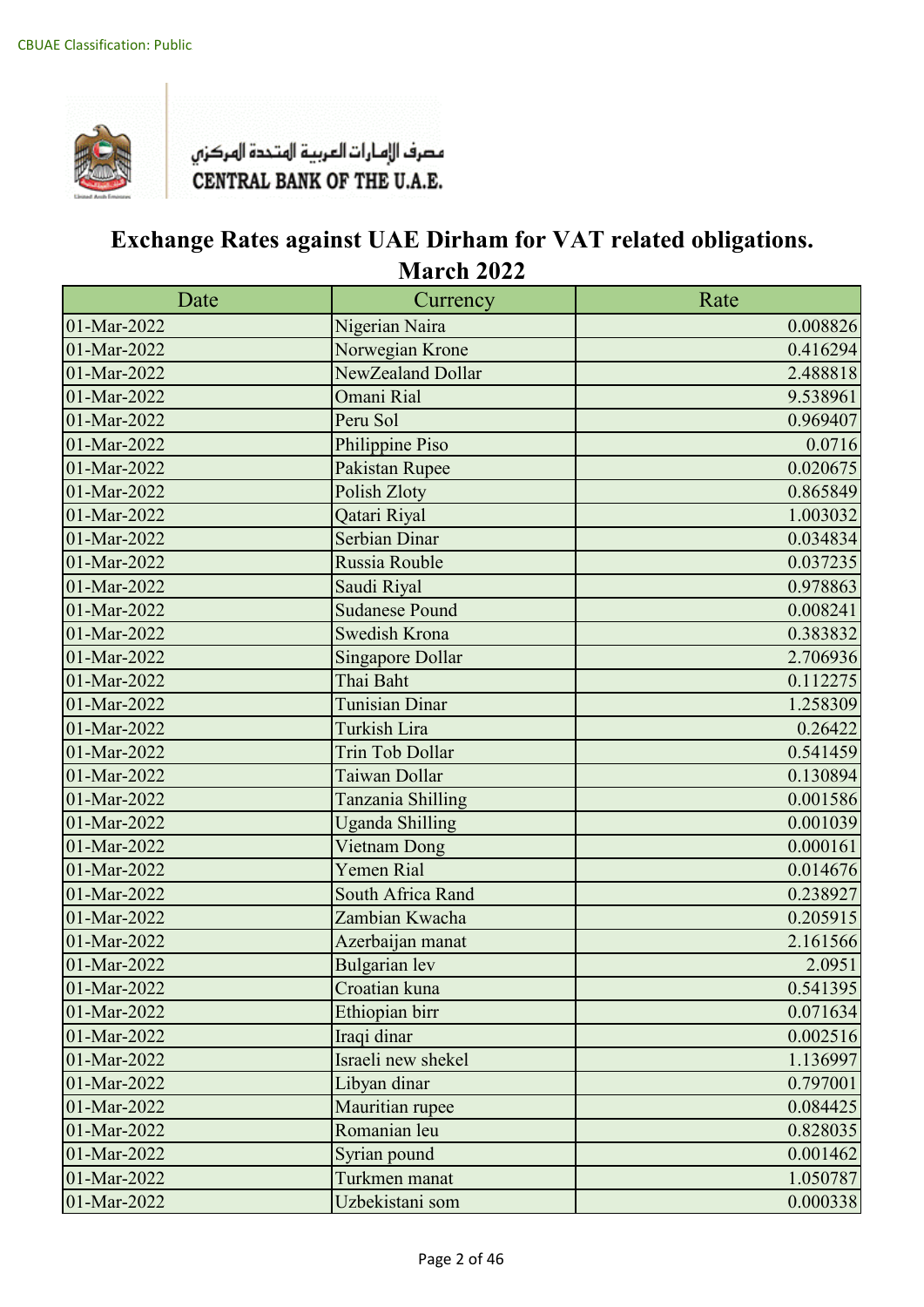

| Date        | Currency                | Rate      |
|-------------|-------------------------|-----------|
| 02-Mar-2022 | <b>US Dollar</b>        | 3.6725    |
| 02-Mar-2022 | <b>Argentine Peso</b>   | 0.034022  |
| 02-Mar-2022 | Australian Dollar       | 2.670909  |
| 02-Mar-2022 | Bangladesh Taka         | 0.042694  |
| 02-Mar-2022 | Bahrani Dinar           | 9.741638  |
| 02-Mar-2022 | <b>Brunei Dollar</b>    | 2.706338  |
| 02-Mar-2022 | <b>Brazilian Real</b>   | 0.711656  |
| 02-Mar-2022 | Botswana Pula           | 0.312524  |
| 02-Mar-2022 | <b>Belarus Rouble</b>   | 1.229906  |
| 02-Mar-2022 | Canadian Dollar         | 2.893783  |
| 02-Mar-2022 | <b>Swiss Franc</b>      | 3.991848  |
| 02-Mar-2022 | Chilean Peso            | 0.004558  |
| 02-Mar-2022 | Chinese Yuan - Offshore | 0.581257  |
| 02-Mar-2022 | Chinese Yuan            | 0.581414  |
| 02-Mar-2022 | Colombian Peso          | 0.000947  |
| 02-Mar-2022 | Czech Koruna            | 0.157937  |
| 02-Mar-2022 | Danish Krone            | 0.548151  |
| 02-Mar-2022 | <b>Algerian Dinar</b>   | 0.025828  |
| 02-Mar-2022 | <b>Egypt Pound</b>      | 0.233768  |
| 02-Mar-2022 | Euro                    | 4.076932  |
| 02-Mar-2022 | <b>GB</b> Pound         | 4.90255   |
| 02-Mar-2022 | Hongkong Dollar         | 0.47002   |
| 02-Mar-2022 | Hungarian Forint        | 0.010673  |
| 02-Mar-2022 | Indonesia Rupiah        | 0.000255  |
| 02-Mar-2022 | <b>Indian Rupee</b>     | 0.048457  |
| 02-Mar-2022 | Iceland Krona           | 0.028518  |
| 02-Mar-2022 | Jordan Dinar            | 5.179831  |
| 02-Mar-2022 | Japanese Yen            | 0.03183   |
| 02-Mar-2022 | Kenya Shilling          | 0.032243  |
| 02-Mar-2022 | Korean Won              | 0.003046  |
| 02-Mar-2022 | Kuwaiti Dinar           | 12.114065 |
| 02-Mar-2022 | Kazakhstan Tenge        | 0.007398  |
| 02-Mar-2022 | Lebanon Pound           | 0.002429  |
| 02-Mar-2022 | Sri Lanka Rupee         | 0.018113  |
| 02-Mar-2022 | Moroccan Dirham         | 0.382728  |
| 02-Mar-2022 | Macedonia Denar         | 0.066171  |
| 02-Mar-2022 | Mexican Peso            | 0.177348  |
| 02-Mar-2022 | Malaysia Ringgit        | 0.875343  |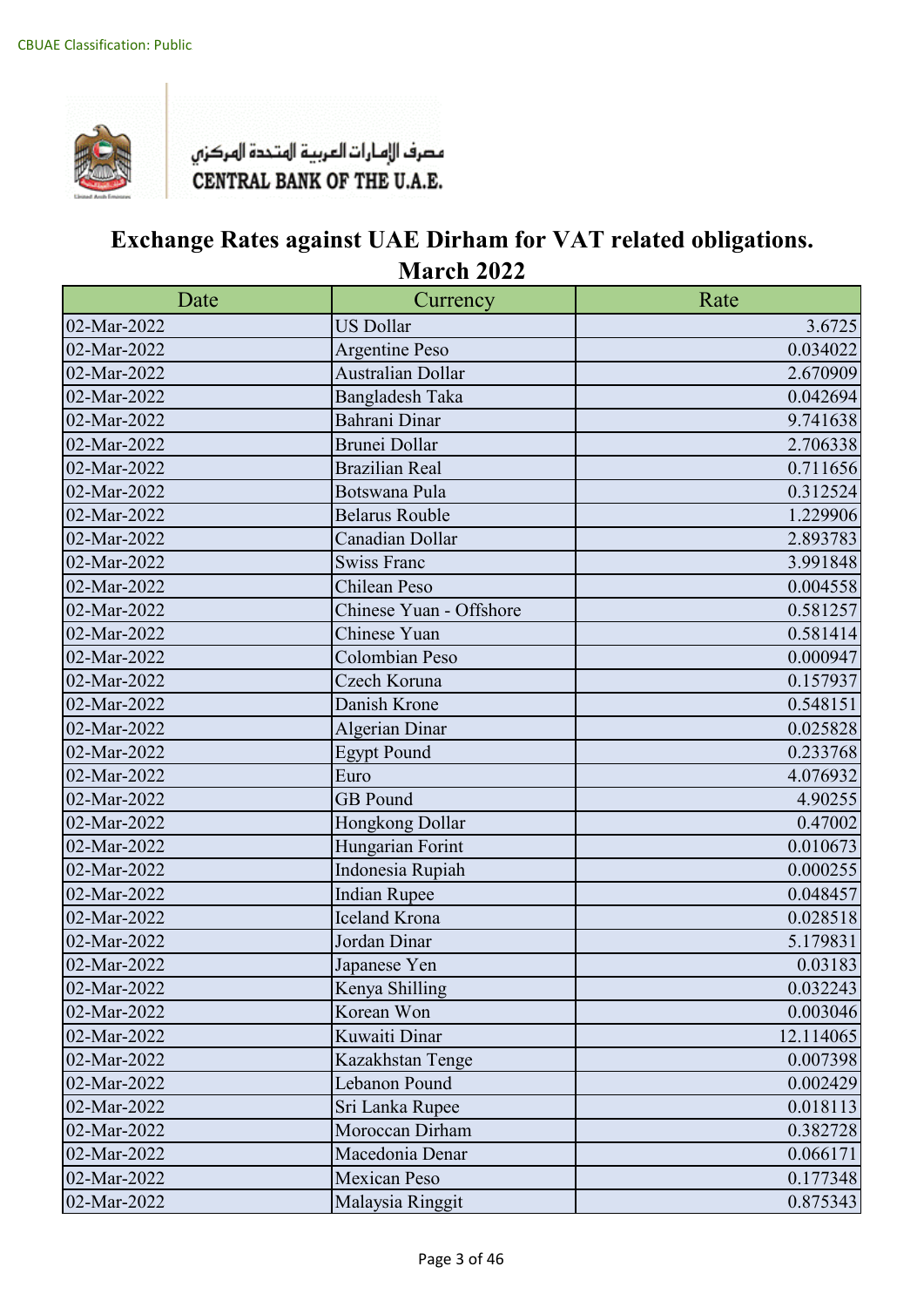

| Date        | Currency               | Rate     |
|-------------|------------------------|----------|
| 02-Mar-2022 | Nigerian Naira         | 0.008826 |
| 02-Mar-2022 | Norwegian Krone        | 0.412942 |
| 02-Mar-2022 | NewZealand Dollar      | 2.486291 |
| 02-Mar-2022 | Omani Rial             | 9.551365 |
| 02-Mar-2022 | Peru Sol               | 0.968231 |
| 02-Mar-2022 | Philippine Piso        | 0.071269 |
| 02-Mar-2022 | Pakistan Rupee         | 0.020669 |
| 02-Mar-2022 | Polish Zloty           | 0.853633 |
| 02-Mar-2022 | Qatari Riyal           | 1.008651 |
| 02-Mar-2022 | Serbian Dinar          | 0.034705 |
| 02-Mar-2022 | Russia Rouble          | 0.035551 |
| 02-Mar-2022 | Saudi Riyal            | 0.978863 |
| 02-Mar-2022 | Sudanese Pound         | 0.00823  |
| 02-Mar-2022 | Swedish Krona          | 0.378074 |
| 02-Mar-2022 | Singapore Dollar       | 2.706537 |
| 02-Mar-2022 | Thai Baht              | 0.112206 |
| 02-Mar-2022 | Tunisian Dinar         | 1.254483 |
| 02-Mar-2022 | Turkish Lira           | 0.260981 |
| 02-Mar-2022 | Trin Tob Dollar        | 0.541523 |
| 02-Mar-2022 | Taiwan Dollar          | 0.131119 |
| 02-Mar-2022 | Tanzania Shilling      | 0.001586 |
| 02-Mar-2022 | <b>Uganda Shilling</b> | 0.00103  |
| 02-Mar-2022 | Vietnam Dong           | 0.000161 |
| 02-Mar-2022 | Yemen Rial             | 0.014678 |
| 02-Mar-2022 | South Africa Rand      | 0.237212 |
| 02-Mar-2022 | Zambian Kwacha         | 0.205455 |
| 02-Mar-2022 | Azerbaijan manat       | 2.161566 |
| 02-Mar-2022 | <b>Bulgarian</b> lev   | 2.084398 |
| 02-Mar-2022 | Croatian kuna          | 0.538482 |
| 02-Mar-2022 | Ethiopian birr         | 0.071634 |
| 02-Mar-2022 | Iraqi dinar            | 0.002516 |
| 02-Mar-2022 | Israeli new shekel     | 1.131567 |
| 02-Mar-2022 | Libyan dinar           | 0.794587 |
| 02-Mar-2022 | Mauritian rupee        | 0.082901 |
| 02-Mar-2022 | Romanian leu           | 0.823689 |
| 02-Mar-2022 | Syrian pound           | 0.001462 |
| 02-Mar-2022 | Turkmen manat          | 1.050787 |
| 02-Mar-2022 | Uzbekistani som        | 0.000337 |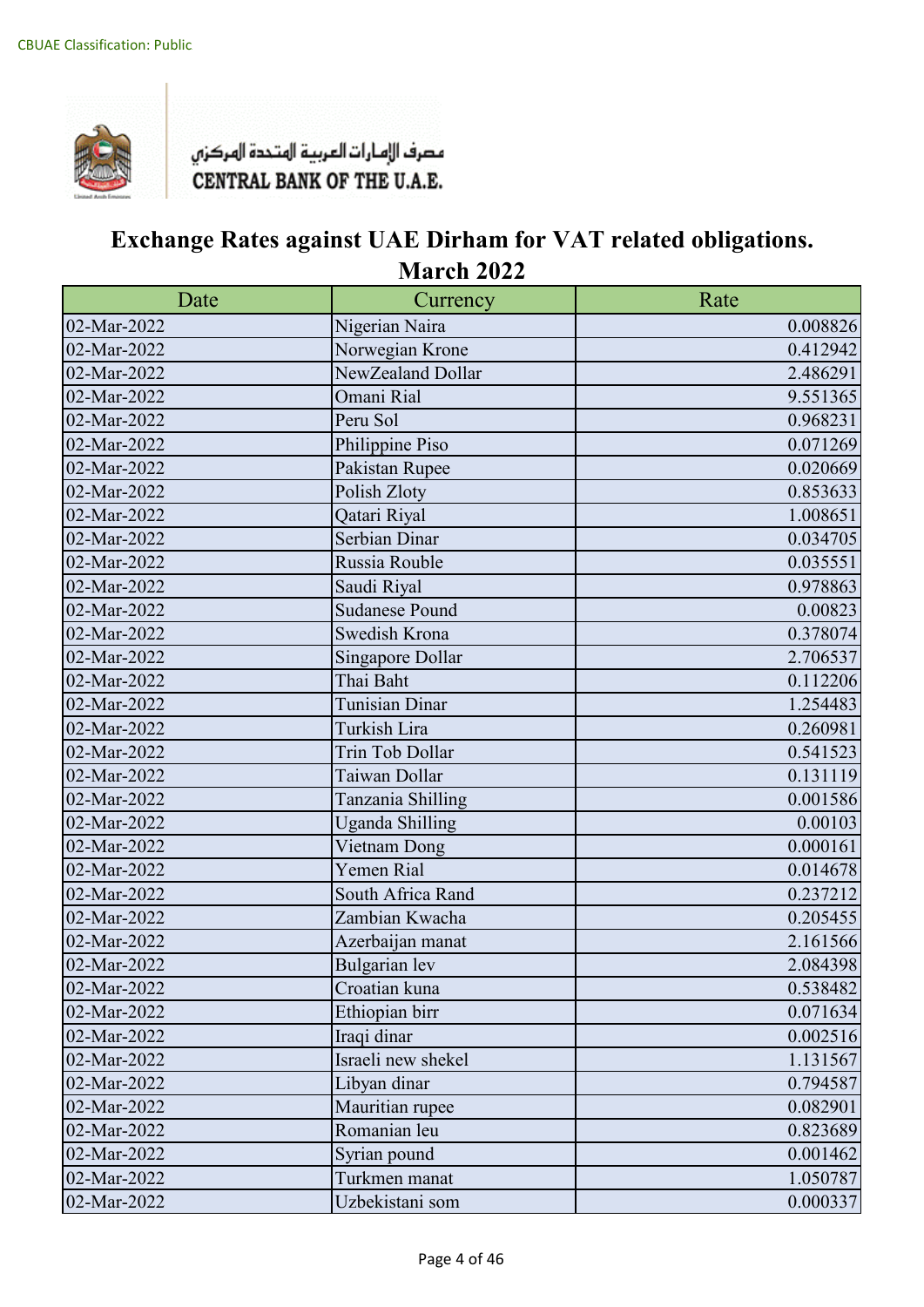

| Date        | Currency                 | Rate      |
|-------------|--------------------------|-----------|
| 03-Mar-2022 | <b>US Dollar</b>         | 3.6725    |
| 03-Mar-2022 | <b>Argentine Peso</b>    | 0.033994  |
| 03-Mar-2022 | <b>Australian Dollar</b> | 2.688113  |
| 03-Mar-2022 | <b>Bangladesh Taka</b>   | 0.042629  |
| 03-Mar-2022 | <b>Bahrani Dinar</b>     | 9.740863  |
| 03-Mar-2022 | <b>Brunei Dollar</b>     | 2.705141  |
| 03-Mar-2022 | <b>Brazilian Real</b>    | 0.729452  |
| 03-Mar-2022 | <b>Botswana Pula</b>     | 0.316385  |
| 03-Mar-2022 | <b>Belarus Rouble</b>    | 1.187627  |
| 03-Mar-2022 | <b>Canadian Dollar</b>   | 2.905229  |
| 03-Mar-2022 | <b>Swiss Franc</b>       | 3.99098   |
| 03-Mar-2022 | <b>Chilean Peso</b>      | 0.004576  |
| 03-Mar-2022 | Chinese Yuan - Offshore  | 0.580724  |
| 03-Mar-2022 | Chinese Yuan             | 0.581119  |
| 03-Mar-2022 | Colombian Peso           | 0.000971  |
| 03-Mar-2022 | Czech Koruna             | 0.15866   |
| 03-Mar-2022 | Danish Krone             | 0.54722   |
| 03-Mar-2022 | <b>Algerian Dinar</b>    | 0.025817  |
| 03-Mar-2022 | <b>Egypt Pound</b>       | 0.233768  |
| 03-Mar-2022 | Euro                     | 4.071056  |
| 03-Mar-2022 | <b>GB</b> Pound          | 4.913043  |
| 03-Mar-2022 | Hongkong Dollar          | 0.469984  |
| 03-Mar-2022 | Hungarian Forint         | 0.010751  |
| 03-Mar-2022 | Indonesia Rupiah         | 0.000255  |
| 03-Mar-2022 | <b>Indian Rupee</b>      | 0.048395  |
| 03-Mar-2022 | <b>Iceland Krona</b>     | 0.028348  |
| 03-Mar-2022 | Jordan Dinar             | 5.179831  |
| 03-Mar-2022 | Japanese Yen             | 0.031747  |
| 03-Mar-2022 | Kenya Shilling           | 0.032229  |
| 03-Mar-2022 | Korean Won               | 0.003042  |
| 03-Mar-2022 | Kuwaiti Dinar            | 12.110071 |
| 03-Mar-2022 | Kazakhstan Tenge         | 0.007376  |
| 03-Mar-2022 | <b>Lebanon Pound</b>     | 0.002429  |
| 03-Mar-2022 | Sri Lanka Rupee          | 0.018136  |
| 03-Mar-2022 | Moroccan Dirham          | 0.381638  |
| 03-Mar-2022 | Macedonia Denar          | 0.066076  |
| 03-Mar-2022 | <b>Mexican Peso</b>      | 0.17769   |
| 03-Mar-2022 | Malaysia Ringgit         | 0.877224  |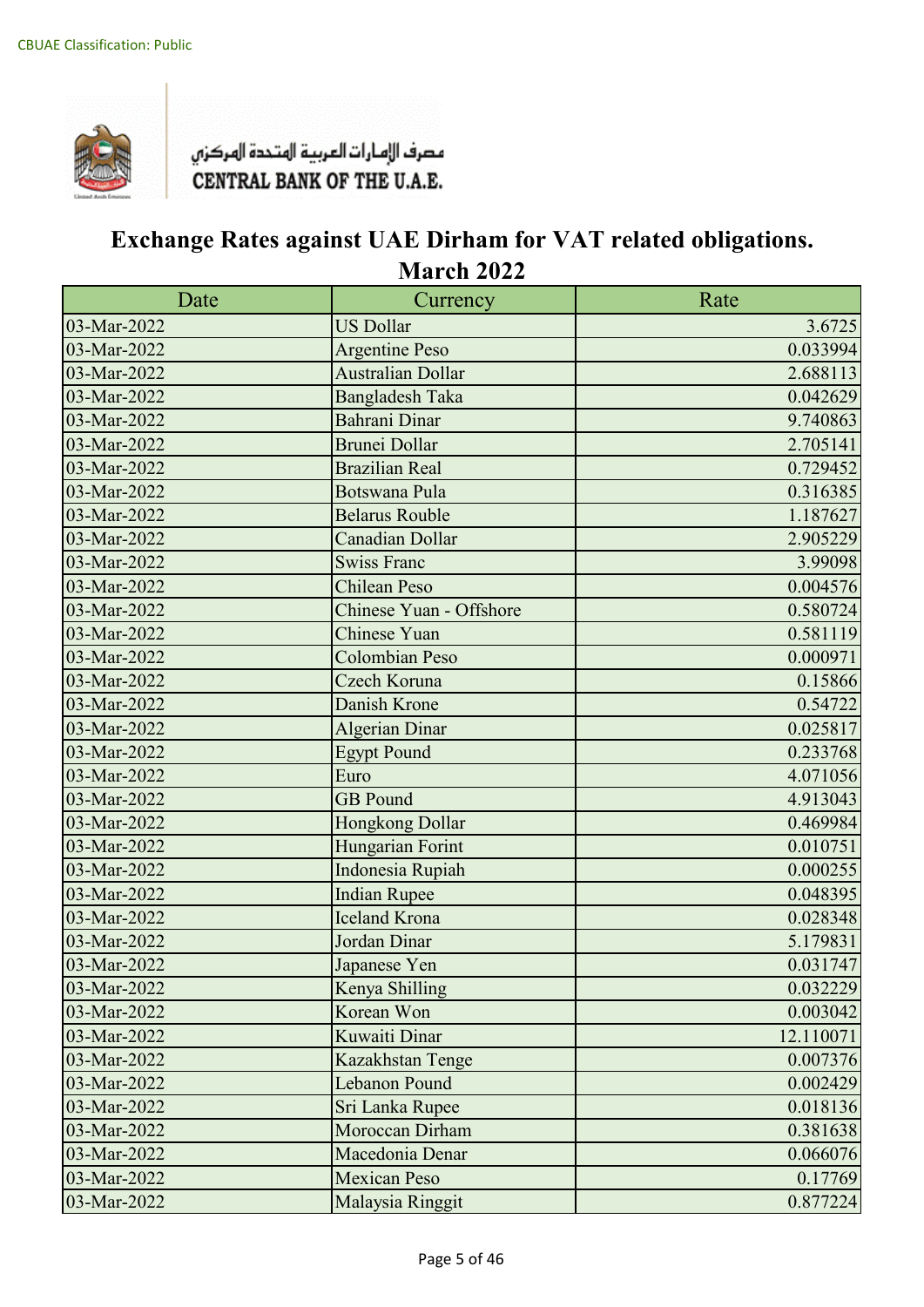

| Date        | Currency                | Rate     |
|-------------|-------------------------|----------|
| 03-Mar-2022 | Nigerian Naira          | 0.008829 |
| 03-Mar-2022 | Norwegian Krone         | 0.412511 |
| 03-Mar-2022 | NewZealand Dollar       | 2.49338  |
| 03-Mar-2022 | Omani Rial              | 9.538713 |
| 03-Mar-2022 | Peru Sol                | 0.979516 |
| 03-Mar-2022 | Philippine Piso         | 0.071182 |
| 03-Mar-2022 | Pakistan Rupee          | 0.020603 |
| 03-Mar-2022 | Polish Zloty            | 0.855263 |
| 03-Mar-2022 | Qatari Riyal            | 1.008651 |
| 03-Mar-2022 | <b>Serbian Dinar</b>    | 0.034591 |
| 03-Mar-2022 | Russia Rouble           | 0.031476 |
| 03-Mar-2022 | Saudi Riyal             | 0.978837 |
| 03-Mar-2022 | <b>Sudanese Pound</b>   | 0.00823  |
| 03-Mar-2022 | <b>Swedish Krona</b>    | 0.37807  |
| 03-Mar-2022 | <b>Singapore Dollar</b> | 2.704942 |
| 03-Mar-2022 | Thai Baht               | 0.112792 |
| 03-Mar-2022 | <b>Tunisian Dinar</b>   | 1.25749  |
| 03-Mar-2022 | <b>Turkish Lira</b>     | 0.260033 |
| 03-Mar-2022 | <b>Trin Tob Dollar</b>  | 0.541164 |
| 03-Mar-2022 | Taiwan Dollar           | 0.130908 |
| 03-Mar-2022 | Tanzania Shilling       | 0.001586 |
| 03-Mar-2022 | <b>Uganda Shilling</b>  | 0.001031 |
| 03-Mar-2022 | Vietnam Dong            | 0.000161 |
| 03-Mar-2022 | <b>Yemen Rial</b>       | 0.014675 |
| 03-Mar-2022 | South Africa Rand       | 0.241345 |
| 03-Mar-2022 | Zambian Kwacha          | 0.204425 |
| 03-Mar-2022 | Azerbaijan manat        | 2.161566 |
| 03-Mar-2022 | <b>Bulgarian</b> lev    | 2.082743 |
| 03-Mar-2022 | Croatian kuna           | 0.53879  |
| 03-Mar-2022 | Ethiopian birr          | 0.071627 |
| 03-Mar-2022 | Iraqi dinar             | 0.002516 |
| 03-Mar-2022 | Israeli new shekel      | 1.134468 |
| 03-Mar-2022 | Libyan dinar            | 0.794312 |
| 03-Mar-2022 | Mauritian rupee         | 0.082901 |
| 03-Mar-2022 | Romanian leu            | 0.823246 |
| 03-Mar-2022 | Syrian pound            | 0.001462 |
| 03-Mar-2022 | Turkmen manat           | 1.050787 |
| 03-Mar-2022 | Uzbekistani som         | 0.000337 |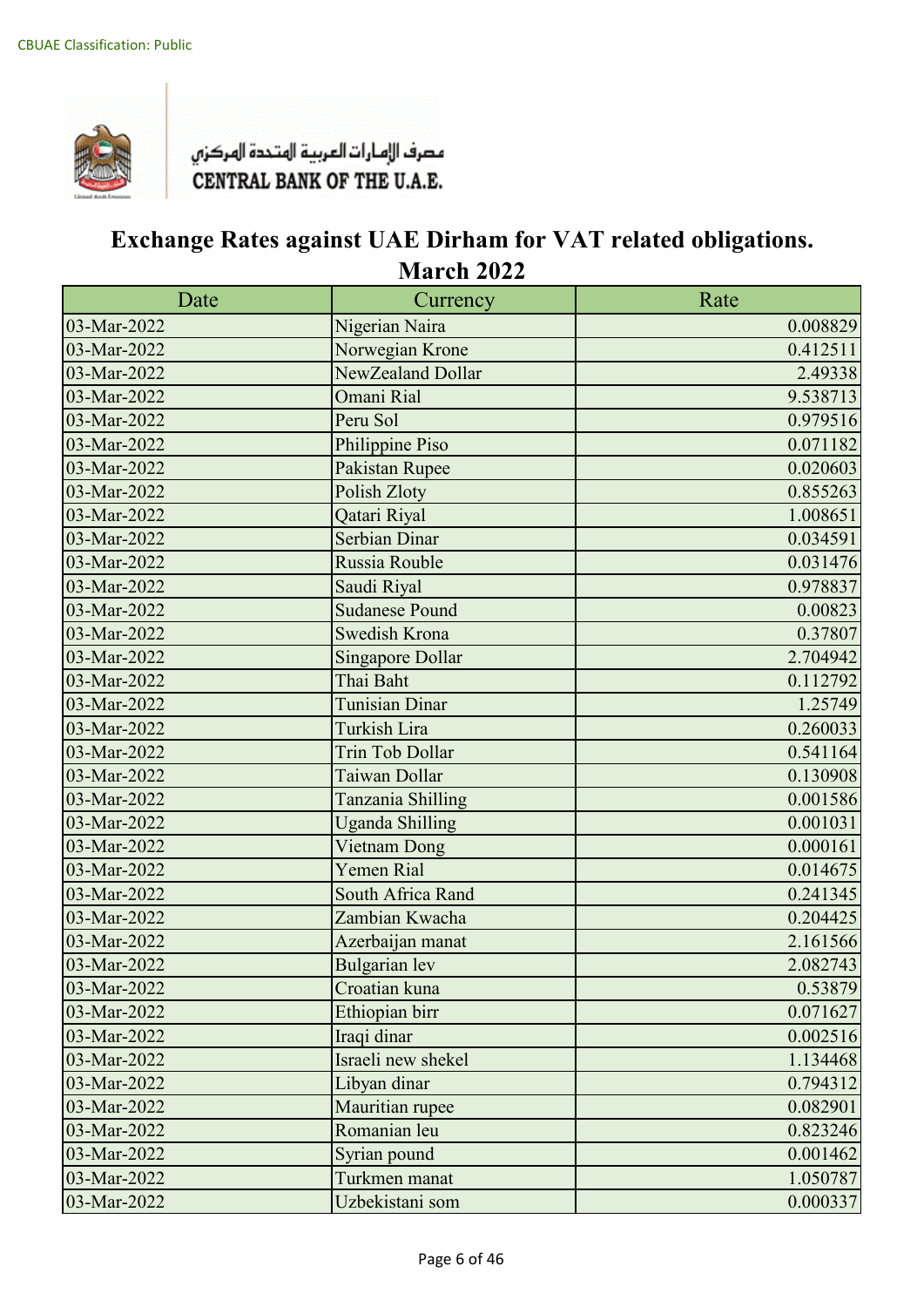

| Date        | Currency                | Rate      |
|-------------|-------------------------|-----------|
| 04-Mar-2022 | <b>US Dollar</b>        | 3.6725    |
| 04-Mar-2022 | <b>Argentine Peso</b>   | 0.033954  |
| 04-Mar-2022 | Australian Dollar       | 2.695413  |
| 04-Mar-2022 | <b>Bangladesh Taka</b>  | 0.042624  |
| 04-Mar-2022 | Bahrani Dinar           | 9.740863  |
| 04-Mar-2022 | <b>Brunei Dollar</b>    | 2.696402  |
| 04-Mar-2022 | <b>Brazilian Real</b>   | 0.72191   |
| 04-Mar-2022 | Botswana Pula           | 0.313629  |
| 04-Mar-2022 | <b>Belarus Rouble</b>   | 1.18571   |
| 04-Mar-2022 | Canadian Dollar         | 2.875881  |
| 04-Mar-2022 | <b>Swiss Franc</b>      | 3.992282  |
| 04-Mar-2022 | Chilean Peso            | 0.004538  |
| 04-Mar-2022 | Chinese Yuan - Offshore | 0.58032   |
| 04-Mar-2022 | Chinese Yuan            | 0.581027  |
| 04-Mar-2022 | Colombian Peso          | 0.00097   |
| 04-Mar-2022 | Czech Koruna            | 0.155812  |
| 04-Mar-2022 | Danish Krone            | 0.538513  |
| 04-Mar-2022 | <b>Algerian Dinar</b>   | 0.025661  |
| 04-Mar-2022 | <b>Egypt Pound</b>      | 0.234066  |
| 04-Mar-2022 | Euro                    | 4.006218  |
| 04-Mar-2022 | <b>GB</b> Pound         | 4.860376  |
| 04-Mar-2022 | Hongkong Dollar         | 0.4699    |
| 04-Mar-2022 | Hungarian Forint        | 0.010388  |
| 04-Mar-2022 | Indonesia Rupiah        | 0.000255  |
| 04-Mar-2022 | <b>Indian Rupee</b>     | 0.048092  |
| 04-Mar-2022 | <b>Iceland Krona</b>    | 0.027786  |
| 04-Mar-2022 | Jordan Dinar            | 5.179831  |
| 04-Mar-2022 | Japanese Yen            | 0.031824  |
| 04-Mar-2022 | Kenya Shilling          | 0.032215  |
| 04-Mar-2022 | Korean Won              | 0.003015  |
| 04-Mar-2022 | Kuwaiti Dinar           | 12.101292 |
| 04-Mar-2022 | Kazakhstan Tenge        | 0.007196  |
| 04-Mar-2022 | Lebanon Pound           | 0.002429  |
| 04-Mar-2022 | Sri Lanka Rupee         | 0.018226  |
| 04-Mar-2022 | Moroccan Dirham         | 0.377305  |
| 04-Mar-2022 | Macedonia Denar         | 0.065023  |
| 04-Mar-2022 | <b>Mexican Peso</b>     | 0.176243  |
| 04-Mar-2022 | Malaysia Ringgit        | 0.879009  |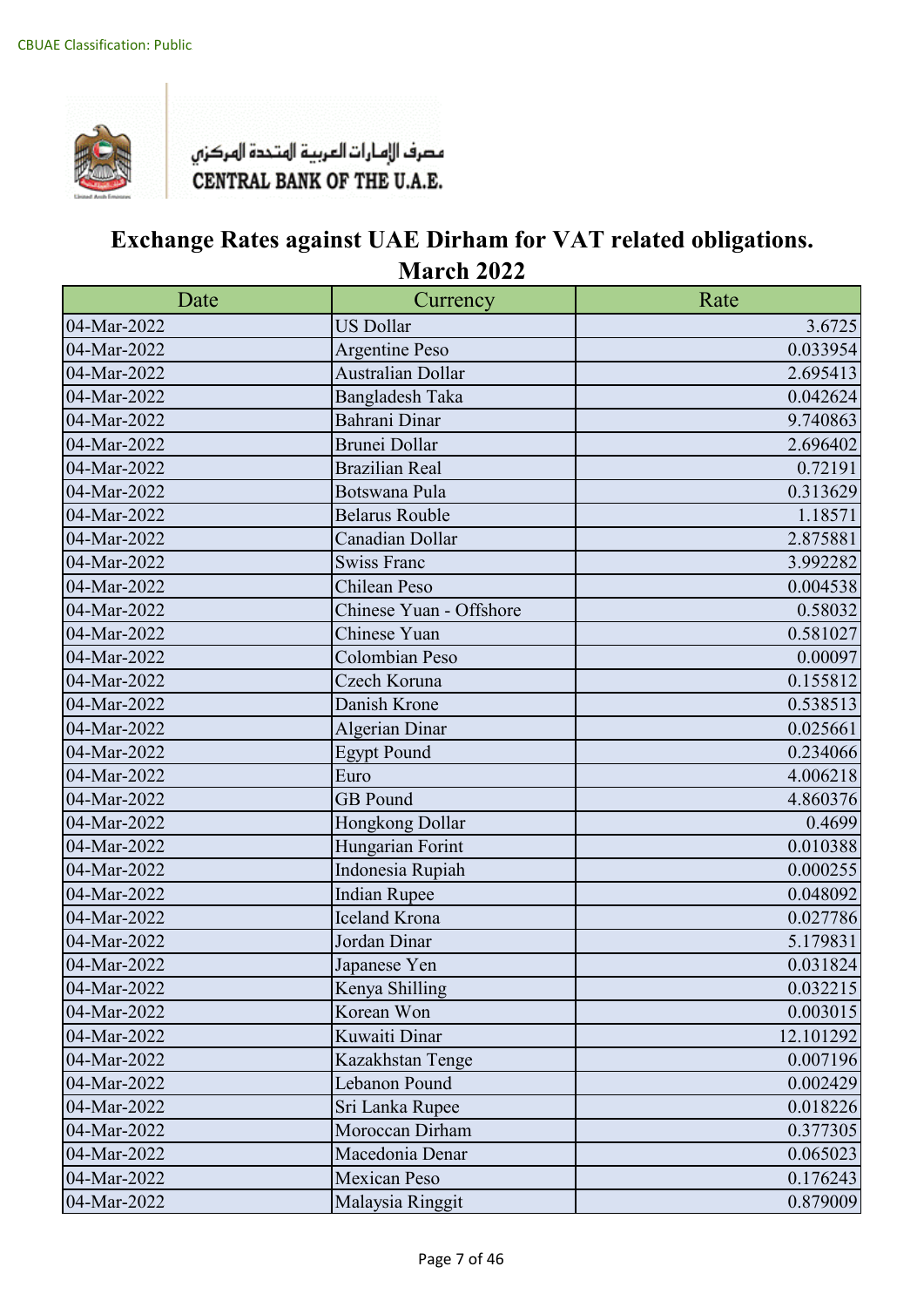

| Date        | Currency               | Rate     |
|-------------|------------------------|----------|
| 04-Mar-2022 | Nigerian Naira         | 0.00883  |
| 04-Mar-2022 | Norwegian Krone        | 0.407322 |
| 04-Mar-2022 | NewZealand Dollar      | 2.506826 |
| 04-Mar-2022 | Omani Rial             | 9.538218 |
| 04-Mar-2022 | Peru Sol               | 0.984796 |
| 04-Mar-2022 | Philippine Piso        | 0.070609 |
| 04-Mar-2022 | Pakistan Rupee         | 0.020617 |
| 04-Mar-2022 | Polish Zloty           | 0.822969 |
| 04-Mar-2022 | Qatari Riyal           | 1.007268 |
| 04-Mar-2022 | Serbian Dinar          | 0.034068 |
| 04-Mar-2022 | Russia Rouble          | 0.031322 |
| 04-Mar-2022 | Saudi Riyal            | 0.978837 |
| 04-Mar-2022 | <b>Sudanese Pound</b>  | 0.00823  |
| 04-Mar-2022 | Swedish Krona          | 0.369753 |
| 04-Mar-2022 | Singapore Dollar       | 2.697194 |
| 04-Mar-2022 | Thai Baht              | 0.112275 |
| 04-Mar-2022 | <b>Tunisian Dinar</b>  | 1.245591 |
| 04-Mar-2022 | Turkish Lira           | 0.257859 |
| 04-Mar-2022 | Trin Tob Dollar        | 0.5411   |
| 04-Mar-2022 | Taiwan Dollar          | 0.13042  |
| 04-Mar-2022 | Tanzania Shilling      | 0.001586 |
| 04-Mar-2022 | <b>Uganda Shilling</b> | 0.001025 |
| 04-Mar-2022 | Vietnam Dong           | 0.000161 |
| 04-Mar-2022 | Yemen Rial             | 0.014678 |
| 04-Mar-2022 | South Africa Rand      | 0.238764 |
| 04-Mar-2022 | Zambian Kwacha         | 0.203745 |
| 04-Mar-2022 | Azerbaijan manat       | 2.161566 |
| 04-Mar-2022 | Bulgarian lev          | 2.048357 |
| 04-Mar-2022 | Croatian kuna          | 0.530156 |
| 04-Mar-2022 | Ethiopian birr         | 0.071622 |
| 04-Mar-2022 | Iraqi dinar            | 0.002516 |
| 04-Mar-2022 | Israeli new shekel     | 1.123604 |
| 04-Mar-2022 | Libyan dinar           | 0.794312 |
| 04-Mar-2022 | Mauritian rupee        | 0.082994 |
| 04-Mar-2022 | Romanian leu           | 0.809438 |
| 04-Mar-2022 | Syrian pound           | 0.001462 |
| 04-Mar-2022 | Turkmen manat          | 1.050787 |
| 04-Mar-2022 | Uzbekistani som        | 0.000337 |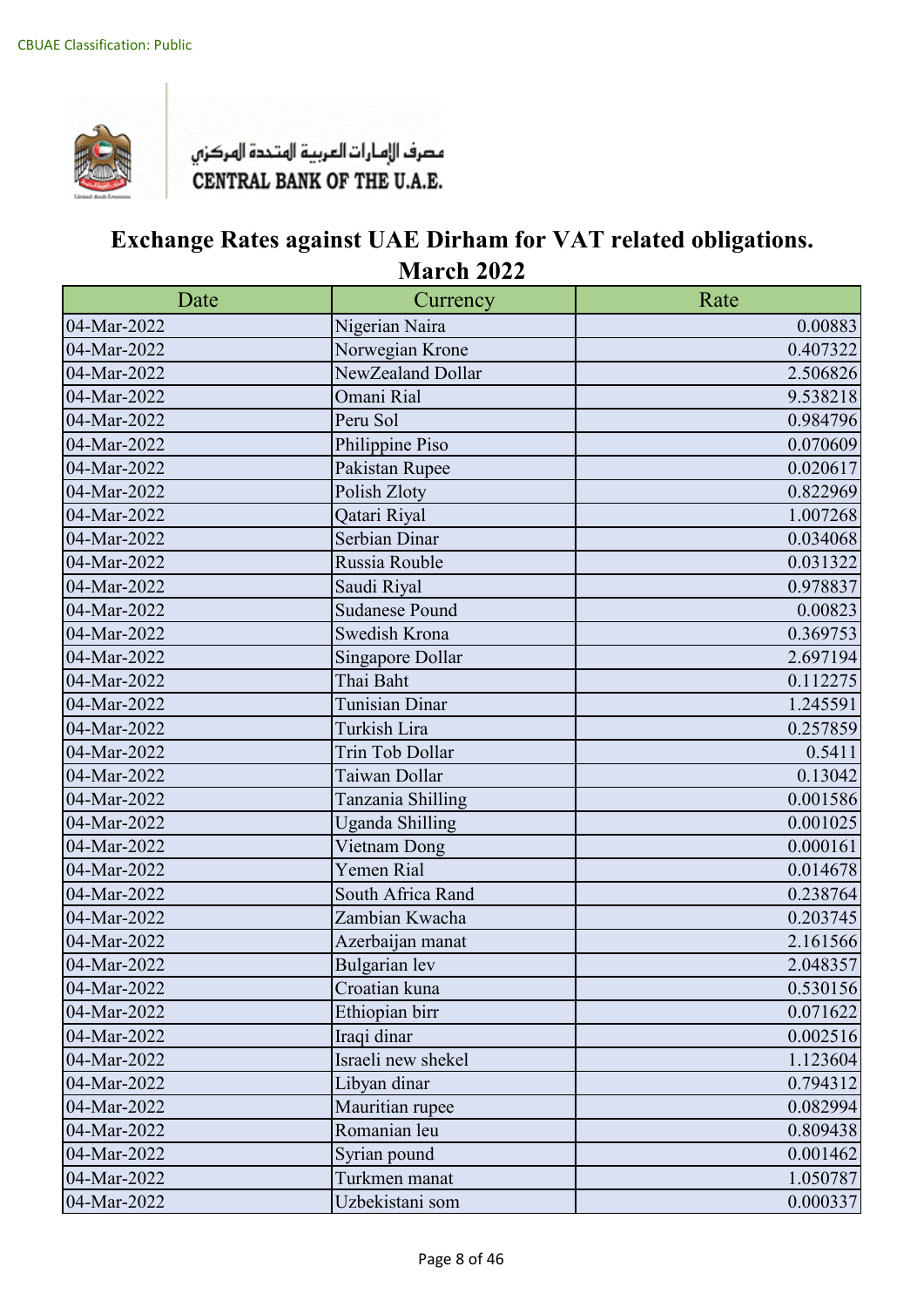

| Date                      | Currency                 | Rate      |
|---------------------------|--------------------------|-----------|
| 07-Mar-2022               | <b>US Dollar</b>         | 3.6725    |
| 07-Mar-2022               | <b>Argentine Peso</b>    | 0.033859  |
| 07-Mar-2022               | <b>Australian Dollar</b> | 2.708134  |
| 07-Mar-2022               | <b>Bangladesh Taka</b>   | 0.042713  |
| 07-Mar-2022               | Bahrani Dinar            | 9.740863  |
| 07-Mar-2022               | Brunei Dollar            | 2.697987  |
| 07-Mar-2022               | <b>Brazilian Real</b>    | 0.727429  |
| 07-Mar-2022               | <b>Botswana Pula</b>     | 0.314182  |
| 07-Mar-2022               | <b>Belarus Rouble</b>    | 1.18571   |
| 07-Mar-2022               | Canadian Dollar          | 2.882653  |
| 07-Mar-2022               | <b>Swiss Franc</b>       | 3.971129  |
| 07-Mar-2022               | <b>Chilean Peso</b>      | 0.004541  |
| 07-Mar-2022               | Chinese Yuan - Offshore  | 0.580623  |
| 07-Mar-2022               | <b>Chinese Yuan</b>      | 0.581156  |
| 07-Mar-2022               | <b>Colombian Peso</b>    | 0.000964  |
| $\overline{07}$ -Mar-2022 | Czech Koruna             | 0.156376  |
| 07-Mar-2022               | Danish Krone             | 0.537938  |
| 07-Mar-2022               | <b>Algerian Dinar</b>    | 0.025648  |
| 07-Mar-2022               | <b>Egypt Pound</b>       | 0.233768  |
| 07-Mar-2022               | Euro                     | 4.001852  |
| 07-Mar-2022               | <b>GB</b> Pound          | 4.837329  |
| 07-Mar-2022               | Hongkong Dollar          | 0.469851  |
| 07-Mar-2022               | Hungarian Forint         | 0.010189  |
| 07-Mar-2022               | Indonesia Rupiah         | 0.000255  |
| 07-Mar-2022               | <b>Indian Rupee</b>      | 0.047772  |
| 07-Mar-2022               | <b>Iceland Krona</b>     | 0.027491  |
| 07-Mar-2022               | Jordan Dinar             | 5.175451  |
| 07-Mar-2022               | Japanese Yen             | 0.031857  |
| 07-Mar-2022               | Kenya Shilling           | 0.032201  |
| 07-Mar-2022               | Korean Won               | 0.002991  |
| 07-Mar-2022               | Kuwaiti Dinar            | 12.088943 |
| 07-Mar-2022               | Kazakhstan Tenge         | 0.007196  |
| 07-Mar-2022               | <b>Lebanon Pound</b>     | 0.002429  |
| 07-Mar-2022               | Sri Lanka Rupee          | 0.018181  |
| 07-Mar-2022               | Moroccan Dirham          | 0.371797  |
| 07-Mar-2022               | Macedonia Denar          | 0.064954  |
| 07-Mar-2022               | <b>Mexican Peso</b>      | 0.174031  |
| 07-Mar-2022               | Malaysia Ringgit         | 0.879114  |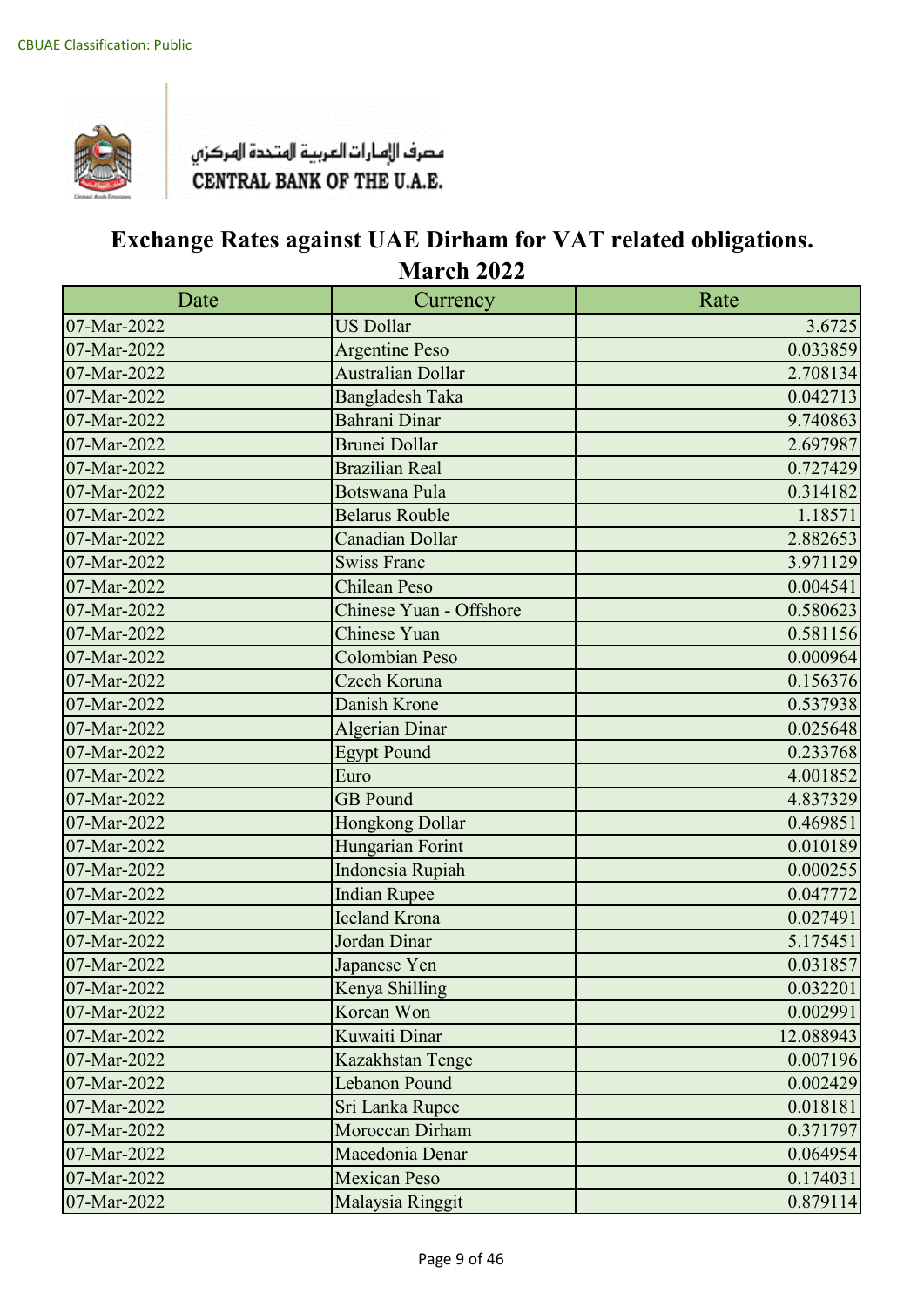

| Date                      | Currency                | Rate     |
|---------------------------|-------------------------|----------|
| 07-Mar-2022               | Nigerian Naira          | 0.008839 |
| 07-Mar-2022               | Norwegian Krone         | 0.407363 |
| 07-Mar-2022               | NewZealand Dollar       | 2.518861 |
| 07-Mar-2022               | Omani Rial              | 9.538961 |
| 07-Mar-2022               | Peru Sol                | 0.977899 |
| 07-Mar-2022               | Philippine Piso         | 0.070283 |
| 07-Mar-2022               | Pakistan Rupee          | 0.02062  |
| 07-Mar-2022               | Polish Zloty            | 0.808244 |
| 07-Mar-2022               | Qatari Riyal            | 1.005063 |
| 07-Mar-2022               | Serbian Dinar           | 0.034033 |
| 07-Mar-2022               | Russia Rouble           | 0.025954 |
| 07-Mar-2022               | Saudi Riyal             | 0.978811 |
| 07-Mar-2022               | <b>Sudanese Pound</b>   | 0.008215 |
| 07-Mar-2022               | Swedish Krona           | 0.369244 |
| 07-Mar-2022               | <b>Singapore Dollar</b> | 2.698185 |
| $\overline{07}$ -Mar-2022 | Thai Baht               | 0.111592 |
| 07-Mar-2022               | <b>Tunisian Dinar</b>   | 1.24983  |
| 07-Mar-2022               | <b>Turkish Lira</b>     | 0.255832 |
| 07-Mar-2022               | <b>Trin Tob Dollar</b>  | 0.543905 |
| 07-Mar-2022               | Taiwan Dollar           | 0.130069 |
| 07-Mar-2022               | Tanzania Shilling       | 0.001586 |
| 07-Mar-2022               | <b>Uganda Shilling</b>  | 0.001016 |
| 07-Mar-2022               | Vietnam Dong            | 0.000161 |
| 07-Mar-2022               | Yemen Rial              | 0.014675 |
| 07-Mar-2022               | South Africa Rand       | 0.239943 |
| 07-Mar-2022               | Zambian Kwacha          | 0.203278 |
| 07-Mar-2022               | Azerbaijan manat        | 2.146657 |
| 07-Mar-2022               | <b>Bulgarian</b> lev    | 2.047216 |
| 07-Mar-2022               | Croatian kuna           | 0.529759 |
| 07-Mar-2022               | Ethiopian birr          | 0.07191  |
| 07-Mar-2022               | Iraqi dinar             | 0.002516 |
| 07-Mar-2022               | Israeli new shekel      | 1.121614 |
| 07-Mar-2022               | Libyan dinar            | 0.794312 |
| 07-Mar-2022               | Mauritian rupee         | 0.084913 |
| 07-Mar-2022               | Romanian leu            | 0.809063 |
| 07-Mar-2022               | Syrian pound            | 0.001462 |
| 07-Mar-2022               | Turkmen manat           | 1.050787 |
| 07-Mar-2022               | Uzbekistani som         | 0.000337 |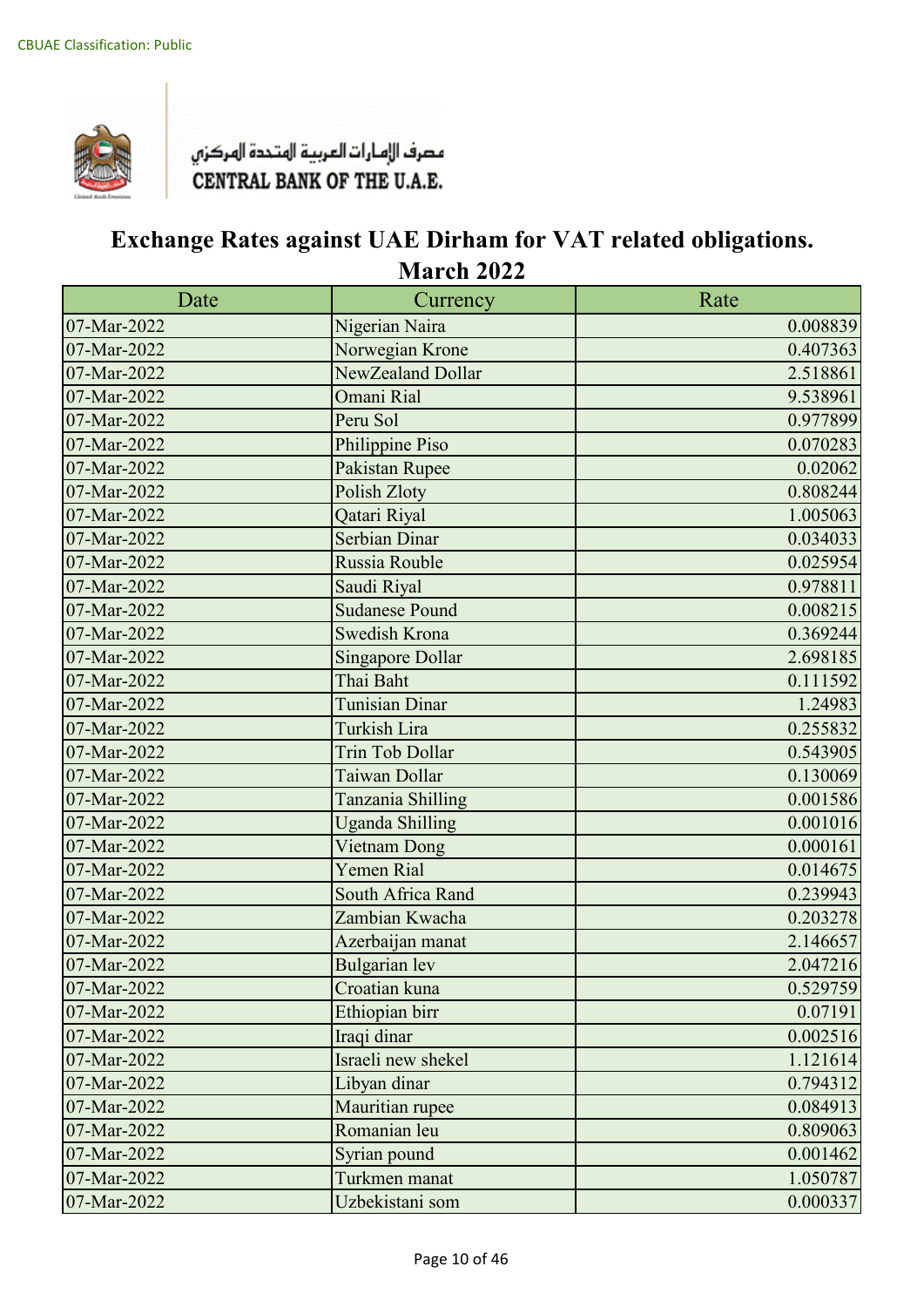

| Date        | Currency                 | Rate     |
|-------------|--------------------------|----------|
| 08-Mar-2022 | <b>US Dollar</b>         | 3.6725   |
| 08-Mar-2022 | <b>Argentine Peso</b>    | 0.033828 |
| 08-Mar-2022 | <b>Australian Dollar</b> | 2.6748   |
| 08-Mar-2022 | <b>Bangladesh Taka</b>   | 0.042723 |
| 08-Mar-2022 | Bahrani Dinar            | 9.740863 |
| 08-Mar-2022 | Brunei Dollar            | 2.694424 |
| 08-Mar-2022 | <b>Brazilian Real</b>    | 0.720578 |
| 08-Mar-2022 | Botswana Pula            | 0.314176 |
| 08-Mar-2022 | <b>Belarus Rouble</b>    | 1.18571  |
| 08-Mar-2022 | Canadian Dollar          | 2.862655 |
| 08-Mar-2022 | <b>Swiss Franc</b>       | 3.957435 |
| 08-Mar-2022 | Chilean Peso             | 0.004525 |
| 08-Mar-2022 | Chinese Yuan - Offshore  | 0.58077  |
| 08-Mar-2022 | Chinese Yuan             | 0.581294 |
| 08-Mar-2022 | Colombian Peso           | 0.000967 |
| 08-Mar-2022 | Czech Koruna             | 0.15615  |
| 08-Mar-2022 | Danish Krone             | 0.53834  |
| 08-Mar-2022 | Algerian Dinar           | 0.02573  |
| 08-Mar-2022 | <b>Egypt Pound</b>       | 0.233768 |
| 08-Mar-2022 | Euro                     | 4.006655 |
| 08-Mar-2022 | <b>GB</b> Pound          | 4.813237 |
| 08-Mar-2022 | Hongkong Dollar          | 0.469677 |
| 08-Mar-2022 | Hungarian Forint         | 0.010293 |
| 08-Mar-2022 | Indonesia Rupiah         | 0.000255 |
| 08-Mar-2022 | <b>Indian Rupee</b>      | 0.04768  |
| 08-Mar-2022 | <b>Iceland Krona</b>     | 0.027472 |
| 08-Mar-2022 | Jordan Dinar             | 5.179831 |
| 08-Mar-2022 | Japanese Yen             | 0.031747 |
| 08-Mar-2022 | Kenya Shilling           | 0.032187 |
| 08-Mar-2022 | Korean Won               | 0.002976 |
| 08-Mar-2022 | Kuwaiti Dinar            | 12.08099 |
| 08-Mar-2022 | Kazakhstan Tenge         | 0.007196 |
| 08-Mar-2022 | Lebanon Pound            | 0.002429 |
| 08-Mar-2022 | Sri Lanka Rupee          | 0.016143 |
| 08-Mar-2022 | Moroccan Dirham          | 0.3675   |
| 08-Mar-2022 | Macedonia Denar          | 0.065035 |
| 08-Mar-2022 | <b>Mexican Peso</b>      | 0.171865 |
| 08-Mar-2022 | Malaysia Ringgit         | 0.878063 |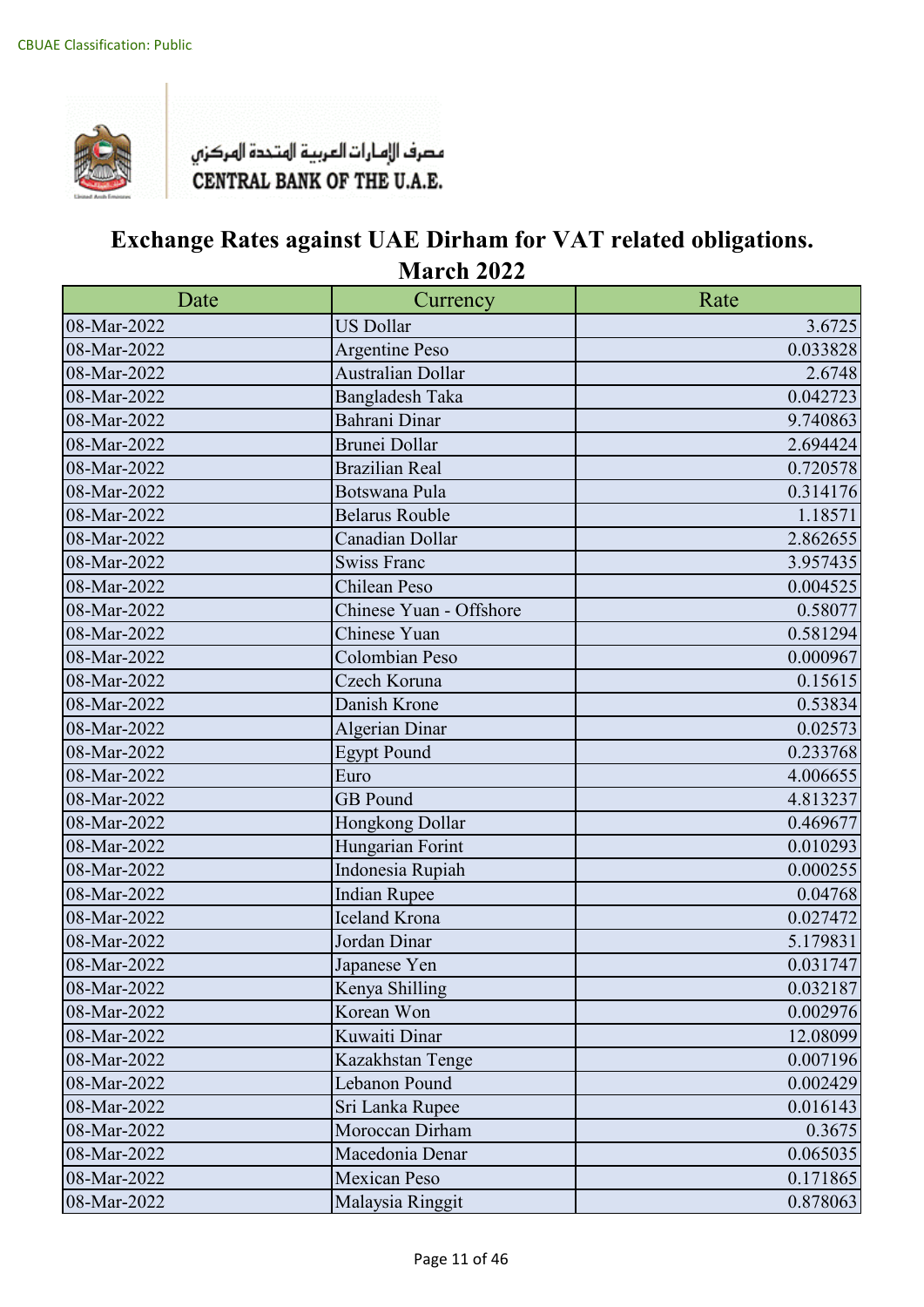

| Date        | Currency               | Rate     |
|-------------|------------------------|----------|
| 08-Mar-2022 | Nigerian Naira         | 0.008832 |
| 08-Mar-2022 | Norwegian Krone        | 0.409393 |
| 08-Mar-2022 | NewZealand Dollar      | 2.510081 |
| 08-Mar-2022 | Omani Rial             | 9.538713 |
| 08-Mar-2022 | Peru Sol               | 0.986966 |
| 08-Mar-2022 | Philippine Piso        | 0.070255 |
| 08-Mar-2022 | Pakistan Rupee         | 0.020488 |
| 08-Mar-2022 | Polish Zloty           | 0.815658 |
| 08-Mar-2022 | Qatari Riyal           | 1.006992 |
| 08-Mar-2022 | Serbian Dinar          | 0.034068 |
| 08-Mar-2022 | Russia Rouble          | 0.026116 |
| 08-Mar-2022 | Saudi Riyal            | 0.978837 |
| 08-Mar-2022 | <b>Sudanese Pound</b>  | 0.008234 |
| 08-Mar-2022 | Swedish Krona          | 0.368758 |
| 08-Mar-2022 | Singapore Dollar       | 2.694819 |
| 08-Mar-2022 | Thai Baht              | 0.110751 |
| 08-Mar-2022 | Tunisian Dinar         | 1.241297 |
| 08-Mar-2022 | Turkish Lira           | 0.252817 |
| 08-Mar-2022 | Trin Tob Dollar        | 0.540901 |
| 08-Mar-2022 | Taiwan Dollar          | 0.129592 |
| 08-Mar-2022 | Tanzania Shilling      | 0.001586 |
| 08-Mar-2022 | <b>Uganda Shilling</b> | 0.001018 |
| 08-Mar-2022 | Vietnam Dong           | 0.000161 |
| 08-Mar-2022 | Yemen Rial             | 0.014678 |
| 08-Mar-2022 | South Africa Rand      | 0.240092 |
| 08-Mar-2022 | Zambian Kwacha         | 0.203278 |
| 08-Mar-2022 | Azerbaijan manat       | 2.161566 |
| 08-Mar-2022 | <b>Bulgarian</b> lev   | 2.049272 |
| 08-Mar-2022 | Croatian kuna          | 0.529446 |
| 08-Mar-2022 | Ethiopian birr         | 0.071608 |
| 08-Mar-2022 | Iraqi dinar            | 0.002516 |
| 08-Mar-2022 | Israeli new shekel     | 1.114635 |
| 08-Mar-2022 | Libyan dinar           | 0.787701 |
| 08-Mar-2022 | Mauritian rupee        | 0.083943 |
| 08-Mar-2022 | Romanian leu           | 0.810045 |
| 08-Mar-2022 | Syrian pound           | 0.001462 |
| 08-Mar-2022 | Turkmen manat          | 1.050787 |
| 08-Mar-2022 | Uzbekistani som        | 0.000337 |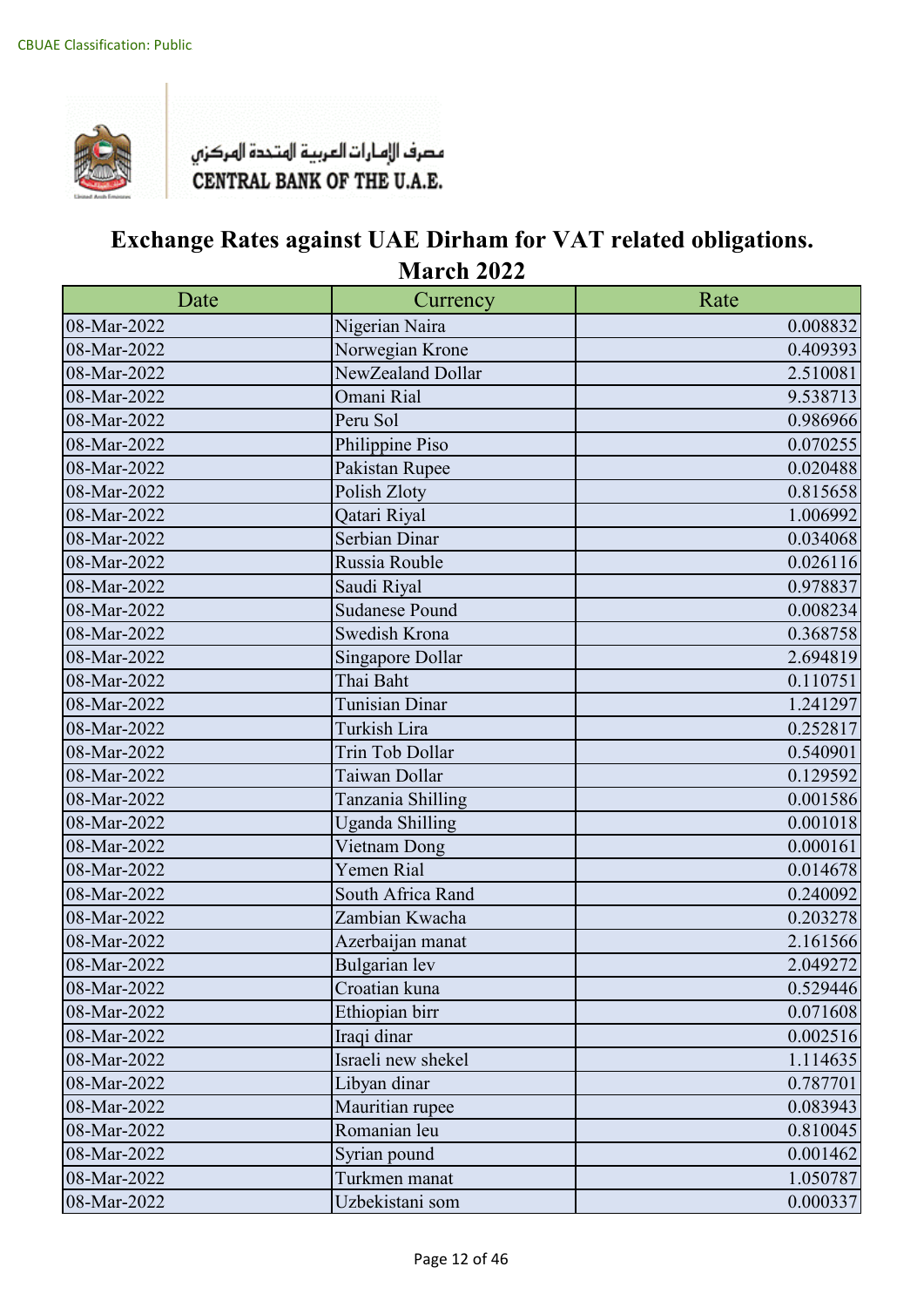

| Date                      | Currency                 | Rate      |
|---------------------------|--------------------------|-----------|
| 09-Mar-2022               | <b>US Dollar</b>         | 3.6725    |
| 09-Mar-2022               | <b>Argentine Peso</b>    | 0.033792  |
| 09-Mar-2022               | <b>Australian Dollar</b> | 2.69087   |
| 09-Mar-2022               | <b>Bangladesh Taka</b>   | 0.042689  |
| 09-Mar-2022               | Bahrani Dinar            | 9.741121  |
| 09-Mar-2022               | Brunei Dollar            | 2.698978  |
| 09-Mar-2022               | <b>Brazilian Real</b>    | 0.732756  |
| 09-Mar-2022               | <b>Botswana Pula</b>     | 0.316385  |
| 09-Mar-2022               | <b>Belarus Rouble</b>    | 1.118982  |
| 09-Mar-2022               | Canadian Dollar          | 2.862878  |
| 09-Mar-2022               | <b>Swiss Franc</b>       | 3.957009  |
| 09-Mar-2022               | <b>Chilean Peso</b>      | 0.004581  |
| 09-Mar-2022               | Chinese Yuan - Offshore  | 0.580385  |
| 09-Mar-2022               | <b>Chinese Yuan</b>      | 0.581202  |
| 09-Mar-2022               | Colombian Peso           | 0.00098   |
| $\overline{09}$ -Mar-2022 | Czech Koruna             | 0.160078  |
| 09-Mar-2022               | Danish Krone             | 0.543309  |
| 09-Mar-2022               | Algerian Dinar           | 0.025739  |
| 09-Mar-2022               | <b>Egypt Pound</b>       | 0.233768  |
| 09-Mar-2022               | Euro                     | 4.044158  |
| 09-Mar-2022               | <b>GB</b> Pound          | 4.832237  |
| 09-Mar-2022               | Hongkong Dollar          | 0.469593  |
| 09-Mar-2022               | Hungarian Forint         | 0.010685  |
| 09-Mar-2022               | Indonesia Rupiah         | 0.000256  |
| 09-Mar-2022               | <b>Indian Rupee</b>      | 0.047953  |
| 09-Mar-2022               | <b>Iceland Krona</b>     | 0.027835  |
| 09-Mar-2022               | Jordan Dinar             | 5.179831  |
| 09-Mar-2022               | Japanese Yen             | 0.031731  |
| 09-Mar-2022               | Kenya Shilling           | 0.032187  |
| 09-Mar-2022               | Korean Won               | 0.002986  |
| 09-Mar-2022               | <b>Kuwaiti Dinar</b>     | 12.091331 |
| 09-Mar-2022               | Kazakhstan Tenge         | 0.007188  |
| 09-Mar-2022               | Lebanon Pound            | 0.002429  |
| 09-Mar-2022               | Sri Lanka Rupee          | 0.016143  |
| 09-Mar-2022               | Moroccan Dirham          | 0.371466  |
| 09-Mar-2022               | Macedonia Denar          | 0.065639  |
| 09-Mar-2022               | <b>Mexican Peso</b>      | 0.174312  |
| 09-Mar-2022               | Malaysia Ringgit         | 0.87712   |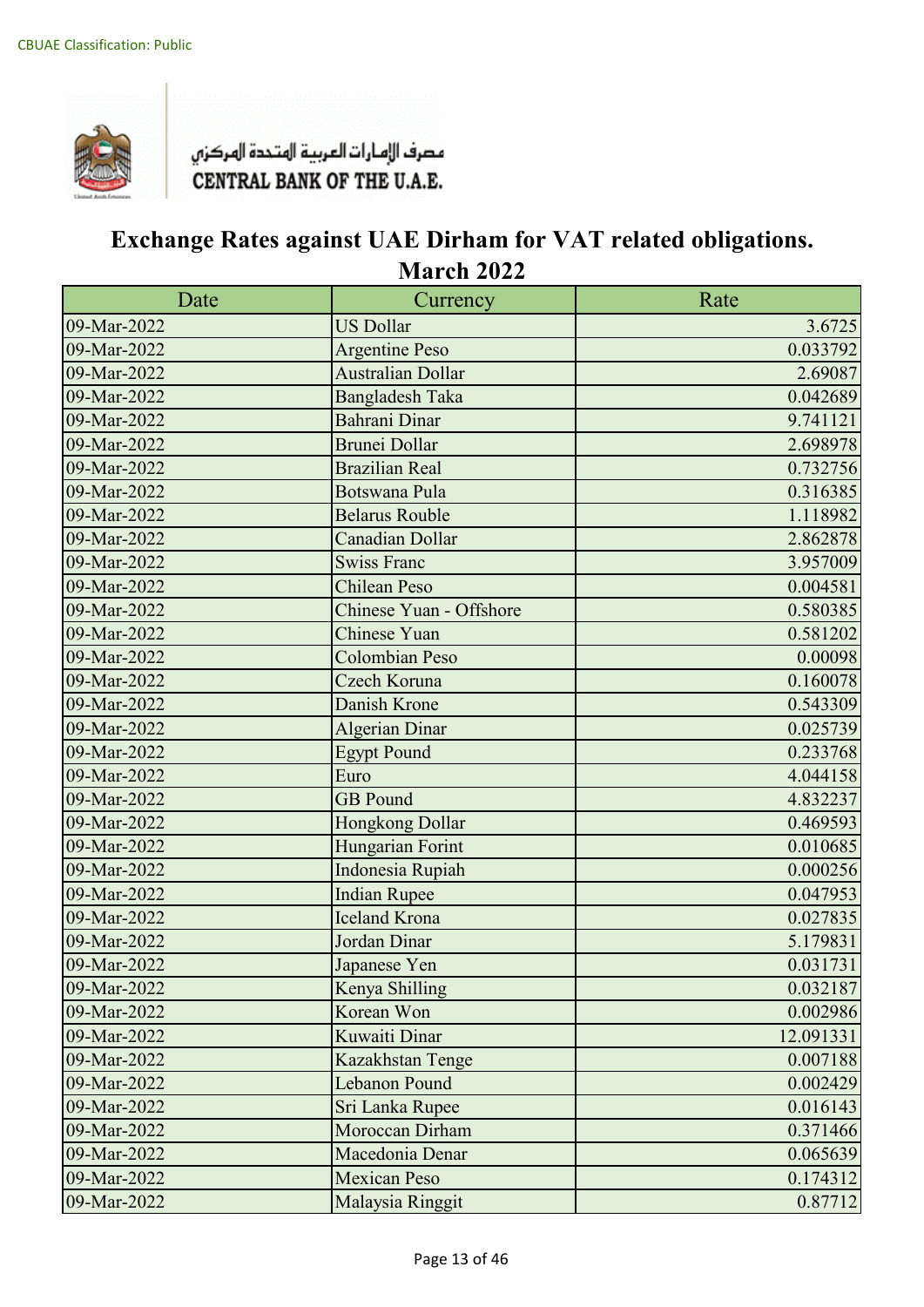

| Date        | Currency                | Rate     |
|-------------|-------------------------|----------|
| 09-Mar-2022 | Nigerian Naira          | 0.008832 |
| 09-Mar-2022 | Norwegian Krone         | 0.412274 |
| 09-Mar-2022 | NewZealand Dollar       | 2.513345 |
| 09-Mar-2022 | Omani Rial              | 9.551365 |
| 09-Mar-2022 | Peru Sol                | 0.982083 |
| 09-Mar-2022 | Philippine Piso         | 0.070518 |
| 09-Mar-2022 | Pakistan Rupee          | 0.020488 |
| 09-Mar-2022 | <b>Polish Zloty</b>     | 0.84193  |
| 09-Mar-2022 | Qatari Riyal            | 1.00633  |
| 09-Mar-2022 | Serbian Dinar           | 0.034367 |
| 09-Mar-2022 | Russia Rouble           | 0.031146 |
| 09-Mar-2022 | Saudi Riyal             | 0.97889  |
| 09-Mar-2022 | <b>Sudanese Pound</b>   | 0.008215 |
| 09-Mar-2022 | Swedish Krona           | 0.376887 |
| 09-Mar-2022 | <b>Singapore Dollar</b> | 2.697789 |
| 09-Mar-2022 | Thai Baht               | 0.111052 |
| 09-Mar-2022 | <b>Tunisian Dinar</b>   | 1.247071 |
| 09-Mar-2022 | <b>Turkish Lira</b>     | 0.250363 |
| 09-Mar-2022 | <b>Trin Tob Dollar</b>  | 0.540328 |
| 09-Mar-2022 | Taiwan Dollar           | 0.129427 |
| 09-Mar-2022 | Tanzania Shilling       | 0.001586 |
| 09-Mar-2022 | <b>Uganda Shilling</b>  | 0.001014 |
| 09-Mar-2022 | Vietnam Dong            | 0.000161 |
| 09-Mar-2022 | Yemen Rial              | 0.014675 |
| 09-Mar-2022 | South Africa Rand       | 0.243003 |
| 09-Mar-2022 | Zambian Kwacha          | 0.202621 |
| 09-Mar-2022 | Azerbaijan manat        | 2.161566 |
| 09-Mar-2022 | <b>Bulgarian</b> lev    | 2.067267 |
| 09-Mar-2022 | Croatian kuna           | 0.534672 |
| 09-Mar-2022 | Ethiopian birr          | 0.0716   |
| 09-Mar-2022 | Iraqi dinar             | 0.002516 |
| 09-Mar-2022 | Israeli new shekel      | 1.125395 |
| 09-Mar-2022 | Libyan dinar            | 0.789072 |
| 09-Mar-2022 | Mauritian rupee         | 0.085506 |
| 09-Mar-2022 | Romanian leu            | 0.816874 |
| 09-Mar-2022 | Syrian pound            | 0.001462 |
| 09-Mar-2022 | Turkmen manat           | 1.050787 |
| 09-Mar-2022 | Uzbekistani som         | 0.000336 |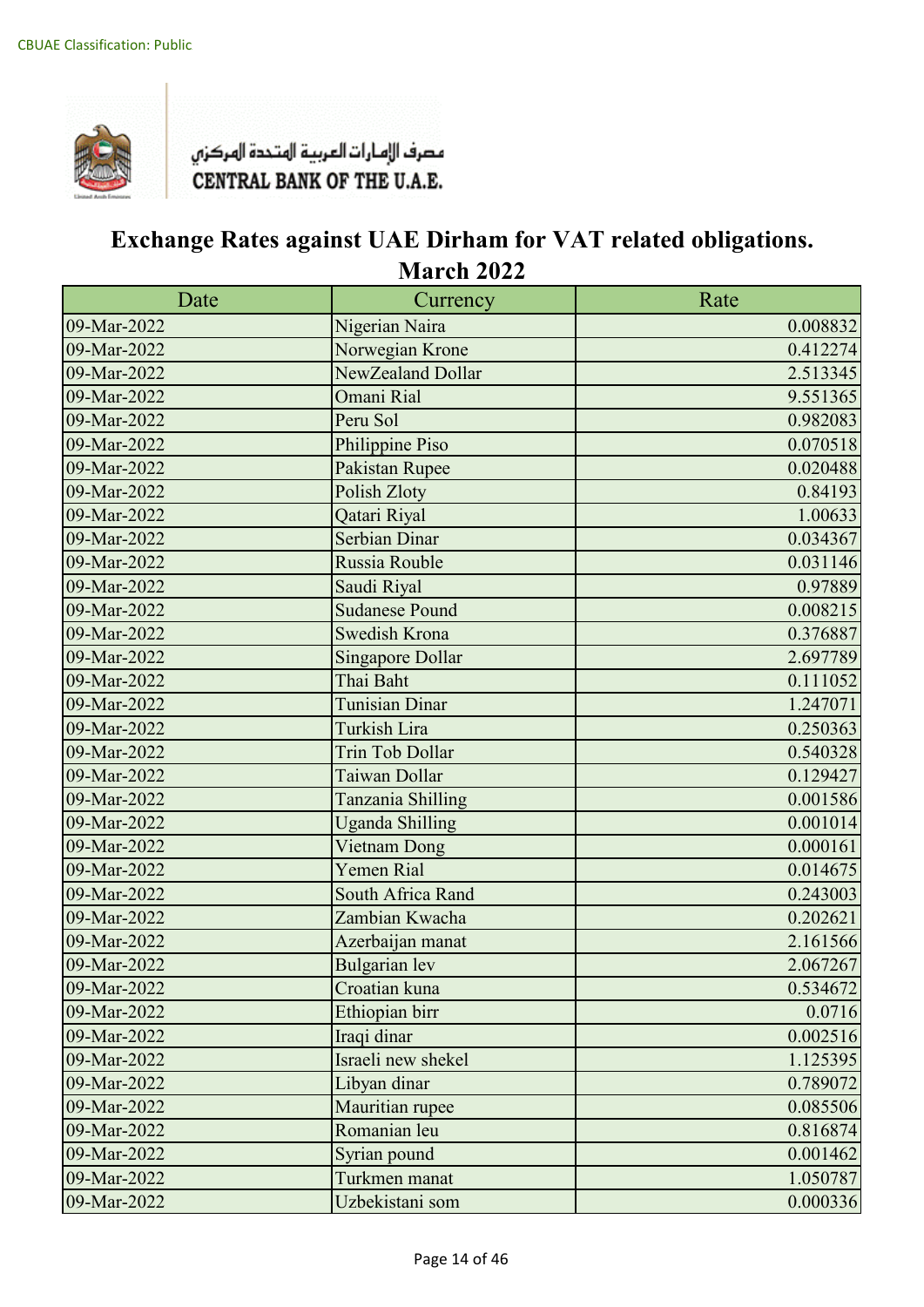

| Date           | Currency                | Rate     |
|----------------|-------------------------|----------|
| 10-Mar-2022    | <b>US Dollar</b>        | 3.6725   |
| 10-Mar-2022    | <b>Argentine Peso</b>   | 0.033758 |
| 10-Mar-2022    | Australian Dollar       | 2.698582 |
| 10-Mar-2022    | <b>Bangladesh Taka</b>  | 0.042674 |
| 10-Mar-2022    | Bahrani Dinar           | 9.741638 |
| 10-Mar-2022    | Brunei Dollar           | 2.703349 |
| 10-Mar-2022    | <b>Brazilian Real</b>   | 0.72635  |
| 10-Mar-2022    | Botswana Pula           | 0.317668 |
| 10-Mar-2022    | <b>Belarus Rouble</b>   | 1.11711  |
| 10-Mar-2022    | Canadian Dollar         | 2.872282 |
| 10-Mar-2022    | <b>Swiss Franc</b>      | 3.947227 |
| 10-Mar-2022    | Chilean Peso            | 0.004545 |
| 10-Mar-2022    | Chinese Yuan - Offshore | 0.580275 |
| 10-Mar-2022    | Chinese Yuan            | 0.580981 |
| 10-Mar-2022    | Colombian Peso          | 0.000975 |
| $10$ -Mar-2022 | Czech Koruna            | 0.160245 |
| 10-Mar-2022    | Danish Krone            | 0.546137 |
| 10-Mar-2022    | Algerian Dinar          | 0.025773 |
| $10$ -Mar-2022 | <b>Egypt Pound</b>      | 0.234066 |
| 10-Mar-2022    | Euro                    | 4.062949 |
| 10-Mar-2022    | <b>GB</b> Pound         | 4.837966 |
| 10-Mar-2022    | Hongkong Dollar         | 0.469521 |
| 10-Mar-2022    | Hungarian Forint        | 0.010634 |
| 10-Mar-2022    | Indonesia Rupiah        | 0.000257 |
| 10-Mar-2022    | <b>Indian Rupee</b>     | 0.048075 |
| 10-Mar-2022    | <b>Iceland Krona</b>    | 0.027936 |
| 10-Mar-2022    | Jordan Dinar            | 5.179831 |
| 10-Mar-2022    | Japanese Yen            | 0.031638 |
| 10-Mar-2022    | Kenya Shilling          | 0.032187 |
| 10-Mar-2022    | Korean Won              | 0.002993 |
| 10-Mar-2022    | Kuwaiti Dinar           | 12.0989  |
| 10-Mar-2022    | Kazakhstan Tenge        | 0.007047 |
| 10-Mar-2022    | Lebanon Pound           | 0.002429 |
| 10-Mar-2022    | Sri Lanka Rupee         | 0.014402 |
| 10-Mar-2022    | Moroccan Dirham         | 0.375377 |
| 10-Mar-2022    | Macedonia Denar         | 0.065945 |
| 10-Mar-2022    | <b>Mexican Peso</b>     | 0.174826 |
| 10-Mar-2022    | Malaysia Ringgit        | 0.877015 |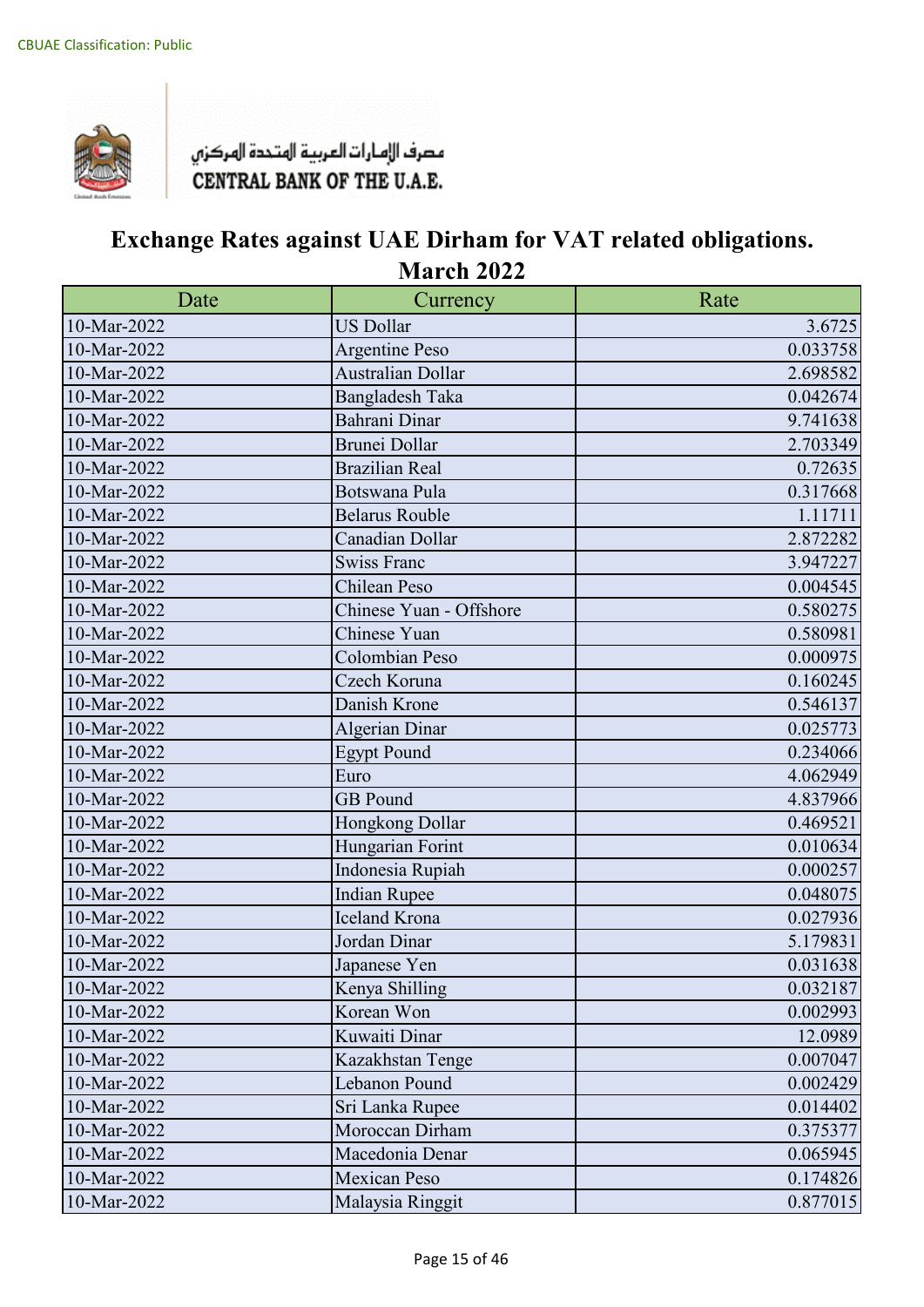

| Date        | Currency               | Rate     |
|-------------|------------------------|----------|
| 10-Mar-2022 | Nigerian Naira         | 0.008832 |
| 10-Mar-2022 | Norwegian Krone        | 0.411204 |
| 10-Mar-2022 | NewZealand Dollar      | 2.51748  |
| 10-Mar-2022 | Omani Rial             | 9.551365 |
| 10-Mar-2022 | Peru Sol               | 0.985509 |
| 10-Mar-2022 | Philippine Piso        | 0.070354 |
| 10-Mar-2022 | Pakistan Rupee         | 0.020488 |
| 10-Mar-2022 | Polish Zloty           | 0.843535 |
| 10-Mar-2022 | Qatari Riyal           | 1.005008 |
| 10-Mar-2022 | Serbian Dinar          | 0.034587 |
| 10-Mar-2022 | Russia Rouble          | 0.031525 |
| 10-Mar-2022 | Saudi Riyal            | 0.978942 |
| 10-Mar-2022 | <b>Sudanese Pound</b>  | 0.008215 |
| 10-Mar-2022 | Swedish Krona          | 0.380909 |
| 10-Mar-2022 | Singapore Dollar       | 2.703548 |
| 10-Mar-2022 | Thai Baht              | 0.110918 |
| 10-Mar-2022 | <b>Tunisian Dinar</b>  | 1.251022 |
| 10-Mar-2022 | Turkish Lira           | 0.246931 |
| 10-Mar-2022 | Trin Tob Dollar        | 0.540694 |
| 10-Mar-2022 | Taiwan Dollar          | 0.129628 |
| 10-Mar-2022 | Tanzania Shilling      | 0.001586 |
| 10-Mar-2022 | <b>Uganda Shilling</b> | 0.001014 |
| 10-Mar-2022 | Vietnam Dong           | 0.000161 |
| 10-Mar-2022 | Yemen Rial             | 0.014682 |
| 10-Mar-2022 | South Africa Rand      | 0.243908 |
| 10-Mar-2022 | Zambian Kwacha         | 0.201786 |
| 10-Mar-2022 | Azerbaijan manat       | 2.161566 |
| 10-Mar-2022 | Bulgarian lev          | 2.076501 |
| 10-Mar-2022 | Croatian kuna          | 0.53668  |
| 10-Mar-2022 | Ethiopian birr         | 0.071595 |
| 10-Mar-2022 | Iraqi dinar            | 0.002516 |
| 10-Mar-2022 | Israeli new shekel     | 1.124292 |
| 10-Mar-2022 | Libyan dinar           | 0.788987 |
| 10-Mar-2022 | Mauritian rupee        | 0.082901 |
| 10-Mar-2022 | Romanian leu           | 0.820579 |
| 10-Mar-2022 | Syrian pound           | 0.001462 |
| 10-Mar-2022 | Turkmen manat          | 1.050787 |
| 10-Mar-2022 | Uzbekistani som        | 0.000337 |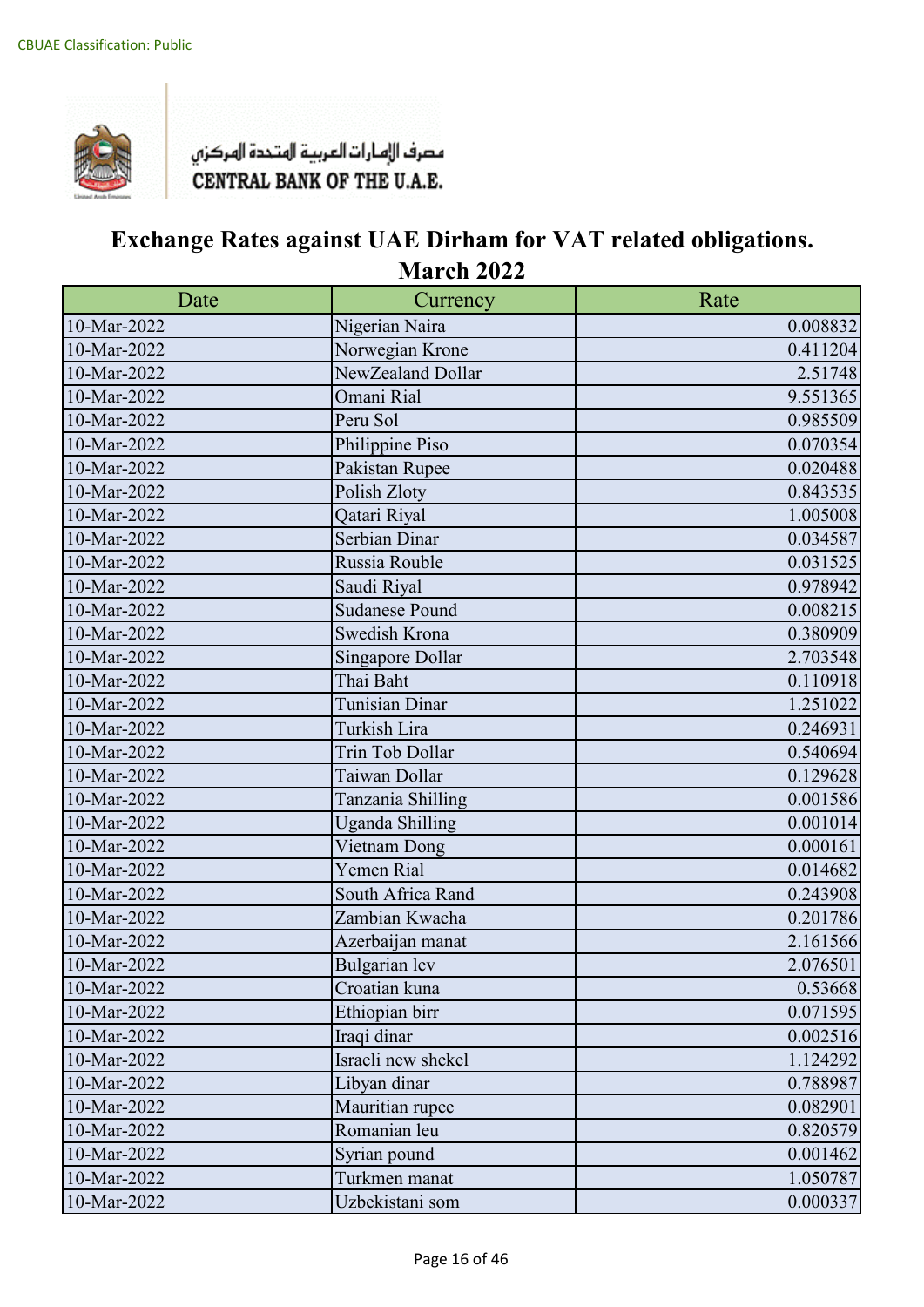

| Date        | Currency                | Rate      |
|-------------|-------------------------|-----------|
| 11-Mar-2022 | <b>US Dollar</b>        | 3.6725    |
| 11-Mar-2022 | <b>Argentine Peso</b>   | 0.033727  |
| 11-Mar-2022 | Australian Dollar       | 2.690476  |
| 11-Mar-2022 | <b>Bangladesh Taka</b>  | 0.042674  |
| 11-Mar-2022 | Bahrani Dinar           | 9.740863  |
| 11-Mar-2022 | <b>Brunei Dollar</b>    | 2.700368  |
| 11-Mar-2022 | <b>Brazilian Real</b>   | 0.731632  |
| 11-Mar-2022 | <b>Botswana Pula</b>    | 0.31712   |
| 11-Mar-2022 | <b>Belarus Rouble</b>   | 1.116092  |
| 11-Mar-2022 | <b>Canadian Dollar</b>  | 2.887867  |
| 11-Mar-2022 | <b>Swiss Franc</b>      | 3.942989  |
| 11-Mar-2022 | <b>Chilean Peso</b>     | 0.004574  |
| 11-Mar-2022 | Chinese Yuan - Offshore | 0.578547  |
| 11-Mar-2022 | <b>Chinese Yuan</b>     | 0.579432  |
| 11-Mar-2022 | <b>Colombian Peso</b>   | 0.000956  |
| 11-Mar-2022 | Czech Koruna            | 0.160273  |
| 11-Mar-2022 | Danish Krone            | 0.542964  |
| 11-Mar-2022 | <b>Algerian Dinar</b>   | 0.025692  |
| 11-Mar-2022 | <b>Egypt Pound</b>      | 0.234066  |
| 11-Mar-2022 | Euro                    | 4.039265  |
| 11-Mar-2022 | <b>GB</b> Pound         | 4.809455  |
| 11-Mar-2022 | Hongkong Dollar         | 0.469257  |
| 11-Mar-2022 | Hungarian Forint        | 0.010616  |
| 11-Mar-2022 | Indonesia Rupiah        | 0.000257  |
| 11-Mar-2022 | <b>Indian Rupee</b>     | 0.048072  |
| 11-Mar-2022 | <b>Iceland Krona</b>    | 0.027881  |
| 11-Mar-2022 | Jordan Dinar            | 5.179831  |
| 11-Mar-2022 | Japanese Yen            | 0.031408  |
| 11-Mar-2022 | Kenya Shilling          | 0.032158  |
| 11-Mar-2022 | Korean Won              | 0.002979  |
| 11-Mar-2022 | Kuwaiti Dinar           | 12.088943 |
| 11-Mar-2022 | Kazakhstan Tenge        | 0.006994  |
| 11-Mar-2022 | Lebanon Pound           | 0.002429  |
| 11-Mar-2022 | Sri Lanka Rupee         | 0.014402  |
| 11-Mar-2022 | Moroccan Dirham         | 0.378815  |
| 11-Mar-2022 | Macedonia Denar         | 0.065545  |
| 11-Mar-2022 | <b>Mexican Peso</b>     | 0.176034  |
| 11-Mar-2022 | Malaysia Ringgit        | 0.875551  |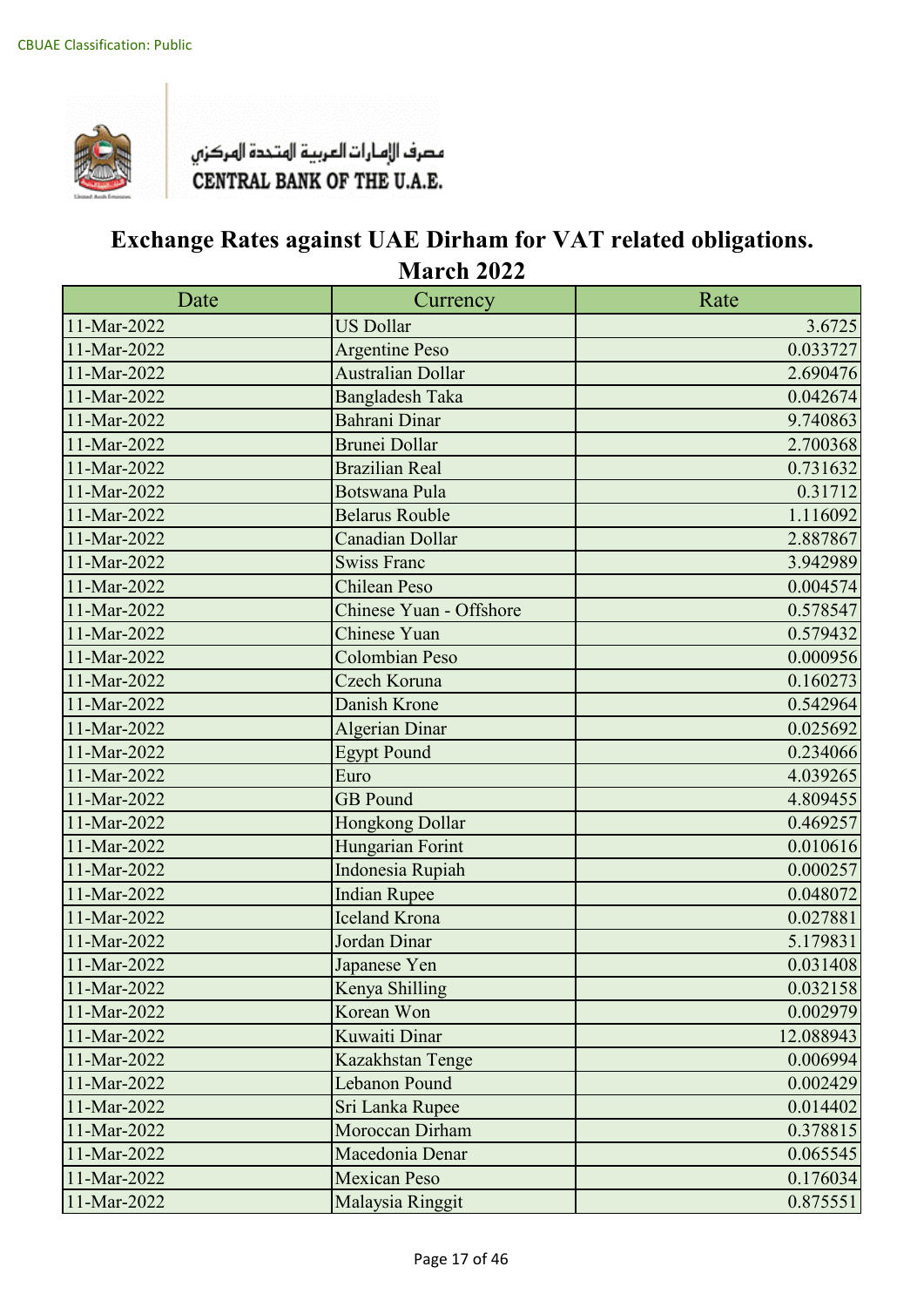

| Date        | Currency                | Rate     |
|-------------|-------------------------|----------|
| 11-Mar-2022 | Nigerian Naira          | 0.008832 |
| 11-Mar-2022 | Norwegian Krone         | 0.412071 |
| 11-Mar-2022 | NewZealand Dollar       | 2.514722 |
| 11-Mar-2022 | Omani Rial              | 9.538466 |
| 11-Mar-2022 | Peru Sol                | 0.989759 |
| 11-Mar-2022 | Philippine Piso         | 0.070231 |
| 11-Mar-2022 | Pakistan Rupee          | 0.020496 |
| 11-Mar-2022 | Polish Zloty            | 0.844622 |
| 11-Mar-2022 | Qatari Riyal            | 1.005008 |
| 11-Mar-2022 | <b>Serbian Dinar</b>    | 0.034329 |
| 11-Mar-2022 | Russia Rouble           | 0.031182 |
| 11-Mar-2022 | Saudi Riyal             | 0.978942 |
| 11-Mar-2022 | <b>Sudanese Pound</b>   | 0.008215 |
| 11-Mar-2022 | Swedish Krona           | 0.379312 |
| 11-Mar-2022 | <b>Singapore Dollar</b> | 2.700765 |
| 11-Mar-2022 | Thai Baht               | 0.110385 |
| 11-Mar-2022 | <b>Tunisian Dinar</b>   | 1.247198 |
| 11-Mar-2022 | Turkish Lira            | 0.249482 |
| 11-Mar-2022 | <b>Trin Tob Dollar</b>  | 0.540296 |
| 11-Mar-2022 | Taiwan Dollar           | 0.129395 |
| 11-Mar-2022 | Tanzania Shilling       | 0.001586 |
| 11-Mar-2022 | <b>Uganda Shilling</b>  | 0.001016 |
| 11-Mar-2022 | Vietnam Dong            | 0.000161 |
| 11-Mar-2022 | Yemen Rial              | 0.014678 |
| 11-Mar-2022 | South Africa Rand       | 0.244664 |
| 11-Mar-2022 | Zambian Kwacha          | 0.201233 |
| 11-Mar-2022 | Azerbaijan manat        | 2.161566 |
| 11-Mar-2022 | <b>Bulgarian</b> lev    | 2.065291 |
| 11-Mar-2022 | Croatian kuna           | 0.533336 |
| 11-Mar-2022 | Ethiopian birr          | 0.071586 |
| 11-Mar-2022 | Iraqi dinar             | 0.002516 |
| 11-Mar-2022 | Israeli new shekel      | 1.129236 |
| 11-Mar-2022 | Libyan dinar            | 0.79217  |
| 11-Mar-2022 | Mauritian rupee         | 0.082528 |
| 11-Mar-2022 | Romanian leu            | 0.816057 |
| 11-Mar-2022 | Syrian pound            | 0.001462 |
| 11-Mar-2022 | Turkmen manat           | 1.050787 |
| 11-Mar-2022 | Uzbekistani som         | 0.000337 |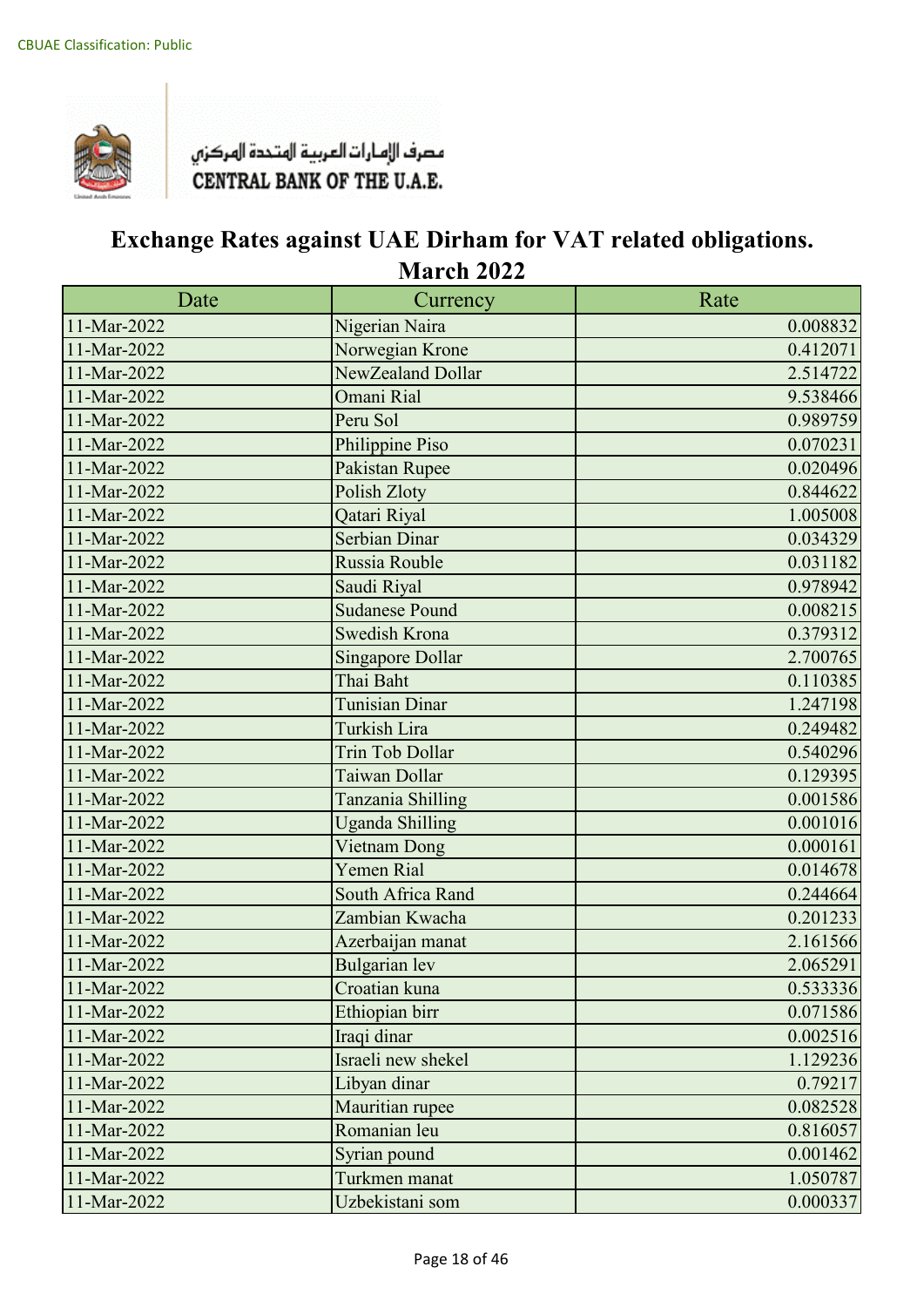

| Date        | Currency                | Rate      |
|-------------|-------------------------|-----------|
| 14-Mar-2022 | <b>US Dollar</b>        | 3.6725    |
| 14-Mar-2022 | <b>Argentine Peso</b>   | 0.033625  |
| 14-Mar-2022 | Australian Dollar       | 2.656035  |
| 14-Mar-2022 | <b>Bangladesh Taka</b>  | 0.042664  |
| 14-Mar-2022 | Bahrani Dinar           | 9.741379  |
| 14-Mar-2022 | <b>Brunei Dollar</b>    | 2.691068  |
| 14-Mar-2022 | <b>Brazilian Real</b>   | 0.724459  |
| 14-Mar-2022 | Botswana Pula           | 0.315651  |
| 14-Mar-2022 | <b>Belarus Rouble</b>   | 1.115143  |
| 14-Mar-2022 | Canadian Dollar         | 2.877007  |
| 14-Mar-2022 | <b>Swiss Franc</b>      | 3.925289  |
| 14-Mar-2022 | Chilean Peso            | 0.004547  |
| 14-Mar-2022 | Chinese Yuan - Offshore | 0.575537  |
| 14-Mar-2022 | Chinese Yuan            | 0.577083  |
| 14-Mar-2022 | Colombian Peso          | 0.000973  |
| 14-Mar-2022 | Czech Koruna            | 0.161365  |
| 14-Mar-2022 | Danish Krone            | 0.540026  |
| 14-Mar-2022 | <b>Algerian Dinar</b>   | 0.025761  |
| 14-Mar-2022 | <b>Egypt Pound</b>      | 0.233768  |
| 14-Mar-2022 | Euro                    | 4.018492  |
| 14-Mar-2022 | <b>GB</b> Pound         | 4.791884  |
| 14-Mar-2022 | Hongkong Dollar         | 0.469047  |
| 14-Mar-2022 | Hungarian Forint        | 0.010728  |
| 14-Mar-2022 | Indonesia Rupiah        | 0.000256  |
| 14-Mar-2022 | <b>Indian Rupee</b>     | 0.047962  |
| 14-Mar-2022 | <b>Iceland Krona</b>    | 0.027696  |
| 14-Mar-2022 | Jordan Dinar            | 5.179831  |
| 14-Mar-2022 | Japanese Yen            | 0.031123  |
| 14-Mar-2022 | Kenya Shilling          | 0.032144  |
| 14-Mar-2022 | Korean Won              | 0.002963  |
| 14-Mar-2022 | Kuwaiti Dinar           | 12.071062 |
| 14-Mar-2022 | Kazakhstan Tenge        | 0.00708   |
| 14-Mar-2022 | Lebanon Pound           | 0.002429  |
| 14-Mar-2022 | Sri Lanka Rupee         | 0.014402  |
| 14-Mar-2022 | Moroccan Dirham         | 0.377806  |
| 14-Mar-2022 | Macedonia Denar         | 0.065219  |
| 14-Mar-2022 | <b>Mexican Peso</b>     | 0.175745  |
| 14-Mar-2022 | Malaysia Ringgit        | 0.873365  |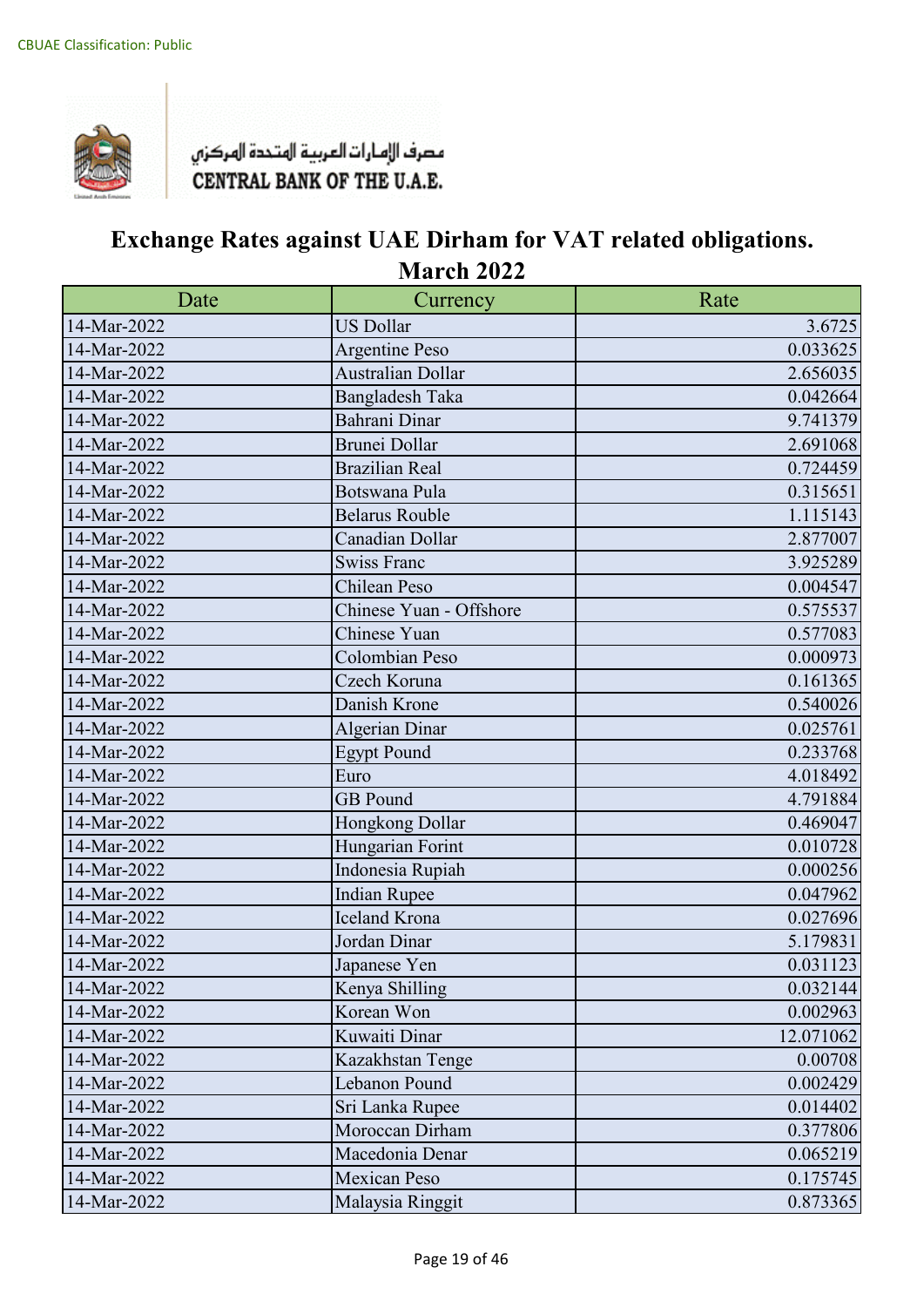

| Date        | Currency               | Rate     |
|-------------|------------------------|----------|
| 14-Mar-2022 | Nigerian Naira         | 0.008832 |
| 14-Mar-2022 | Norwegian Krone        | 0.407255 |
| 14-Mar-2022 | NewZealand Dollar      | 2.491689 |
| 14-Mar-2022 | Omani Rial             | 9.538961 |
| 14-Mar-2022 | Peru Sol               | 0.991362 |
| 14-Mar-2022 | Philippine Piso        | 0.070105 |
| 14-Mar-2022 | Pakistan Rupee         | 0.02046  |
| 14-Mar-2022 | Polish Zloty           | 0.850352 |
| 14-Mar-2022 | Qatari Riyal           | 1.003032 |
| 14-Mar-2022 | Serbian Dinar          | 0.034172 |
| 14-Mar-2022 | Russia Rouble          | 0.032236 |
| 14-Mar-2022 | Saudi Riyal            | 0.978916 |
| 14-Mar-2022 | <b>Sudanese Pound</b>  | 0.008215 |
| 14-Mar-2022 | Swedish Krona          | 0.382202 |
| 14-Mar-2022 | Singapore Dollar       | 2.691462 |
| 14-Mar-2022 | Thai Baht              | 0.109824 |
| 14-Mar-2022 | Tunisian Dinar         | 1.242178 |
| 14-Mar-2022 | Turkish Lira           | 0.248125 |
| 14-Mar-2022 | Trin Tob Dollar        | 0.541052 |
| 14-Mar-2022 | Taiwan Dollar          | 0.128973 |
| 14-Mar-2022 | Tanzania Shilling      | 0.001586 |
| 14-Mar-2022 | <b>Uganda Shilling</b> | 0.001022 |
| 14-Mar-2022 | Vietnam Dong           | 0.00016  |
| 14-Mar-2022 | Yemen Rial             | 0.014678 |
| 14-Mar-2022 | South Africa Rand      | 0.24352  |
| 14-Mar-2022 | Zambian Kwacha         | 0.203745 |
| 14-Mar-2022 | Azerbaijan manat       | 2.161566 |
| 14-Mar-2022 | Bulgarian lev          | 2.055465 |
| 14-Mar-2022 | Croatian kuna          | 0.530746 |
| 14-Mar-2022 | Ethiopian birr         | 0.071581 |
| 14-Mar-2022 | Iraqi dinar            | 0.002516 |
| 14-Mar-2022 | Israeli new shekel     | 1.120895 |
| 14-Mar-2022 | Libyan dinar           | 0.792238 |
| 14-Mar-2022 | Mauritian rupee        | 0.082714 |
| 14-Mar-2022 | Romanian leu           | 0.812536 |
| 14-Mar-2022 | Syrian pound           | 0.001462 |
| 14-Mar-2022 | Turkmen manat          | 1.050787 |
| 14-Mar-2022 | Uzbekistani som        | 0.000333 |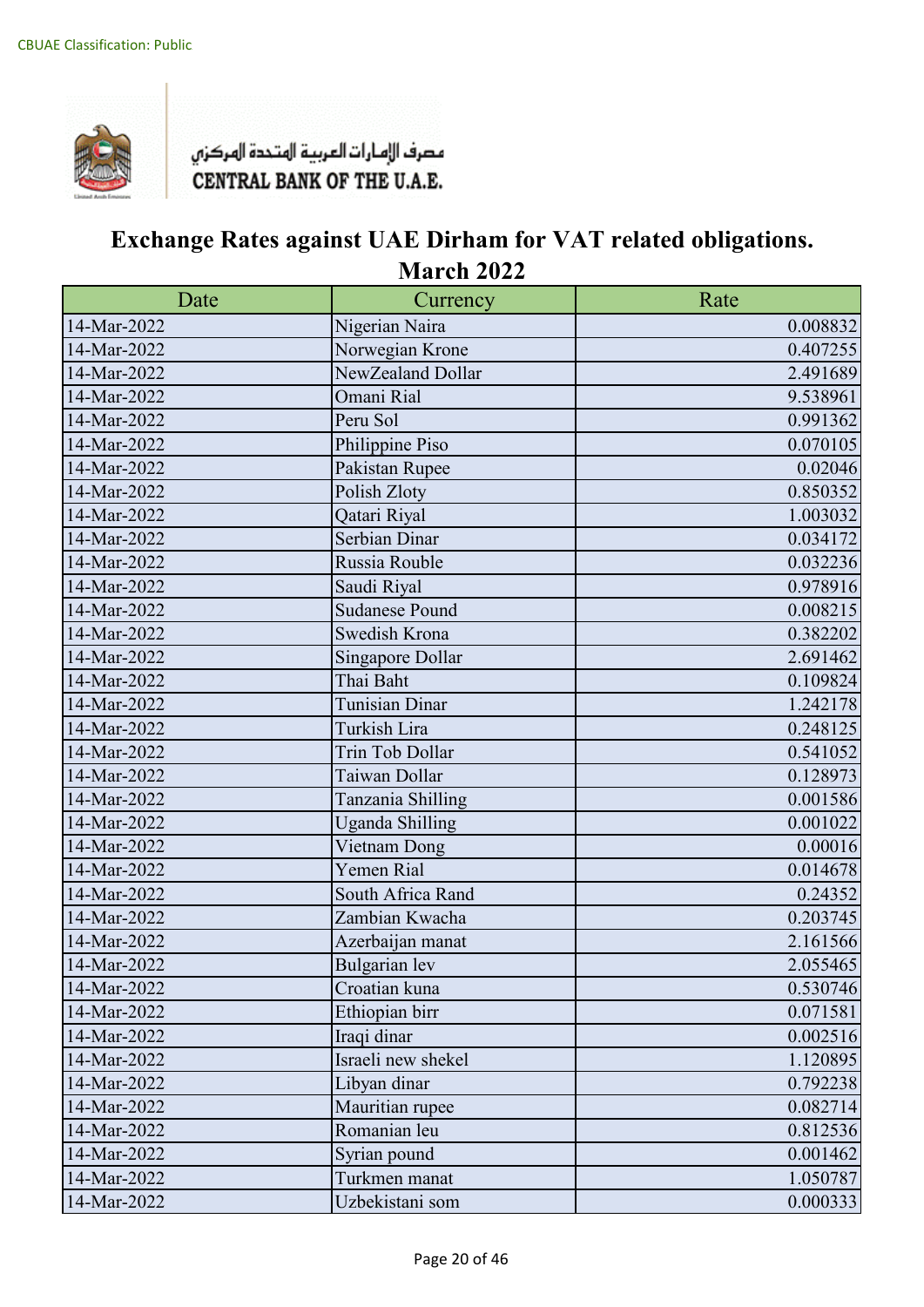

| Date        | Currency                 | Rate      |
|-------------|--------------------------|-----------|
| 15-Mar-2022 | <b>US Dollar</b>         | 3.6725    |
| 15-Mar-2022 | <b>Argentine Peso</b>    | 0.033599  |
| 15-Mar-2022 | <b>Australian Dollar</b> | 2.652391  |
| 15-Mar-2022 | <b>Bangladesh Taka</b>   | 0.042713  |
| 15-Mar-2022 | Bahrani Dinar            | 9.741121  |
| 15-Mar-2022 | Brunei Dollar            | 2.692844  |
| 15-Mar-2022 | <b>Brazilian Real</b>    | 0.714508  |
| 15-Mar-2022 | <b>Botswana Pula</b>     | 0.315651  |
| 15-Mar-2022 | <b>Belarus Rouble</b>    | 1.103947  |
| 15-Mar-2022 | Canadian Dollar          | 2.864218  |
| 15-Mar-2022 | <b>Swiss Franc</b>       | 3.912326  |
| 15-Mar-2022 | <b>Chilean Peso</b>      | 0.004503  |
| 15-Mar-2022 | Chinese Yuan - Offshore  | 0.574978  |
| 15-Mar-2022 | <b>Chinese Yuan</b>      | 0.576368  |
| 15-Mar-2022 | <b>Colombian Peso</b>    | 0.000957  |
| 15-Mar-2022 | Czech Koruna             | 0.162875  |
| 15-Mar-2022 | Danish Krone             | 0.54286   |
| 15-Mar-2022 | <b>Algerian Dinar</b>    | 0.02584   |
| 15-Mar-2022 | <b>Egypt Pound</b>       | 0.23362   |
| 15-Mar-2022 | Euro                     | 4.038821  |
| 15-Mar-2022 | <b>GB</b> Pound          | 4.801281  |
| 15-Mar-2022 | Hongkong Dollar          | 0.469263  |
| 15-Mar-2022 | Hungarian Forint         | 0.010878  |
| 15-Mar-2022 | Indonesia Rupiah         | 0.000256  |
| 15-Mar-2022 | <b>Indian Rupee</b>      | 0.0481    |
| 15-Mar-2022 | <b>Iceland Krona</b>     | 0.027913  |
| 15-Mar-2022 | Jordan Dinar             | 5.179831  |
| 15-Mar-2022 | Japanese Yen             | 0.031152  |
| 15-Mar-2022 | Kenya Shilling           | 0.032144  |
| 15-Mar-2022 | Korean Won               | 0.002958  |
| 15-Mar-2022 | Kuwaiti Dinar            | 12.080592 |
| 15-Mar-2022 | Kazakhstan Tenge         | 0.007125  |
| 15-Mar-2022 | <b>Lebanon Pound</b>     | 0.002429  |
| 15-Mar-2022 | Sri Lanka Rupee          | 0.013477  |
| 15-Mar-2022 | Moroccan Dirham          | 0.376223  |
| 15-Mar-2022 | Macedonia Denar          | 0.065557  |
| 15-Mar-2022 | <b>Mexican Peso</b>      | 0.176105  |
| 15-Mar-2022 | Malaysia Ringgit         | 0.87295   |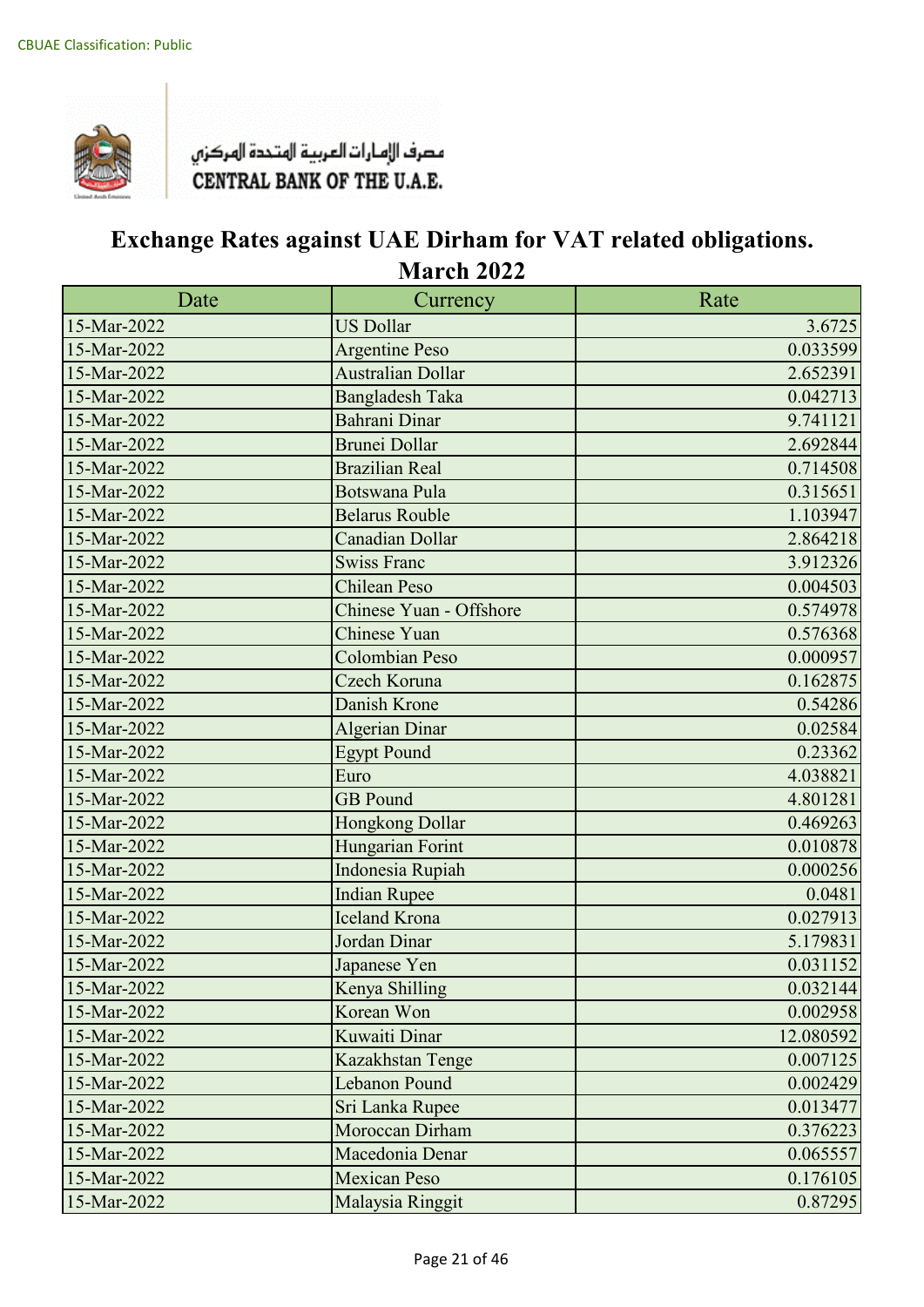

| Date        | Currency                | Rate     |
|-------------|-------------------------|----------|
| 15-Mar-2022 | Nigerian Naira          | 0.008829 |
| 15-Mar-2022 | Norwegian Krone         | 0.409877 |
| 15-Mar-2022 | NewZealand Dollar       | 2.49355  |
| 15-Mar-2022 | Omani Rial              | 9.551365 |
| 15-Mar-2022 | Peru Sol                | 0.983925 |
| 15-Mar-2022 | Philippine Piso         | 0.070162 |
| 15-Mar-2022 | Pakistan Rupee          | 0.02045  |
| 15-Mar-2022 | Polish Zloty            | 0.855124 |
| 15-Mar-2022 | Qatari Riyal            | 1.005063 |
| 15-Mar-2022 | Serbian Dinar           | 0.034342 |
| 15-Mar-2022 | Russia Rouble           | 0.033181 |
| 15-Mar-2022 | Saudi Riyal             | 0.97889  |
| 15-Mar-2022 | <b>Sudanese Pound</b>   | 0.008215 |
| 15-Mar-2022 | <b>Swedish Krona</b>    | 0.383775 |
| 15-Mar-2022 | <b>Singapore Dollar</b> | 2.692844 |
| 15-Mar-2022 | Thai Baht               | 0.109594 |
| 15-Mar-2022 | <b>Tunisian Dinar</b>   | 1.245211 |
| 15-Mar-2022 | Turkish Lira            | 0.250907 |
| 15-Mar-2022 | <b>Trin Tob Dollar</b>  | 0.540853 |
| 15-Mar-2022 | Taiwan Dollar           | 0.128629 |
| 15-Mar-2022 | Tanzania Shilling       | 0.001586 |
| 15-Mar-2022 | <b>Uganda Shilling</b>  | 0.001023 |
| 15-Mar-2022 | Vietnam Dong            | 0.00016  |
| 15-Mar-2022 | <b>Yemen Rial</b>       | 0.014676 |
| 15-Mar-2022 | South Africa Rand       | 0.243272 |
| 15-Mar-2022 | Zambian Kwacha          | 0.207193 |
| 15-Mar-2022 | Azerbaijan manat        | 2.161566 |
| 15-Mar-2022 | <b>Bulgarian</b> lev    | 2.065058 |
| 15-Mar-2022 | Croatian kuna           | 0.533243 |
| 15-Mar-2022 | Ethiopian birr          | 0.071573 |
| 15-Mar-2022 | Iraqi dinar             | 0.002516 |
| 15-Mar-2022 | Israeli new shekel      | 1.118641 |
| 15-Mar-2022 | Libyan dinar            | 0.787769 |
| 15-Mar-2022 | Mauritian rupee         | 0.082807 |
| 15-Mar-2022 | Romanian leu            | 0.816202 |
| 15-Mar-2022 | Syrian pound            | 0.001462 |
| 15-Mar-2022 | Turkmen manat           | 1.050787 |
| 15-Mar-2022 | Uzbekistani som         | 0.000337 |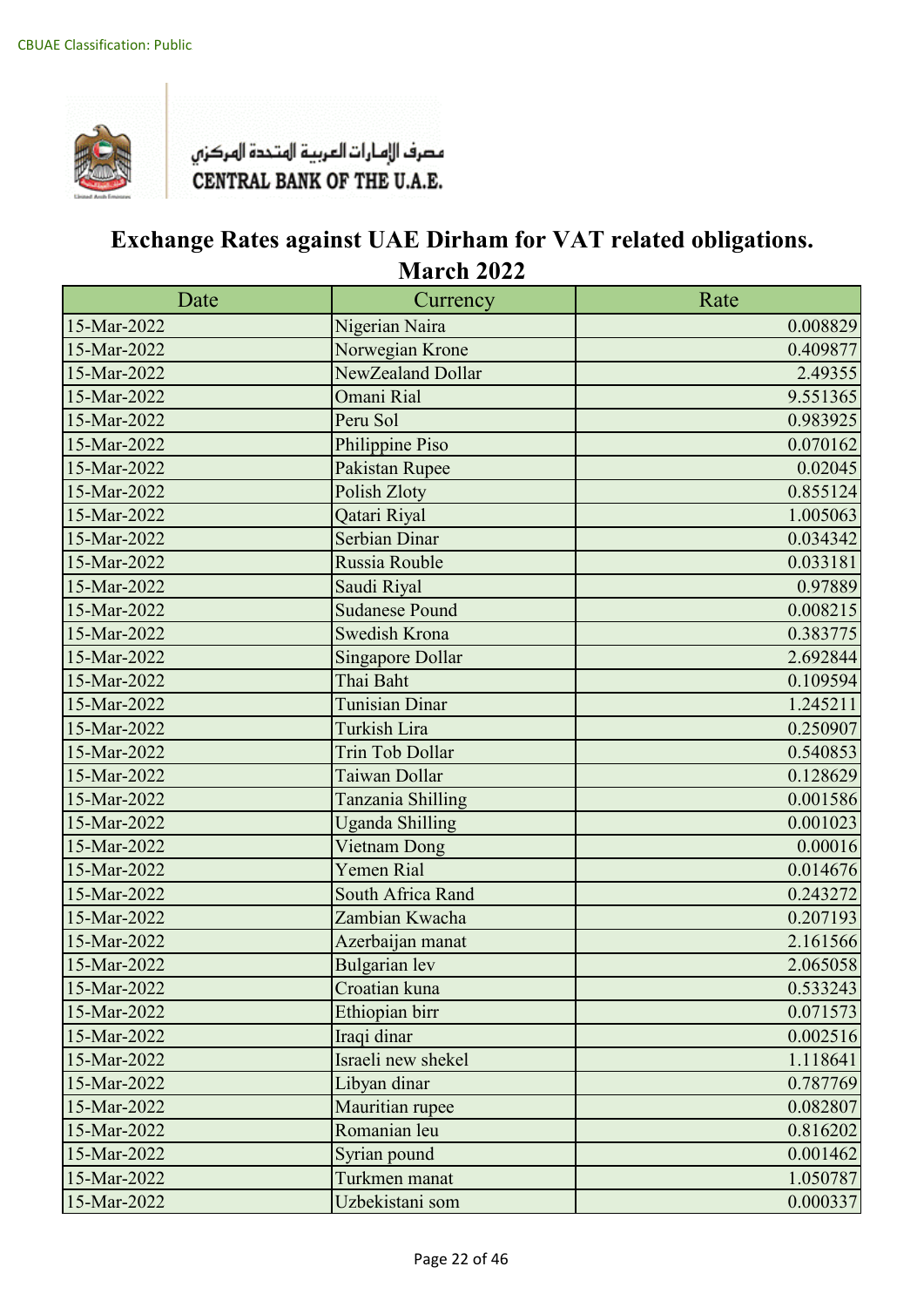

| Date        | Currency                | Rate      |
|-------------|-------------------------|-----------|
| 16-Mar-2022 | <b>US Dollar</b>        | 3.6725    |
| 16-Mar-2022 | <b>Argentine Peso</b>   | 0.03356   |
| 16-Mar-2022 | Australian Dollar       | 2.667999  |
| 16-Mar-2022 | <b>Bangladesh Taka</b>  | 0.042689  |
| 16-Mar-2022 | Bahrani Dinar           | 9.741379  |
| 16-Mar-2022 | <b>Brunei Dollar</b>    | 2.698582  |
| 16-Mar-2022 | <b>Brazilian Real</b>   | 0.714314  |
| 16-Mar-2022 | Botswana Pula           | 0.316385  |
| 16-Mar-2022 | <b>Belarus Rouble</b>   | 1.109349  |
| 16-Mar-2022 | Canadian Dollar         | 2.893099  |
| 16-Mar-2022 | <b>Swiss Franc</b>      | 3.904838  |
| 16-Mar-2022 | Chilean Peso            | 0.004565  |
| 16-Mar-2022 | Chinese Yuan - Offshore | 0.576893  |
| 16-Mar-2022 | Chinese Yuan            | 0.578255  |
| 16-Mar-2022 | Colombian Peso          | 0.000962  |
| 16-Mar-2022 | Czech Koruna            | 0.16352   |
| 16-Mar-2022 | Danish Krone            | 0.542956  |
| 16-Mar-2022 | Algerian Dinar          | 0.025722  |
| 16-Mar-2022 | <b>Egypt Pound</b>      | 0.23362   |
| 16-Mar-2022 | Euro                    | 4.040154  |
| 16-Mar-2022 | <b>GB</b> Pound         | 4.806308  |
| 16-Mar-2022 | Hongkong Dollar         | 0.469479  |
| 16-Mar-2022 | Hungarian Forint        | 0.010874  |
| 16-Mar-2022 | Indonesia Rupiah        | 0.000257  |
| 16-Mar-2022 | <b>Indian Rupee</b>     | 0.048224  |
| 16-Mar-2022 | <b>Iceland Krona</b>    | 0.028191  |
| 16-Mar-2022 | Jordan Dinar            | 5.179831  |
| 16-Mar-2022 | Japanese Yen            | 0.031039  |
| 16-Mar-2022 | Kenya Shilling          | 0.032116  |
| 16-Mar-2022 | Korean Won              | 0.002986  |
| 16-Mar-2022 | Kuwaiti Dinar           | 12.080592 |
| 16-Mar-2022 | Kazakhstan Tenge        | 0.007206  |
| 16-Mar-2022 | Lebanon Pound           | 0.002429  |
| 16-Mar-2022 | Sri Lanka Rupee         | 0.013858  |
| 16-Mar-2022 | Moroccan Dirham         | 0.374096  |
| 16-Mar-2022 | Macedonia Denar         | 0.06558   |
| 16-Mar-2022 | <b>Mexican Peso</b>     | 0.176963  |
| 16-Mar-2022 | Malaysia Ringgit        | 0.874926  |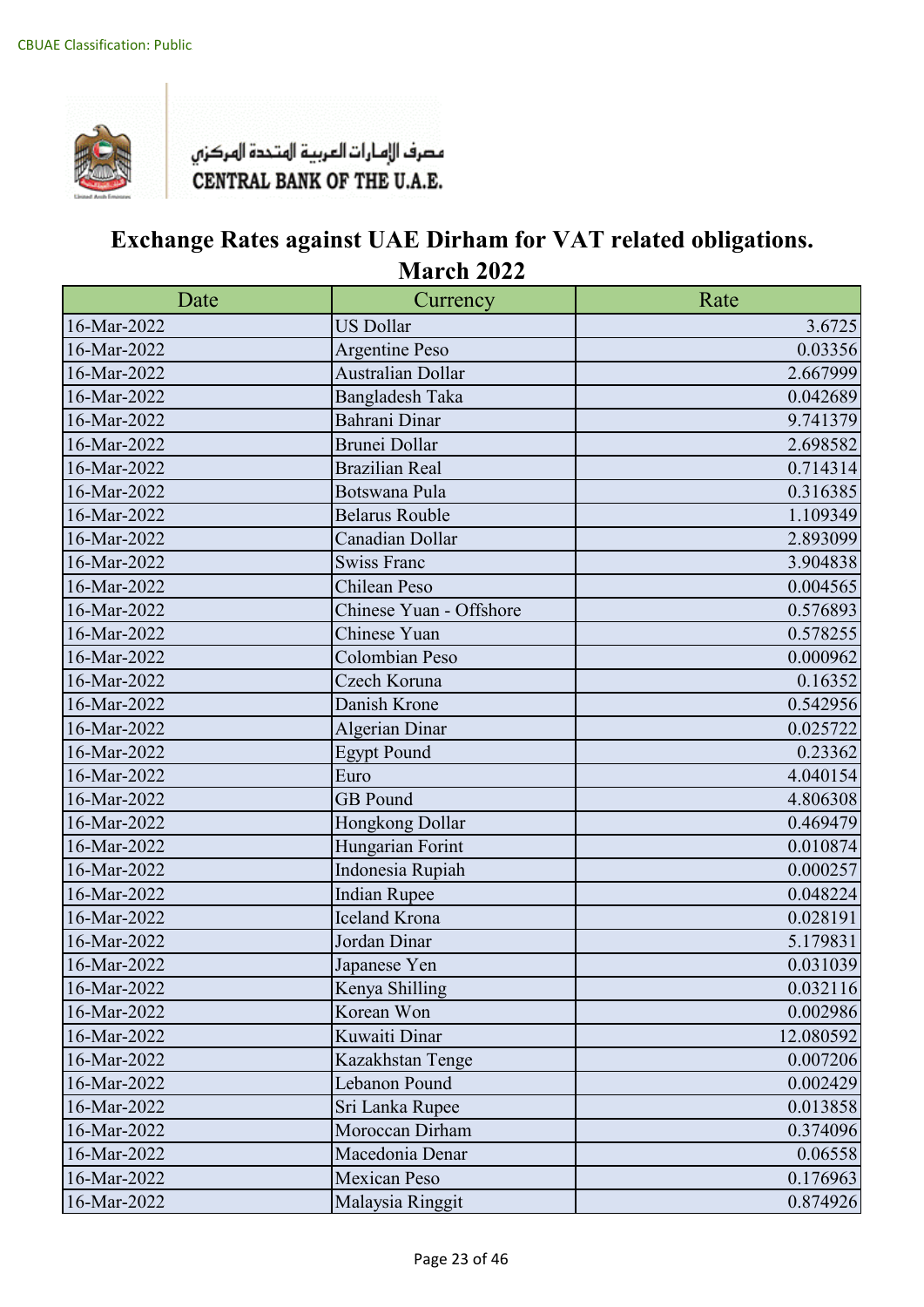

| Date        | Currency               | Rate     |
|-------------|------------------------|----------|
| 16-Mar-2022 | Nigerian Naira         | 0.00883  |
| 16-Mar-2022 | Norwegian Krone        | 0.412571 |
| 16-Mar-2022 | NewZealand Dollar      | 2.503579 |
| 16-Mar-2022 | Omani Rial             | 9.538961 |
| 16-Mar-2022 | Peru Sol               | 0.98274  |
| 16-Mar-2022 | Philippine Piso        | 0.070301 |
| 16-Mar-2022 | Pakistan Rupee         | 0.020443 |
| 16-Mar-2022 | Polish Zloty           | 0.862413 |
| 16-Mar-2022 | Qatari Riyal           | 1.005008 |
| 16-Mar-2022 | Serbian Dinar          | 0.034322 |
| 16-Mar-2022 | Russia Rouble          | 0.033758 |
| 16-Mar-2022 | Saudi Riyal            | 0.978837 |
| 16-Mar-2022 | <b>Sudanese Pound</b>  | 0.008215 |
| 16-Mar-2022 | Swedish Krona          | 0.387824 |
| 16-Mar-2022 | Singapore Dollar       | 2.698582 |
| 16-Mar-2022 | Thai Baht              | 0.110087 |
| 16-Mar-2022 | <b>Tunisian Dinar</b>  | 1.24864  |
| 16-Mar-2022 | Turkish Lira           | 0.24976  |
| 16-Mar-2022 | Trin Tob Dollar        | 0.541228 |
| 16-Mar-2022 | Taiwan Dollar          | 0.128896 |
| 16-Mar-2022 | Tanzania Shilling      | 0.001585 |
| 16-Mar-2022 | <b>Uganda Shilling</b> | 0.001025 |
| 16-Mar-2022 | Vietnam Dong           | 0.000161 |
| 16-Mar-2022 | Yemen Rial             | 0.014678 |
| 16-Mar-2022 | South Africa Rand      | 0.244374 |
| 16-Mar-2022 | Zambian Kwacha         | 0.207193 |
| 16-Mar-2022 | Azerbaijan manat       | 2.147284 |
| 16-Mar-2022 | Bulgarian lev          | 2.065523 |
| 16-Mar-2022 | Croatian kuna          | 0.533522 |
| 16-Mar-2022 | Ethiopian birr         | 0.071568 |
| 16-Mar-2022 | Iraqi dinar            | 0.002516 |
| 16-Mar-2022 | Israeli new shekel     | 1.126223 |
| 16-Mar-2022 | Libyan dinar           | 0.788158 |
| 16-Mar-2022 | Mauritian rupee        | 0.082807 |
| 16-Mar-2022 | Romanian leu           | 0.816547 |
| 16-Mar-2022 | Syrian pound           | 0.001462 |
| 16-Mar-2022 | Turkmen manat          | 1.050787 |
| 16-Mar-2022 | Uzbekistani som        | 0.000337 |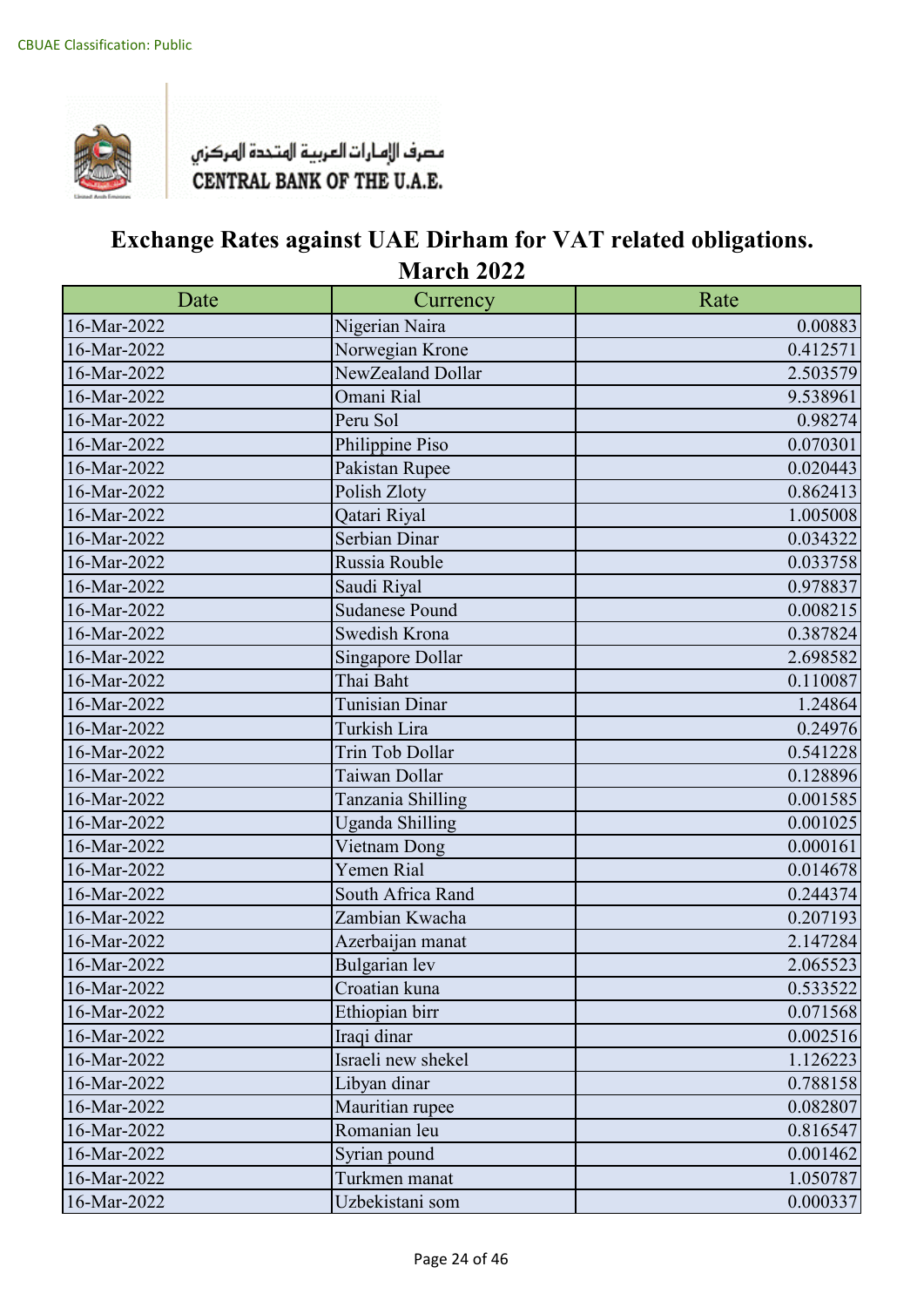

| Date        | Currency                 | Rate      |
|-------------|--------------------------|-----------|
| 17-Mar-2022 | <b>US Dollar</b>         | 3.6725    |
| 17-Mar-2022 | <b>Argentine Peso</b>    | 0.033531  |
| 17-Mar-2022 | <b>Australian Dollar</b> | 2.698384  |
| 17-Mar-2022 | <b>Bangladesh Taka</b>   | 0.04257   |
| 17-Mar-2022 | Bahrani Dinar            | 9.741121  |
| 17-Mar-2022 | Brunei Dollar            | 2.709732  |
| 17-Mar-2022 | <b>Brazilian Real</b>    | 0.720819  |
| 17-Mar-2022 | <b>Botswana Pula</b>     | 0.317484  |
| 17-Mar-2022 | <b>Belarus Rouble</b>    | 1.118471  |
| 17-Mar-2022 | Canadian Dollar          | 2.900411  |
| 17-Mar-2022 | <b>Swiss Franc</b>       | 3.912326  |
| 17-Mar-2022 | <b>Chilean Peso</b>      | 0.004595  |
| 17-Mar-2022 | Chinese Yuan - Offshore  | 0.577047  |
| 17-Mar-2022 | <b>Chinese Yuan</b>      | 0.578356  |
| 17-Mar-2022 | <b>Colombian Peso</b>    | 0.000963  |
| 17-Mar-2022 | Czech Koruna             | 0.164274  |
| 17-Mar-2022 | Danish Krone             | 0.546227  |
| 17-Mar-2022 | <b>Algerian Dinar</b>    | 0.025768  |
| 17-Mar-2022 | <b>Egypt Pound</b>       | 0.23362   |
| 17-Mar-2022 | Euro                     | 4.066098  |
| 17-Mar-2022 | <b>GB</b> Pound          | 4.817025  |
| 17-Mar-2022 | Hongkong Dollar          | 0.469803  |
| 17-Mar-2022 | Hungarian Forint         | 0.010934  |
| 17-Mar-2022 | Indonesia Rupiah         | 0.000257  |
| 17-Mar-2022 | <b>Indian Rupee</b>      | 0.048374  |
| 17-Mar-2022 | <b>Iceland Krona</b>     | 0.028571  |
| 17-Mar-2022 | Jordan Dinar             | 5.179831  |
| 17-Mar-2022 | Japanese Yen             | 0.030921  |
| 17-Mar-2022 | Kenya Shilling           | 0.032088  |
| 17-Mar-2022 | Korean Won               | 0.003028  |
| 17-Mar-2022 | Kuwaiti Dinar            | 12.085363 |
| 17-Mar-2022 | Kazakhstan Tenge         | 0.007217  |
| 17-Mar-2022 | Lebanon Pound            | 0.002431  |
| 17-Mar-2022 | Sri Lanka Rupee          | 0.013885  |
| 17-Mar-2022 | Moroccan Dirham          | 0.375515  |
| 17-Mar-2022 | Macedonia Denar          | 0.065993  |
| 17-Mar-2022 | <b>Mexican Peso</b>      | 0.178059  |
| 17-Mar-2022 | Malaysia Ringgit         | 0.875343  |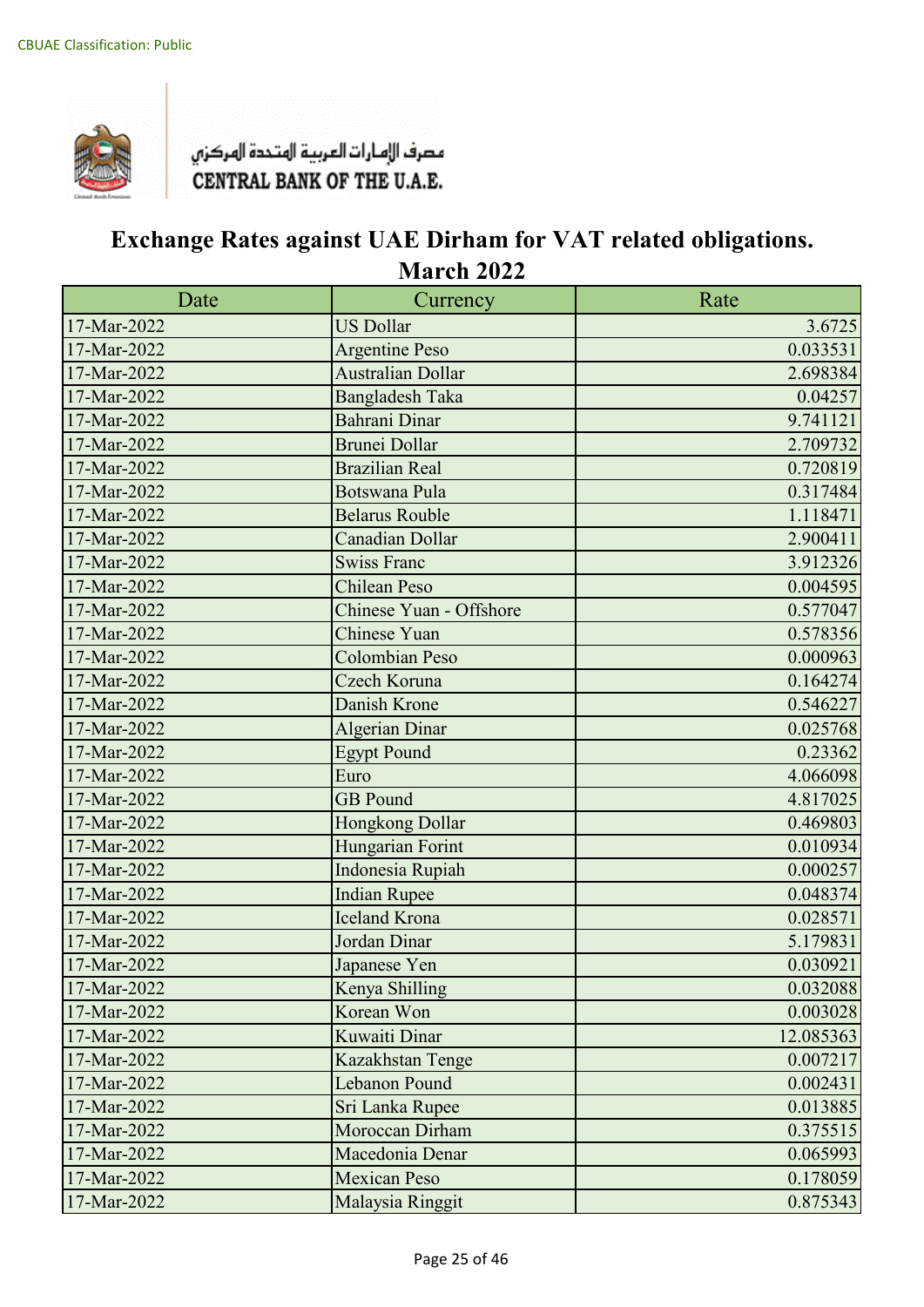

| Date        | Currency                | Rate     |
|-------------|-------------------------|----------|
| 17-Mar-2022 | Nigerian Naira          | 0.00883  |
| 17-Mar-2022 | Norwegian Krone         | 0.416412 |
| 17-Mar-2022 | NewZealand Dollar       | 2.518343 |
| 17-Mar-2022 | Omani Rial              | 9.551365 |
| 17-Mar-2022 | Peru Sol                | 0.986992 |
| 17-Mar-2022 | Philippine Piso         | 0.070284 |
| 17-Mar-2022 | Pakistan Rupee          | 0.020428 |
| 17-Mar-2022 | Polish Zloty            | 0.868573 |
| 17-Mar-2022 | Qatari Riyal            | 1.004953 |
| 17-Mar-2022 | Serbian Dinar           | 0.034568 |
| 17-Mar-2022 | Russia Rouble           | 0.034882 |
| 17-Mar-2022 | Saudi Riyal             | 0.978837 |
| 17-Mar-2022 | <b>Sudanese Pound</b>   | 0.008215 |
| 17-Mar-2022 | Swedish Krona           | 0.389217 |
| 17-Mar-2022 | <b>Singapore Dollar</b> | 2.709732 |
| 17-Mar-2022 | Thai Baht               | 0.110385 |
| 17-Mar-2022 | <b>Tunisian Dinar</b>   | 1.247707 |
| 17-Mar-2022 | <b>Turkish Lira</b>     | 0.249208 |
| 17-Mar-2022 | <b>Trin Tob Dollar</b>  | 0.541228 |
| 17-Mar-2022 | Taiwan Dollar           | 0.130037 |
| 17-Mar-2022 | Tanzania Shilling       | 0.001585 |
| 17-Mar-2022 | <b>Uganda Shilling</b>  | 0.001026 |
| 17-Mar-2022 | Vietnam Dong            | 0.000161 |
| 17-Mar-2022 | <b>Yemen Rial</b>       | 0.014682 |
| 17-Mar-2022 | South Africa Rand       | 0.245531 |
| 17-Mar-2022 | Zambian Kwacha          | 0.207486 |
| 17-Mar-2022 | Azerbaijan manat        | 2.161566 |
| 17-Mar-2022 | <b>Bulgarian</b> lev    | 2.078381 |
| 17-Mar-2022 | Croatian kuna           | 0.536892 |
| 17-Mar-2022 | Ethiopian birr          | 0.07156  |
| 17-Mar-2022 | Iraqi dinar             | 0.002516 |
| 17-Mar-2022 | Israeli new shekel      | 1.134538 |
| 17-Mar-2022 | Libyan dinar            | 0.789581 |
| 17-Mar-2022 | Mauritian rupee         | 0.082807 |
| 17-Mar-2022 | Romanian leu            | 0.821956 |
| 17-Mar-2022 | Syrian pound            | 0.001462 |
| 17-Mar-2022 | Turkmen manat           | 1.050787 |
| 17-Mar-2022 | Uzbekistani som         | 0.000324 |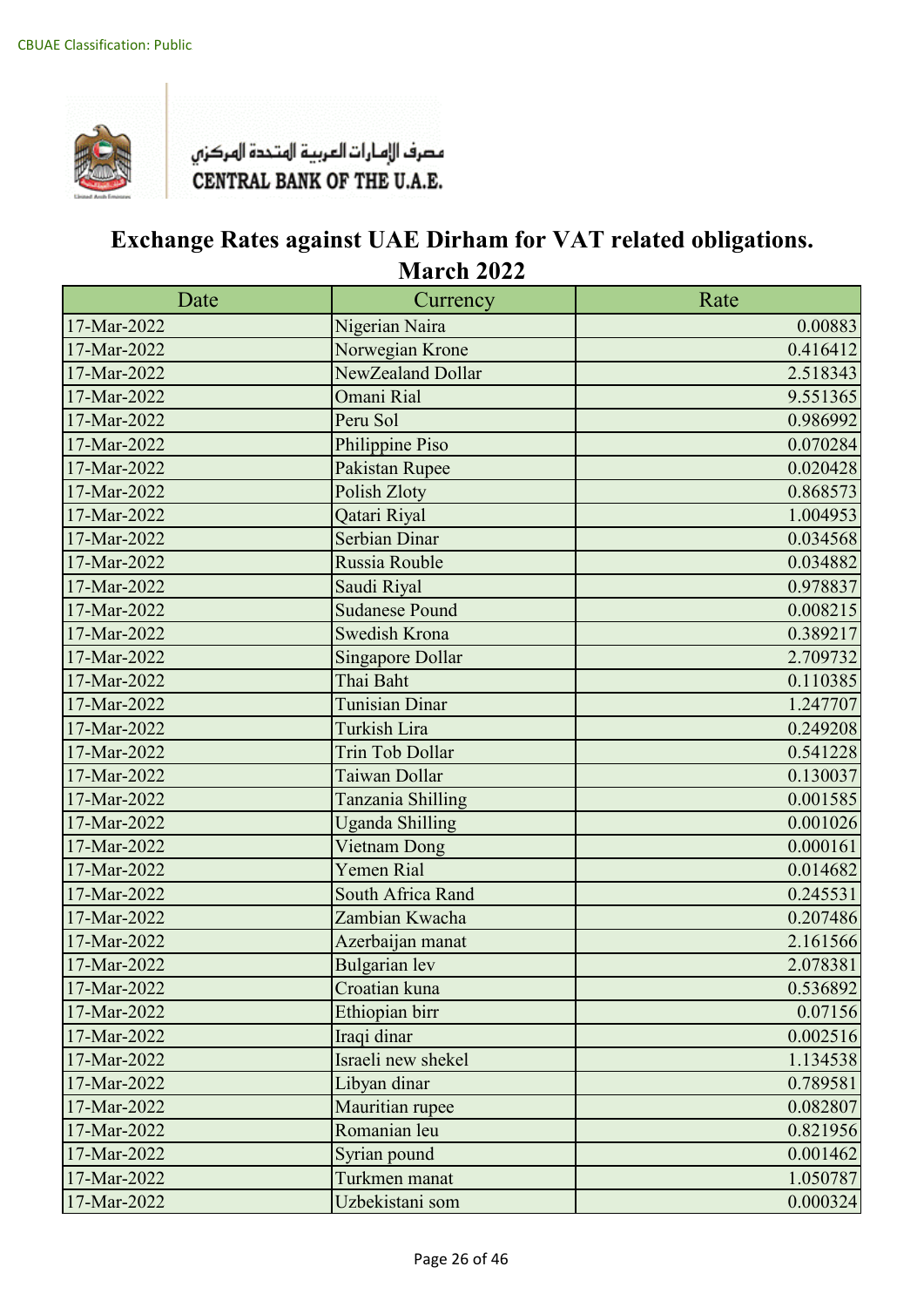

| Date        | Currency                | Rate      |
|-------------|-------------------------|-----------|
| 18-Mar-2022 | <b>US Dollar</b>        | 3.6725    |
| 18-Mar-2022 | <b>Argentine Peso</b>   | 0.033494  |
| 18-Mar-2022 | Australian Dollar       | 2.710132  |
| 18-Mar-2022 | <b>Bangladesh Taka</b>  | 0.04257   |
| 18-Mar-2022 | Bahrani Dinar           | 9.741121  |
| 18-Mar-2022 | <b>Brunei Dollar</b>    | 2.706338  |
| 18-Mar-2022 | <b>Brazilian Real</b>   | 0.726667  |
| 18-Mar-2022 | Botswana Pula           | 0.31675   |
| 18-Mar-2022 | Belarus Rouble          | 1.13      |
| 18-Mar-2022 | Canadian Dollar         | 2.909372  |
| 18-Mar-2022 | <b>Swiss Franc</b>      | 3.924869  |
| 18-Mar-2022 | Chilean Peso            | 0.004573  |
| 18-Mar-2022 | Chinese Yuan - Offshore | 0.576124  |
| 18-Mar-2022 | Chinese Yuan            | 0.577183  |
| 18-Mar-2022 | Colombian Peso          | 0.000961  |
| 18-Mar-2022 | Czech Koruna            | 0.163244  |
| 18-Mar-2022 | Danish Krone            | 0.544219  |
| 18-Mar-2022 | <b>Algerian Dinar</b>   | 0.025756  |
| 18-Mar-2022 | <b>Egypt Pound</b>      | 0.23362   |
| 18-Mar-2022 | Euro                    | 4.049956  |
| 18-Mar-2022 | <b>GB</b> Pound         | 4.823985  |
| 18-Mar-2022 | Hongkong Dollar         | 0.469581  |
| 18-Mar-2022 | Hungarian Forint        | 0.01079   |
| 18-Mar-2022 | Indonesia Rupiah        | 0.000256  |
| 18-Mar-2022 | <b>Indian Rupee</b>     | 0.048253  |
| 18-Mar-2022 | <b>Iceland Krona</b>    | 0.028379  |
| 18-Mar-2022 | Jordan Dinar            | 5.179831  |
| 18-Mar-2022 | Japanese Yen            | 0.03082   |
| 18-Mar-2022 | Kenya Shilling          | 0.032102  |
| 18-Mar-2022 | Korean Won              | 0.003025  |
| 18-Mar-2022 | Kuwaiti Dinar           | 12.080195 |
| 18-Mar-2022 | Kazakhstan Tenge        | 0.007218  |
| 18-Mar-2022 | Lebanon Pound           | 0.002429  |
| 18-Mar-2022 | Sri Lanka Rupee         | 0.013234  |
| 18-Mar-2022 | Moroccan Dirham         | 0.375504  |
| 18-Mar-2022 | Macedonia Denar         | 0.065721  |
| 18-Mar-2022 | <b>Mexican Peso</b>     | 0.179532  |
| 18-Mar-2022 | Malaysia Ringgit        | 0.875865  |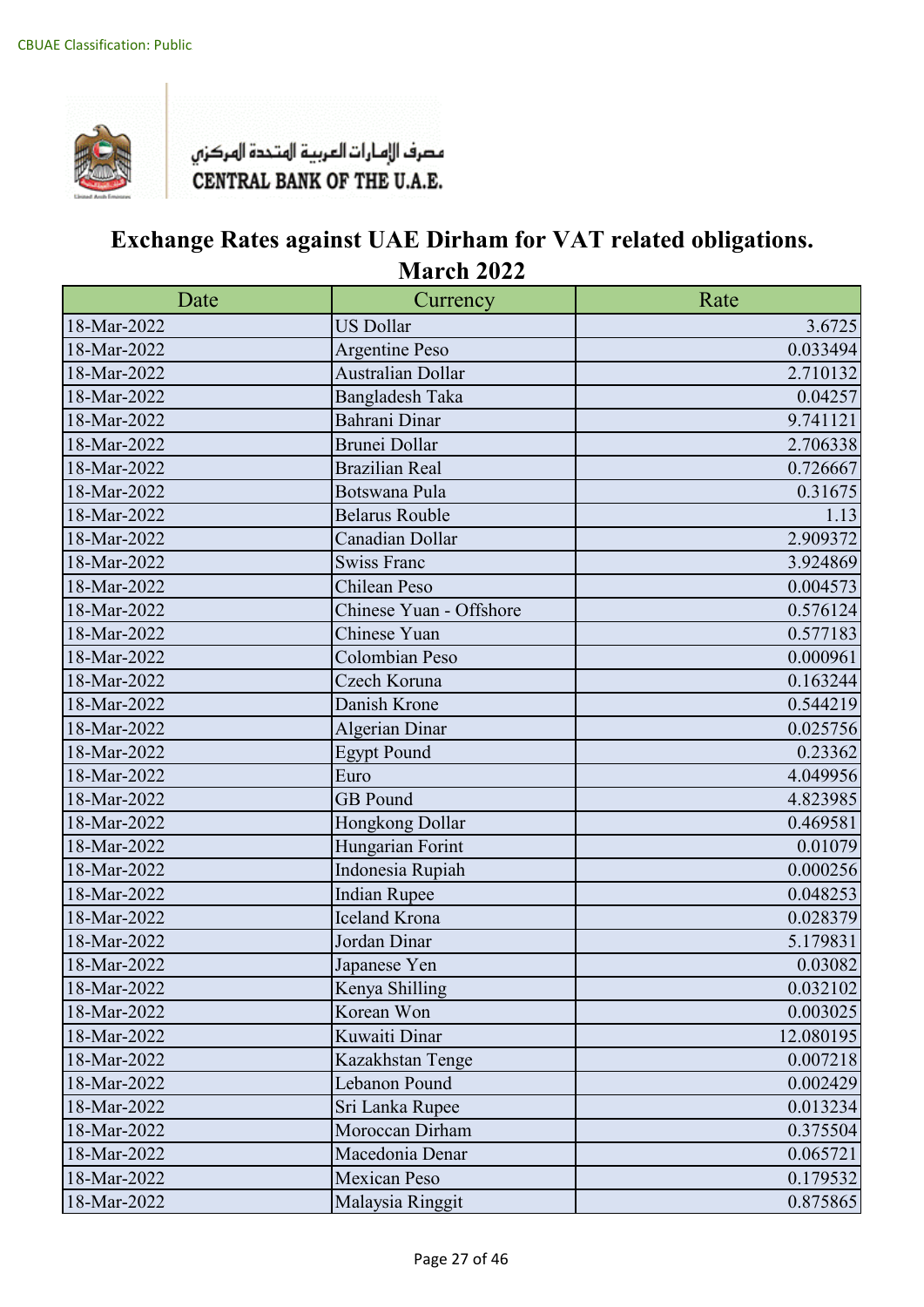

| Date        | Currency               | Rate     |
|-------------|------------------------|----------|
| 18-Mar-2022 | Nigerian Naira         | 0.00883  |
| 18-Mar-2022 | Norwegian Krone        | 0.418881 |
| 18-Mar-2022 | NewZealand Dollar      | 2.530141 |
| 18-Mar-2022 | Omani Rial             | 9.539209 |
| 18-Mar-2022 | Peru Sol               | 0.981689 |
| 18-Mar-2022 | Philippine Piso        | 0.070141 |
| 18-Mar-2022 | Pakistan Rupee         | 0.020318 |
| 18-Mar-2022 | Polish Zloty           | 0.861887 |
| 18-Mar-2022 | Qatari Riyal           | 1.004953 |
| 18-Mar-2022 | Serbian Dinar          | 0.034438 |
| 18-Mar-2022 | Russia Rouble          | 0.034857 |
| 18-Mar-2022 | Saudi Riyal            | 0.978916 |
| 18-Mar-2022 | <b>Sudanese Pound</b>  | 0.008215 |
| 18-Mar-2022 | Swedish Krona          | 0.389061 |
| 18-Mar-2022 | Singapore Dollar       | 2.706736 |
| 18-Mar-2022 | Thai Baht              | 0.110153 |
| 18-Mar-2022 | <b>Tunisian Dinar</b>  | 1.244156 |
| 18-Mar-2022 | Turkish Lira           | 0.248303 |
| 18-Mar-2022 | Trin Tob Dollar        | 0.541228 |
| 18-Mar-2022 | Taiwan Dollar          | 0.129601 |
| 18-Mar-2022 | Tanzania Shilling      | 0.001585 |
| 18-Mar-2022 | <b>Uganda Shilling</b> | 0.001026 |
| 18-Mar-2022 | Vietnam Dong           | 0.000161 |
| 18-Mar-2022 | Yemen Rial             | 0.014675 |
| 18-Mar-2022 | South Africa Rand      | 0.244975 |
| 18-Mar-2022 | Zambian Kwacha         | 0.207269 |
| 18-Mar-2022 | Azerbaijan manat       | 2.161566 |
| 18-Mar-2022 | Bulgarian lev          | 2.071465 |
| 18-Mar-2022 | Croatian kuna          | 0.535522 |
| 18-Mar-2022 | Ethiopian birr         | 0.071555 |
| 18-Mar-2022 | Iraqi dinar            | 0.002516 |
| 18-Mar-2022 | Israeli new shekel     | 1.129722 |
| 18-Mar-2022 | Libyan dinar           | 0.789581 |
| 18-Mar-2022 | Mauritian rupee        | 0.082901 |
| 18-Mar-2022 | Romanian leu           | 0.819041 |
| 18-Mar-2022 | Syrian pound           | 0.001462 |
| 18-Mar-2022 | Turkmen manat          | 1.050787 |
| 18-Mar-2022 | Uzbekistani som        | 0.000324 |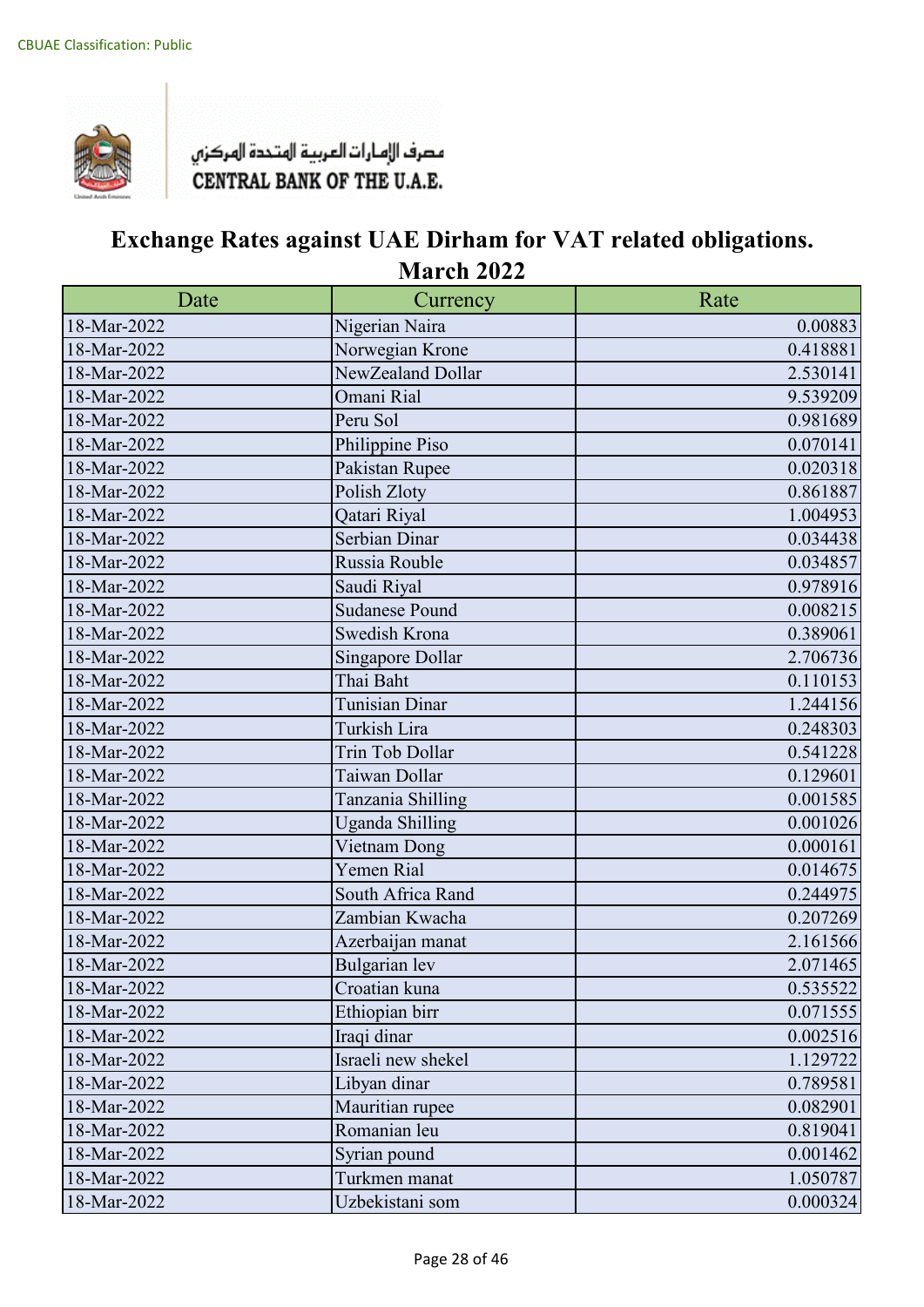

| Date        | Currency                 | Rate     |
|-------------|--------------------------|----------|
| 21-Mar-2022 | <b>US Dollar</b>         | 3.6725   |
| 21-Mar-2022 | <b>Argentine Peso</b>    | 0.033385 |
| 21-Mar-2022 | <b>Australian Dollar</b> | 2.72037  |
| 21-Mar-2022 | <b>Bangladesh Taka</b>   | 0.042689 |
| 21-Mar-2022 | Bahrani Dinar            | 9.741121 |
| 21-Mar-2022 | Brunei Dollar            | 2.709732 |
| 21-Mar-2022 | <b>Brazilian Real</b>    | 0.738488 |
| 21-Mar-2022 | <b>Botswana Pula</b>     | 0.317853 |
| 21-Mar-2022 | <b>Belarus Rouble</b>    | 1.12357  |
| 21-Mar-2022 | Canadian Dollar          | 2.916071 |
| 21-Mar-2022 | <b>Swiss Franc</b>       | 3.943836 |
| 21-Mar-2022 | <b>Chilean Peso</b>      | 0.004581 |
| 21-Mar-2022 | Chinese Yuan - Offshore  | 0.577047 |
| 21-Mar-2022 | <b>Chinese Yuan</b>      | 0.577991 |
| 21-Mar-2022 | <b>Colombian Peso</b>    | 0.000963 |
| 21-Mar-2022 | Czech Koruna             | 0.163966 |
| 21-Mar-2022 | Danish Krone             | 0.544437 |
| 21-Mar-2022 | <b>Algerian Dinar</b>    | 0.02571  |
| 21-Mar-2022 | <b>Egypt Pound</b>       | 0.201564 |
| 21-Mar-2022 | Euro                     | 4.050403 |
| 21-Mar-2022 | <b>GB</b> Pound          | 4.837966 |
| 21-Mar-2022 | Hongkong Dollar          | 0.469215 |
| 21-Mar-2022 | Hungarian Forint         | 0.010838 |
| 21-Mar-2022 | Indonesia Rupiah         | 0.000256 |
| 21-Mar-2022 | <b>Indian Rupee</b>      | 0.048169 |
| 21-Mar-2022 | <b>Iceland Krona</b>     | 0.028385 |
| 21-Mar-2022 | Jordan Dinar             | 5.179831 |
| 21-Mar-2022 | Japanese Yen             | 0.030807 |
| 21-Mar-2022 | Kenya Shilling           | 0.032088 |
| 21-Mar-2022 | Korean Won               | 0.003019 |
| 21-Mar-2022 | Kuwaiti Dinar            | 12.08576 |
| 21-Mar-2022 | Kazakhstan Tenge         | 0.007218 |
| 21-Mar-2022 | Lebanon Pound            | 0.002429 |
| 21-Mar-2022 | Sri Lanka Rupee          | 0.013116 |
| 21-Mar-2022 | Moroccan Dirham          | 0.377263 |
| 21-Mar-2022 | Macedonia Denar          | 0.065745 |
| 21-Mar-2022 | <b>Mexican Peso</b>      | 0.180463 |
| 21-Mar-2022 | Malaysia Ringgit         | 0.873365 |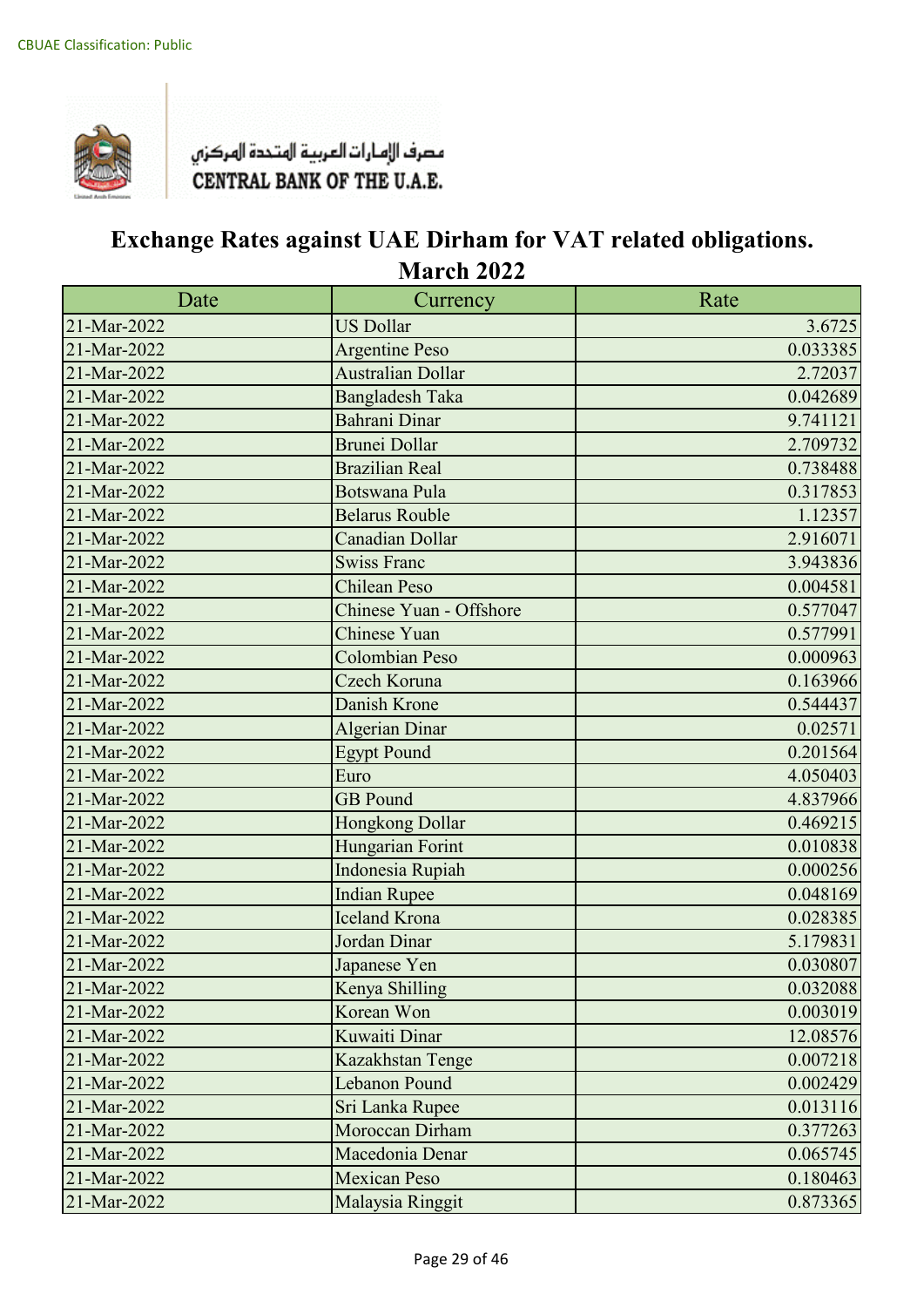

| Date        | Currency                | Rate     |
|-------------|-------------------------|----------|
| 21-Mar-2022 | Nigerian Naira          | 0.00883  |
| 21-Mar-2022 | Norwegian Krone         | 0.420094 |
| 21-Mar-2022 | NewZealand Dollar       | 2.533982 |
| 21-Mar-2022 | Omani Rial              | 9.551365 |
| 21-Mar-2022 | Peru Sol                | 0.971175 |
| 21-Mar-2022 | Philippine Piso         | 0.07011  |
| 21-Mar-2022 | Pakistan Rupee          | 0.020225 |
| 21-Mar-2022 | Polish Zloty            | 0.862758 |
| 21-Mar-2022 | Qatari Riyal            | 1.004788 |
| 21-Mar-2022 | Serbian Dinar           | 0.034409 |
| 21-Mar-2022 | Russia Rouble           | 0.035234 |
| 21-Mar-2022 | Saudi Riyal             | 0.978942 |
| 21-Mar-2022 | <b>Sudanese Pound</b>   | 0.008204 |
| 21-Mar-2022 | <b>Swedish Krona</b>    | 0.388727 |
| 21-Mar-2022 | <b>Singapore Dollar</b> | 2.709732 |
| 21-Mar-2022 | Thai Baht               | 0.109529 |
| 21-Mar-2022 | <b>Tunisian Dinar</b>   | 1.244451 |
| 21-Mar-2022 | <b>Turkish Lira</b>     | 0.2477   |
| 21-Mar-2022 | <b>Trin Tob Dollar</b>  | 0.541403 |
| 21-Mar-2022 | Taiwan Dollar           | 0.128846 |
| 21-Mar-2022 | Tanzania Shilling       | 0.001583 |
| 21-Mar-2022 | <b>Uganda Shilling</b>  | 0.001026 |
| 21-Mar-2022 | Vietnam Dong            | 0.000161 |
| 21-Mar-2022 | Yemen Rial              | 0.014676 |
| 21-Mar-2022 | South Africa Rand       | 0.246143 |
| 21-Mar-2022 | Zambian Kwacha          | 0.206871 |
| 21-Mar-2022 | Azerbaijan manat        | 2.161566 |
| 21-Mar-2022 | <b>Bulgarian</b> lev    | 2.071815 |
| 21-Mar-2022 | Croatian kuna           | 0.535124 |
| 21-Mar-2022 | Ethiopian birr          | 0.071546 |
| 21-Mar-2022 | Iraqi dinar             | 0.002516 |
| 21-Mar-2022 | Israeli new shekel      | 1.137737 |
| 21-Mar-2022 | Libyan dinar            | 0.789394 |
| 21-Mar-2022 | Mauritian rupee         | 0.082901 |
| 21-Mar-2022 | Romanian leu            | 0.819041 |
| 21-Mar-2022 | Syrian pound            | 0.001462 |
| 21-Mar-2022 | Turkmen manat           | 1.050787 |
| 21-Mar-2022 | Uzbekistani som         | 0.000319 |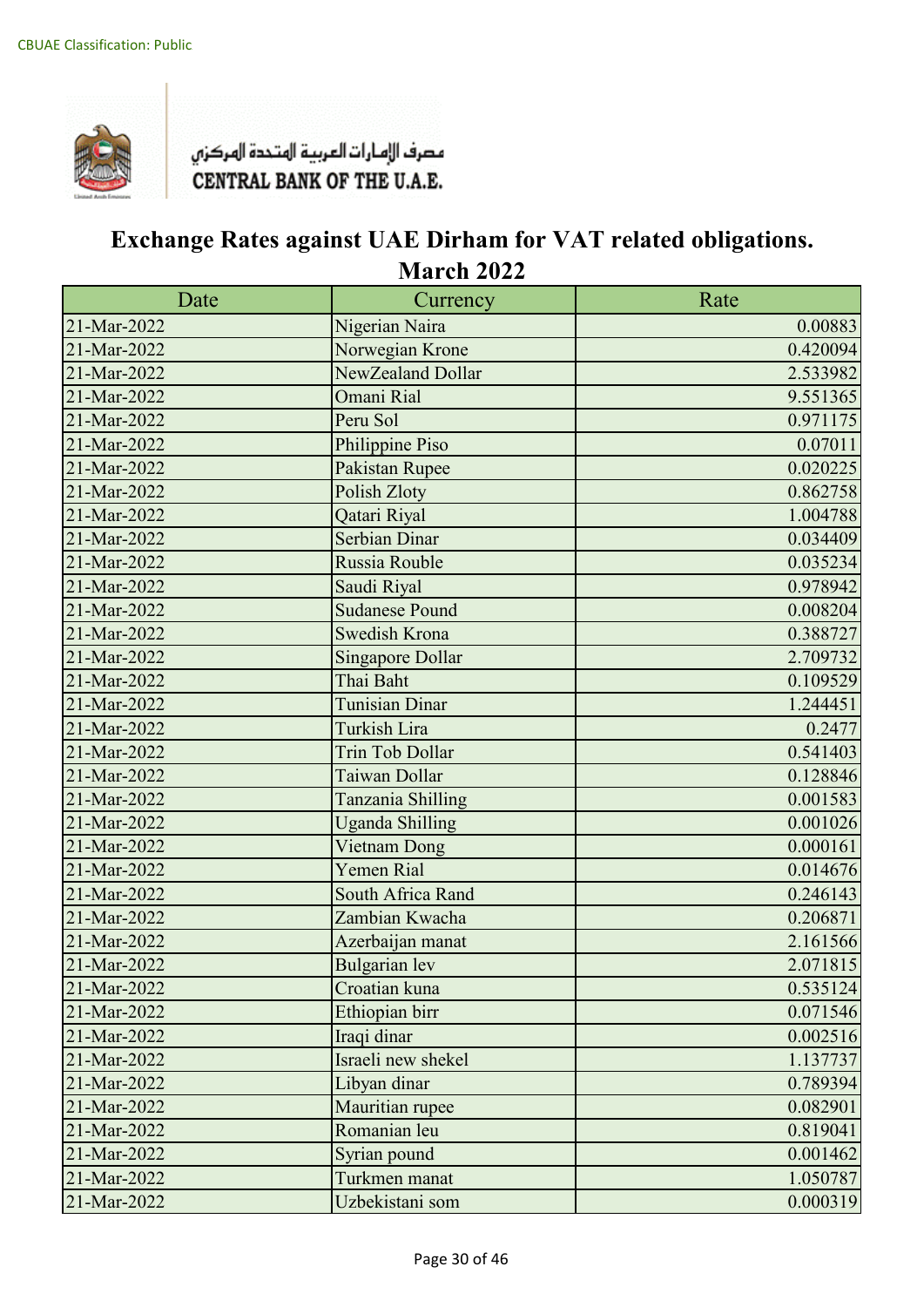

| Date        | Currency                | Rate      |
|-------------|-------------------------|-----------|
| 22-Mar-2022 | <b>US Dollar</b>        | 3.6725    |
| 22-Mar-2022 | <b>Argentine Peso</b>   | 0.033364  |
| 22-Mar-2022 | Australian Dollar       | 2.733328  |
| 22-Mar-2022 | <b>Bangladesh Taka</b>  | 0.04259   |
| 22-Mar-2022 | Bahrani Dinar           | 9.741121  |
| 22-Mar-2022 | <b>Brunei Dollar</b>    | 2.706338  |
| 22-Mar-2022 | <b>Brazilian Real</b>   | 0.7457    |
| 22-Mar-2022 | Botswana Pula           | 0.318222  |
| 22-Mar-2022 | <b>Belarus Rouble</b>   | 1.125498  |
| 22-Mar-2022 | Canadian Dollar         | 2.91584   |
| 22-Mar-2022 | <b>Swiss Franc</b>      | 3.939183  |
| 22-Mar-2022 | Chilean Peso            | 0.004639  |
| 22-Mar-2022 | Chinese Yuan - Offshore | 0.576024  |
| 22-Mar-2022 | Chinese Yuan            | 0.576893  |
| 22-Mar-2022 | Colombian Peso          | 0.000977  |
| 22-Mar-2022 | Czech Koruna            | 0.163995  |
| 22-Mar-2022 | Danish Krone            | 0.544566  |
| 22-Mar-2022 | <b>Algerian Dinar</b>   | 0.02574   |
| 22-Mar-2022 | <b>Egypt Pound</b>      | 0.198406  |
| 22-Mar-2022 | Euro                    | 4.051296  |
| 22-Mar-2022 | <b>GB</b> Pound         | 4.865527  |
| 22-Mar-2022 | Hongkong Dollar         | 0.469221  |
| 22-Mar-2022 | Hungarian Forint        | 0.010917  |
| 22-Mar-2022 | Indonesia Rupiah        | 0.000256  |
| 22-Mar-2022 | <b>Indian Rupee</b>     | 0.04832   |
| 22-Mar-2022 | <b>Iceland Krona</b>    | 0.028469  |
| 22-Mar-2022 | Jordan Dinar            | 5.179831  |
| 22-Mar-2022 | Japanese Yen            | 0.030417  |
| 22-Mar-2022 | Kenya Shilling          | 0.03206   |
| 22-Mar-2022 | Korean Won              | 0.00302   |
| 22-Mar-2022 | Kuwaiti Dinar           | 12.081387 |
| 22-Mar-2022 | Kazakhstan Tenge        | 0.007218  |
| 22-Mar-2022 | Lebanon Pound           | 0.002429  |
| 22-Mar-2022 | Sri Lanka Rupee         | 0.012886  |
| 22-Mar-2022 | Moroccan Dirham         | 0.378137  |
| 22-Mar-2022 | Macedonia Denar         | 0.065745  |
| 22-Mar-2022 | <b>Mexican Peso</b>     | 0.181243  |
| 22-Mar-2022 | Malaysia Ringgit        | 0.870983  |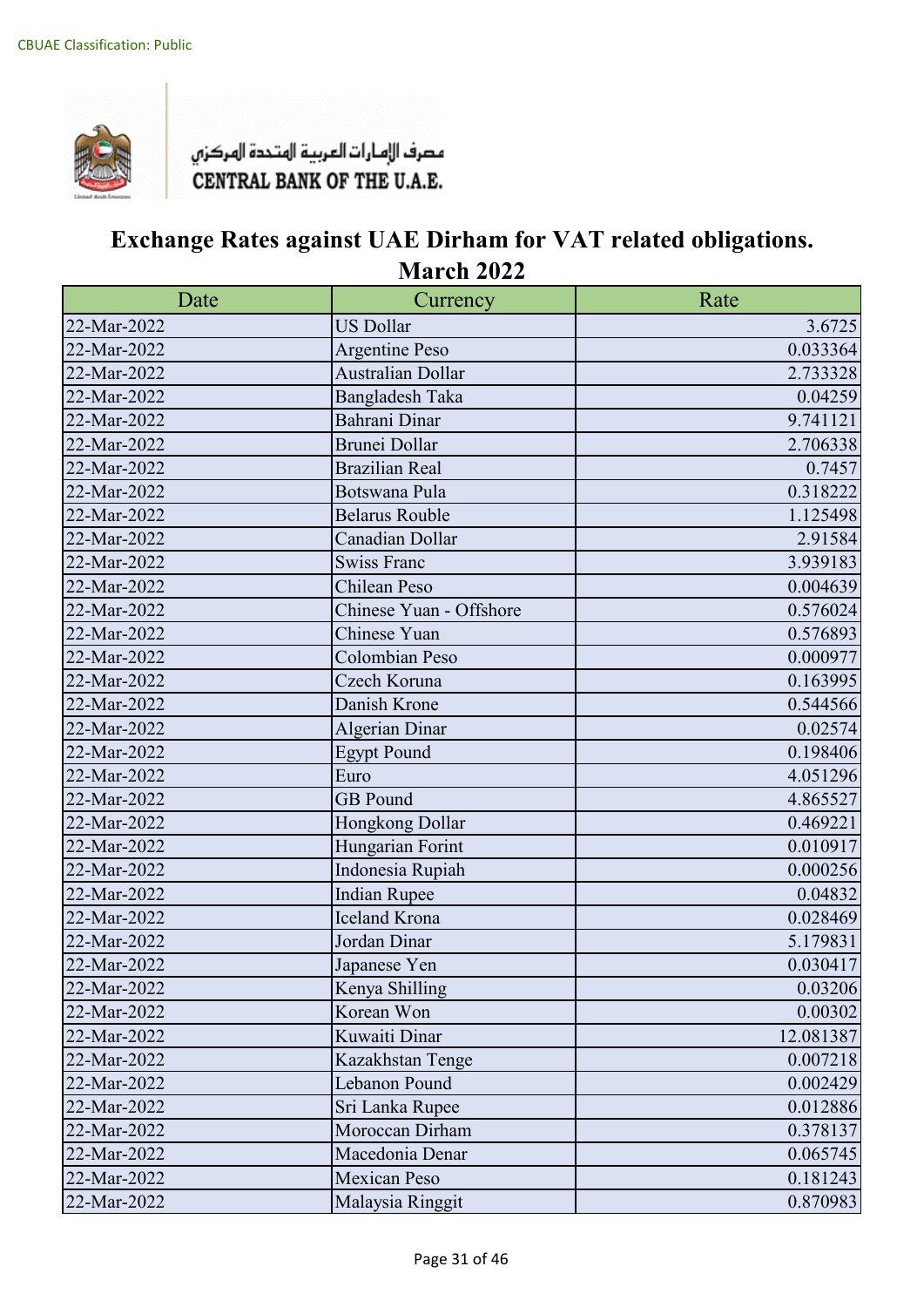

| Date        | Currency               | Rate     |
|-------------|------------------------|----------|
| 22-Mar-2022 | Nigerian Naira         | 0.008832 |
| 22-Mar-2022 | Norwegian Krone        | 0.420291 |
| 22-Mar-2022 | NewZealand Dollar      | 2.55017  |
| 22-Mar-2022 | Omani Rial             | 9.537227 |
| 22-Mar-2022 | Peru Sol               | 0.974784 |
| 22-Mar-2022 | Philippine Piso        | 0.070114 |
| 22-Mar-2022 | Pakistan Rupee         | 0.020156 |
| 22-Mar-2022 | Polish Zloty           | 0.86536  |
| 22-Mar-2022 | Qatari Riyal           | 1.002594 |
| 22-Mar-2022 | Serbian Dinar          | 0.034412 |
| 22-Mar-2022 | Russia Rouble          | 0.035406 |
| 22-Mar-2022 | Saudi Riyal            | 0.978994 |
| 22-Mar-2022 | <b>Sudanese Pound</b>  | 0.008215 |
| 22-Mar-2022 | Swedish Krona          | 0.390094 |
| 22-Mar-2022 | Singapore Dollar       | 2.706138 |
| 22-Mar-2022 | Thai Baht              | 0.10966  |
| 22-Mar-2022 | Tunisian Dinar         | 1.244367 |
| 22-Mar-2022 | Turkish Lira           | 0.247385 |
| 22-Mar-2022 | Trin Tob Dollar        | 0.540718 |
| 22-Mar-2022 | Taiwan Dollar          | 0.128765 |
| 22-Mar-2022 | Tanzania Shilling      | 0.001585 |
| 22-Mar-2022 | <b>Uganda Shilling</b> | 0.001019 |
| 22-Mar-2022 | Vietnam Dong           | 0.000161 |
| 22-Mar-2022 | Yemen Rial             | 0.014675 |
| 22-Mar-2022 | South Africa Rand      | 0.247553 |
| 22-Mar-2022 | Zambian Kwacha         | 0.207404 |
| 22-Mar-2022 | Azerbaijan manat       | 2.161566 |
| 22-Mar-2022 | <b>Bulgarian</b> lev   | 2.070881 |
| 22-Mar-2022 | Croatian kuna          | 0.534625 |
| 22-Mar-2022 | Ethiopian birr         | 0.071541 |
| 22-Mar-2022 | Iraqi dinar            | 0.002516 |
| 22-Mar-2022 | Israeli new shekel     | 1.14145  |
| 22-Mar-2022 | Libyan dinar           | 0.787516 |
| 22-Mar-2022 | Mauritian rupee        | 0.082251 |
| 22-Mar-2022 | Romanian leu           | 0.819169 |
| 22-Mar-2022 | Syrian pound           | 0.001462 |
| 22-Mar-2022 | Turkmen manat          | 1.050787 |
| 22-Mar-2022 | Uzbekistani som        | 0.000319 |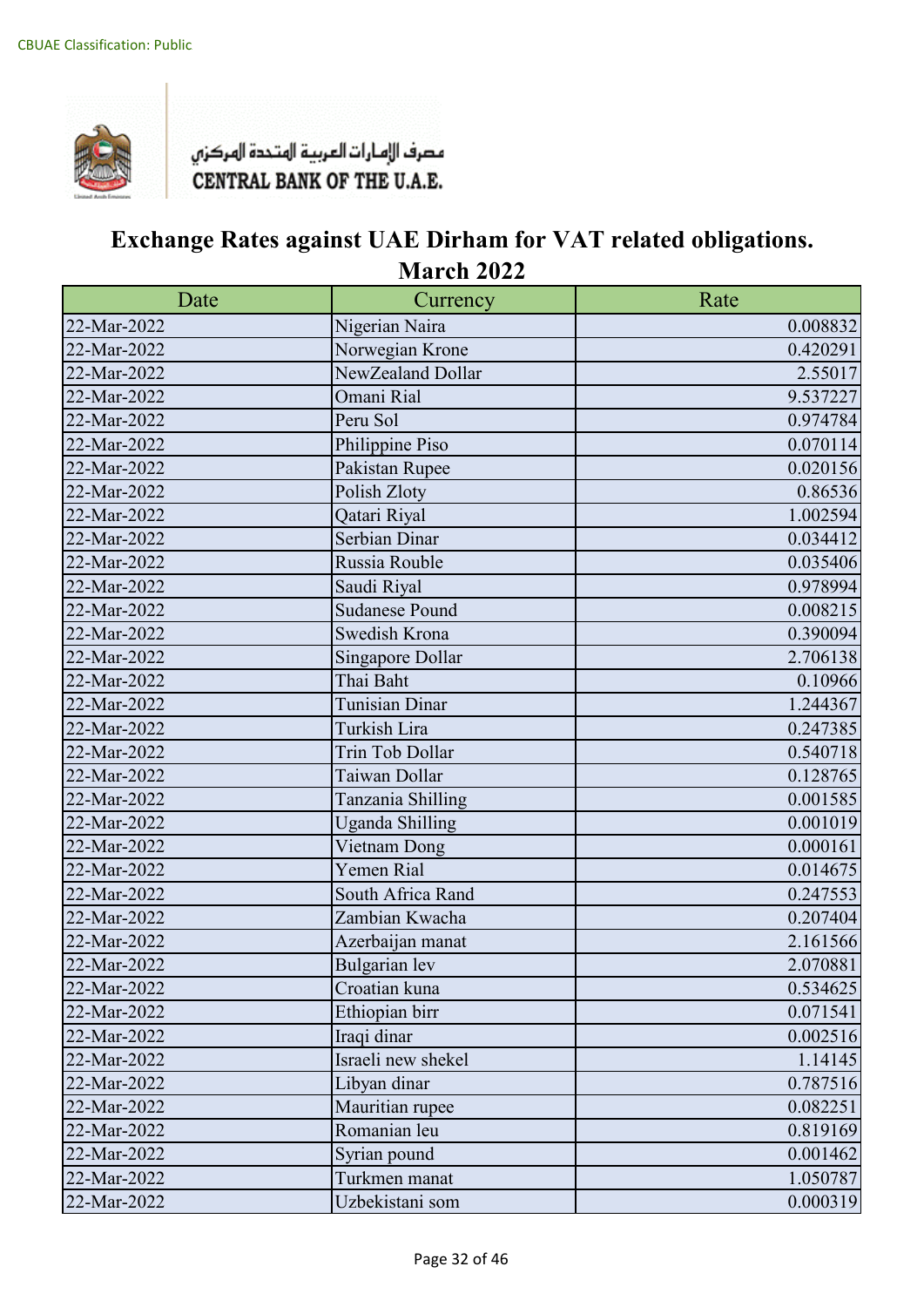

| Date        | Currency                 | Rate      |
|-------------|--------------------------|-----------|
| 23-Mar-2022 | <b>US Dollar</b>         | 3.6725    |
| 23-Mar-2022 | <b>Argentine Peso</b>    | 0.03333   |
| 23-Mar-2022 | <b>Australian Dollar</b> | 2.739649  |
| 23-Mar-2022 | <b>Bangladesh Taka</b>   | 0.042604  |
| 23-Mar-2022 | Bahrani Dinar            | 9.740604  |
| 23-Mar-2022 | <b>Brunei Dollar</b>     | 2.704145  |
| 23-Mar-2022 | <b>Brazilian Real</b>    | 0.752299  |
| 23-Mar-2022 | <b>Botswana Pula</b>     | 0.318222  |
| 23-Mar-2022 | <b>Belarus Rouble</b>    | 1.127571  |
| 23-Mar-2022 | <b>Canadian Dollar</b>   | 2.91862   |
| 23-Mar-2022 | <b>Swiss Franc</b>       | 3.929909  |
| 23-Mar-2022 | <b>Chilean Peso</b>      | 0.004625  |
| 23-Mar-2022 | Chinese Yuan - Offshore  | 0.574996  |
| 23-Mar-2022 | Chinese Yuan             | 0.576295  |
| 23-Mar-2022 | <b>Colombian Peso</b>    | 0.000983  |
| 23-Mar-2022 | Czech Koruna             | 0.163462  |
| 23-Mar-2022 | Danish Krone             | 0.541299  |
| 23-Mar-2022 | <b>Algerian Dinar</b>    | 0.025757  |
| 23-Mar-2022 | <b>Egypt Pound</b>       | 0.19981   |
| 23-Mar-2022 | Euro                     | 4.027306  |
| 23-Mar-2022 | <b>GB</b> Pound          | 4.839241  |
| 23-Mar-2022 | Hongkong Dollar          | 0.469389  |
| 23-Mar-2022 | Hungarian Forint         | 0.010801  |
| 23-Mar-2022 | Indonesia Rupiah         | 0.000256  |
| 23-Mar-2022 | <b>Indian Rupee</b>      | 0.048034  |
| 23-Mar-2022 | <b>Iceland Krona</b>     | 0.028482  |
| 23-Mar-2022 | Jordan Dinar             | 5.179831  |
| 23-Mar-2022 | Japanese Yen             | 0.030417  |
| 23-Mar-2022 | Kenya Shilling           | 0.03206   |
| 23-Mar-2022 | Korean Won               | 0.003011  |
| 23-Mar-2022 | Kuwaiti Dinar            | 12.074634 |
| 23-Mar-2022 | Kazakhstan Tenge         | 0.007218  |
| 23-Mar-2022 | <b>Lebanon Pound</b>     | 0.002429  |
| 23-Mar-2022 | Sri Lanka Rupee          | 0.013     |
| 23-Mar-2022 | Moroccan Dirham          | 0.379003  |
| 23-Mar-2022 | Macedonia Denar          | 0.065359  |
| 23-Mar-2022 | <b>Mexican Peso</b>      | 0.181616  |
| 23-Mar-2022 | Malaysia Ringgit         | 0.869437  |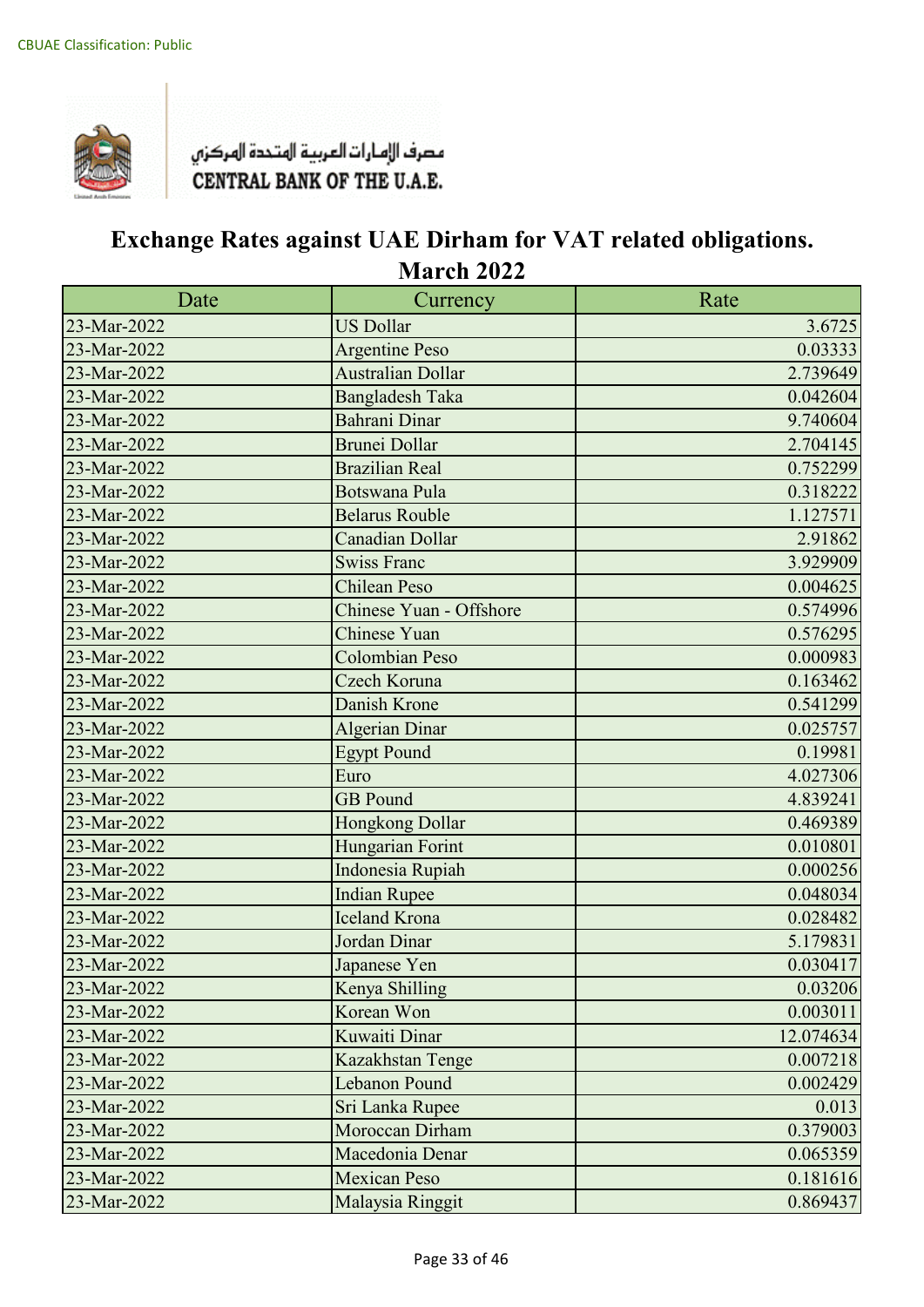

| Date        | Currency                | Rate     |
|-------------|-------------------------|----------|
| 23-Mar-2022 | Nigerian Naira          | 0.008833 |
| 23-Mar-2022 | Norwegian Krone         | 0.417961 |
| 23-Mar-2022 | NewZealand Dollar       | 2.548401 |
| 23-Mar-2022 | Omani Rial              | 9.537227 |
| 23-Mar-2022 | Peru Sol                | 0.971561 |
| 23-Mar-2022 | Philippine Piso         | 0.070094 |
| 23-Mar-2022 | Pakistan Rupee          | 0.020156 |
| 23-Mar-2022 | Polish Zloty            | 0.855303 |
| 23-Mar-2022 | Qatari Riyal            | 1.002594 |
| 23-Mar-2022 | <b>Serbian Dinar</b>    | 0.034214 |
| 23-Mar-2022 | Russia Rouble           | 0.037003 |
| 23-Mar-2022 | Saudi Riyal             | 0.979046 |
| 23-Mar-2022 | <b>Sudanese Pound</b>   | 0.008215 |
| 23-Mar-2022 | Swedish Krona           | 0.387411 |
| 23-Mar-2022 | <b>Singapore Dollar</b> | 2.704345 |
| 23-Mar-2022 | Thai Baht               | 0.109171 |
| 23-Mar-2022 | Tunisian Dinar          | 1.248343 |
| 23-Mar-2022 | Turkish Lira            | 0.247338 |
| 23-Mar-2022 | <b>Trin Tob Dollar</b>  | 0.540407 |
| 23-Mar-2022 | Taiwan Dollar           | 0.128315 |
| 23-Mar-2022 | Tanzania Shilling       | 0.001583 |
| 23-Mar-2022 | <b>Uganda Shilling</b>  | 0.001016 |
| 23-Mar-2022 | Vietnam Dong            | 0.000161 |
| 23-Mar-2022 | Yemen Rial              | 0.014678 |
| 23-Mar-2022 | South Africa Rand       | 0.24852  |
| 23-Mar-2022 | Zambian Kwacha          | 0.206773 |
| 23-Mar-2022 | Azerbaijan manat        | 2.161566 |
| 23-Mar-2022 | <b>Bulgarian</b> lev    | 2.0595   |
| 23-Mar-2022 | Croatian kuna           | 0.532038 |
| 23-Mar-2022 | Ethiopian birr          | 0.071533 |
| 23-Mar-2022 | Iraqi dinar             | 0.002516 |
| 23-Mar-2022 | Israeli new shekel      | 1.138301 |
| 23-Mar-2022 | Libyan dinar            | 0.789021 |
| 23-Mar-2022 | Mauritian rupee         | 0.082621 |
| 23-Mar-2022 | Romanian leu            | 0.814428 |
| 23-Mar-2022 | Syrian pound            | 0.001462 |
| 23-Mar-2022 | Turkmen manat           | 1.050787 |
| 23-Mar-2022 | Uzbekistani som         | 0.000319 |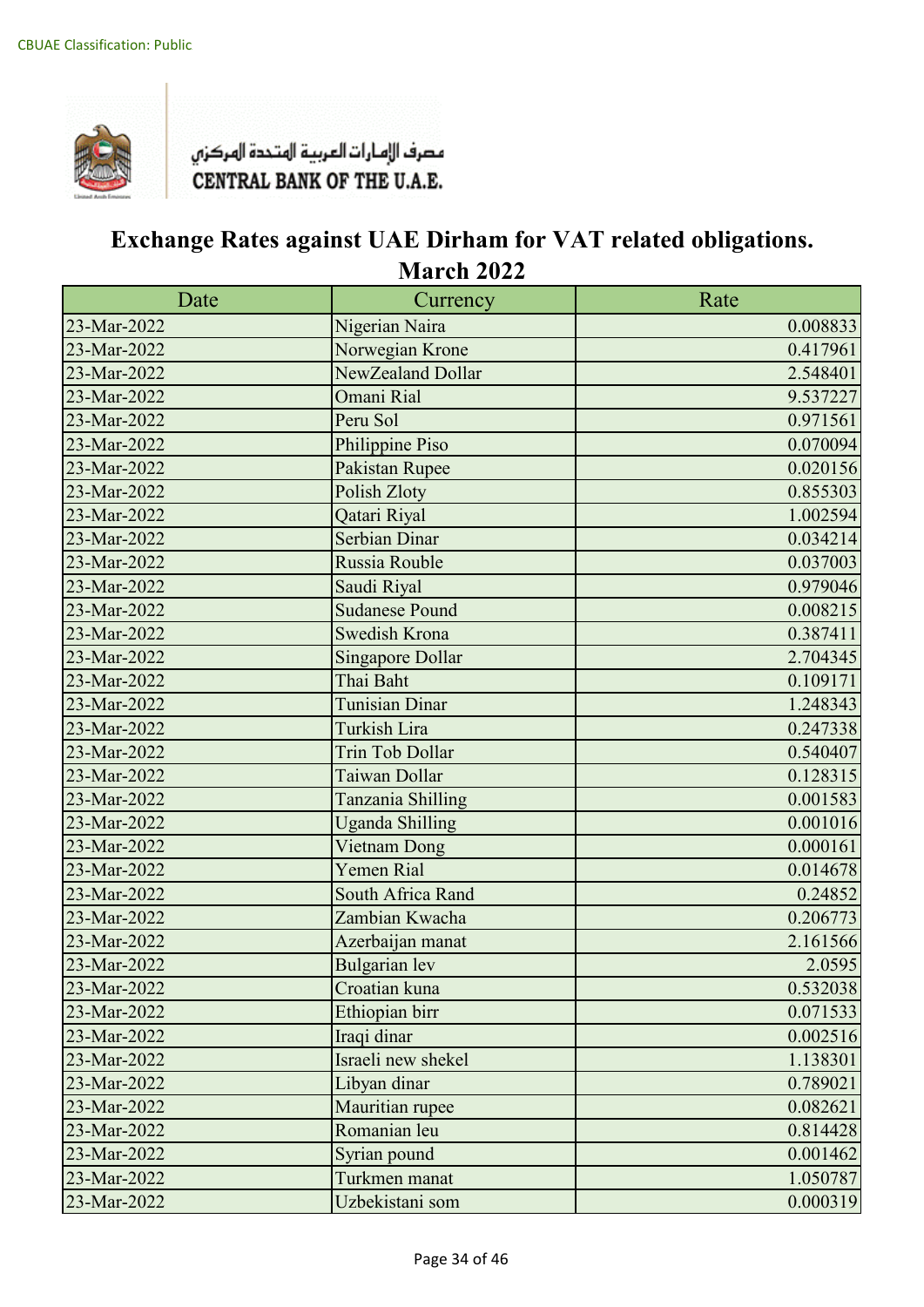

| Date        | Currency                | Rate      |
|-------------|-------------------------|-----------|
| 24-Mar-2022 | <b>US Dollar</b>        | 3.6725    |
| 24-Mar-2022 | <b>Argentine Peso</b>   | 0.033348  |
| 24-Mar-2022 | Australian Dollar       | 2.752586  |
| 24-Mar-2022 | <b>Bangladesh Taka</b>  | 0.042565  |
| 24-Mar-2022 | Bahrani Dinar           | 9.741121  |
| 24-Mar-2022 | <b>Brunei Dollar</b>    | 2.703747  |
| 24-Mar-2022 | <b>Brazilian Real</b>   | 0.76579   |
| 24-Mar-2022 | Botswana Pula           | 0.320055  |
| 24-Mar-2022 | <b>Belarus Rouble</b>   | 1.127571  |
| 24-Mar-2022 | Canadian Dollar         | 2.924664  |
| 24-Mar-2022 | <b>Swiss Franc</b>      | 3.940451  |
| 24-Mar-2022 | Chilean Peso            | 0.004645  |
| 24-Mar-2022 | Chinese Yuan - Offshore | 0.575113  |
| 24-Mar-2022 | Chinese Yuan            | 0.576476  |
| 24-Mar-2022 | Colombian Peso          | 0.000965  |
| 24-Mar-2022 | Czech Koruna            | 0.162976  |
| 24-Mar-2022 | Danish Krone            | 0.541826  |
| 24-Mar-2022 | <b>Algerian Dinar</b>   | 0.025757  |
| 24-Mar-2022 | <b>Egypt Pound</b>      | 0.200683  |
| 24-Mar-2022 | Euro                    | 4.031284  |
| 24-Mar-2022 | <b>GB</b> Pound         | 4.841155  |
| 24-Mar-2022 | Hongkong Dollar         | 0.469365  |
| 24-Mar-2022 | Hungarian Forint        | 0.010753  |
| 24-Mar-2022 | Indonesia Rupiah        | 0.000256  |
| 24-Mar-2022 | <b>Indian Rupee</b>     | 0.048066  |
| 24-Mar-2022 | Iceland Krona           | 0.028515  |
| 24-Mar-2022 | Jordan Dinar            | 5.179831  |
| 24-Mar-2022 | Japanese Yen            | 0.030107  |
| 24-Mar-2022 | Kenya Shilling          | 0.032046  |
| 24-Mar-2022 | Korean Won              | 0.003004  |
| 24-Mar-2022 | Kuwaiti Dinar           | 12.073046 |
| 24-Mar-2022 | Kazakhstan Tenge        | 0.007435  |
| 24-Mar-2022 | Lebanon Pound           | 0.002426  |
| 24-Mar-2022 | Sri Lanka Rupee         | 0.012774  |
| 24-Mar-2022 | Moroccan Dirham         | 0.378339  |
| 24-Mar-2022 | Macedonia Denar         | 0.065394  |
| 24-Mar-2022 | Mexican Peso            | 0.182083  |
| 24-Mar-2022 | Malaysia Ringgit        | 0.868963  |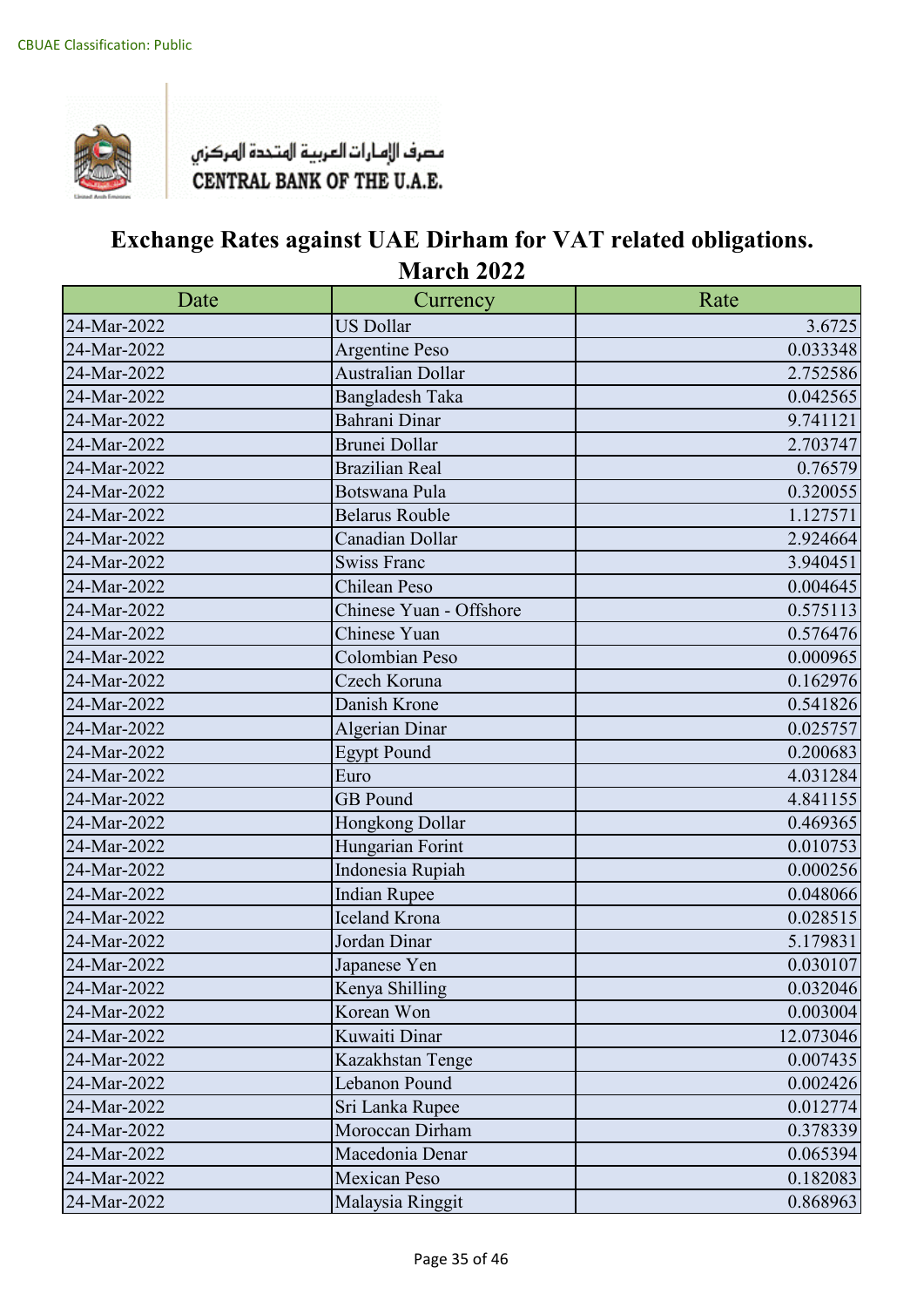

| Date        | Currency               | Rate     |
|-------------|------------------------|----------|
| 24-Mar-2022 | Nigerian Naira         | 0.008936 |
| 24-Mar-2022 | Norwegian Krone        | 0.423543 |
| 24-Mar-2022 | NewZealand Dollar      | 2.550879 |
| 24-Mar-2022 | Omani Rial             | 9.53797  |
| 24-Mar-2022 | Peru Sol               | 0.974914 |
| 24-Mar-2022 | Philippine Piso        | 0.07022  |
| 24-Mar-2022 | Pakistan Rupee         | 0.020162 |
| 24-Mar-2022 | Polish Zloty           | 0.848839 |
| 24-Mar-2022 | Qatari Riyal           | 1.006164 |
| 24-Mar-2022 | Serbian Dinar          | 0.034242 |
| 24-Mar-2022 | Russia Rouble          | 0.037503 |
| 24-Mar-2022 | Saudi Riyal            | 0.979046 |
| 24-Mar-2022 | <b>Sudanese Pound</b>  | 0.008215 |
| 24-Mar-2022 | Swedish Krona          | 0.389783 |
| 24-Mar-2022 | Singapore Dollar       | 2.703946 |
| 24-Mar-2022 | Thai Baht              | 0.109398 |
| 24-Mar-2022 | Tunisian Dinar         | 1.241926 |
| 24-Mar-2022 | Turkish Lira           | 0.24738  |
| 24-Mar-2022 | Trin Tob Dollar        | 0.540296 |
| 24-Mar-2022 | Taiwan Dollar          | 0.128024 |
| 24-Mar-2022 | Tanzania Shilling      | 0.001584 |
| 24-Mar-2022 | <b>Uganda Shilling</b> | 0.001022 |
| 24-Mar-2022 | Vietnam Dong           | 0.000161 |
| 24-Mar-2022 | Yemen Rial             | 0.014684 |
| 24-Mar-2022 | South Africa Rand      | 0.251577 |
| 24-Mar-2022 | Zambian Kwacha         | 0.20632  |
| 24-Mar-2022 | Azerbaijan manat       | 2.161566 |
| 24-Mar-2022 | <b>Bulgarian</b> lev   | 2.061581 |
| 24-Mar-2022 | Croatian kuna          | 0.532339 |
| 24-Mar-2022 | Ethiopian birr         | 0.071527 |
| 24-Mar-2022 | Iraqi dinar            | 0.002516 |
| 24-Mar-2022 | Israeli new shekel     | 1.135555 |
| 24-Mar-2022 | Libyan dinar           | 0.788954 |
| 24-Mar-2022 | Mauritian rupee        | 0.082621 |
| 24-Mar-2022 | Romanian leu           | 0.814789 |
| 24-Mar-2022 | Syrian pound           | 0.001462 |
| 24-Mar-2022 | Turkmen manat          | 1.050787 |
| 24-Mar-2022 | Uzbekistani som        | 0.000318 |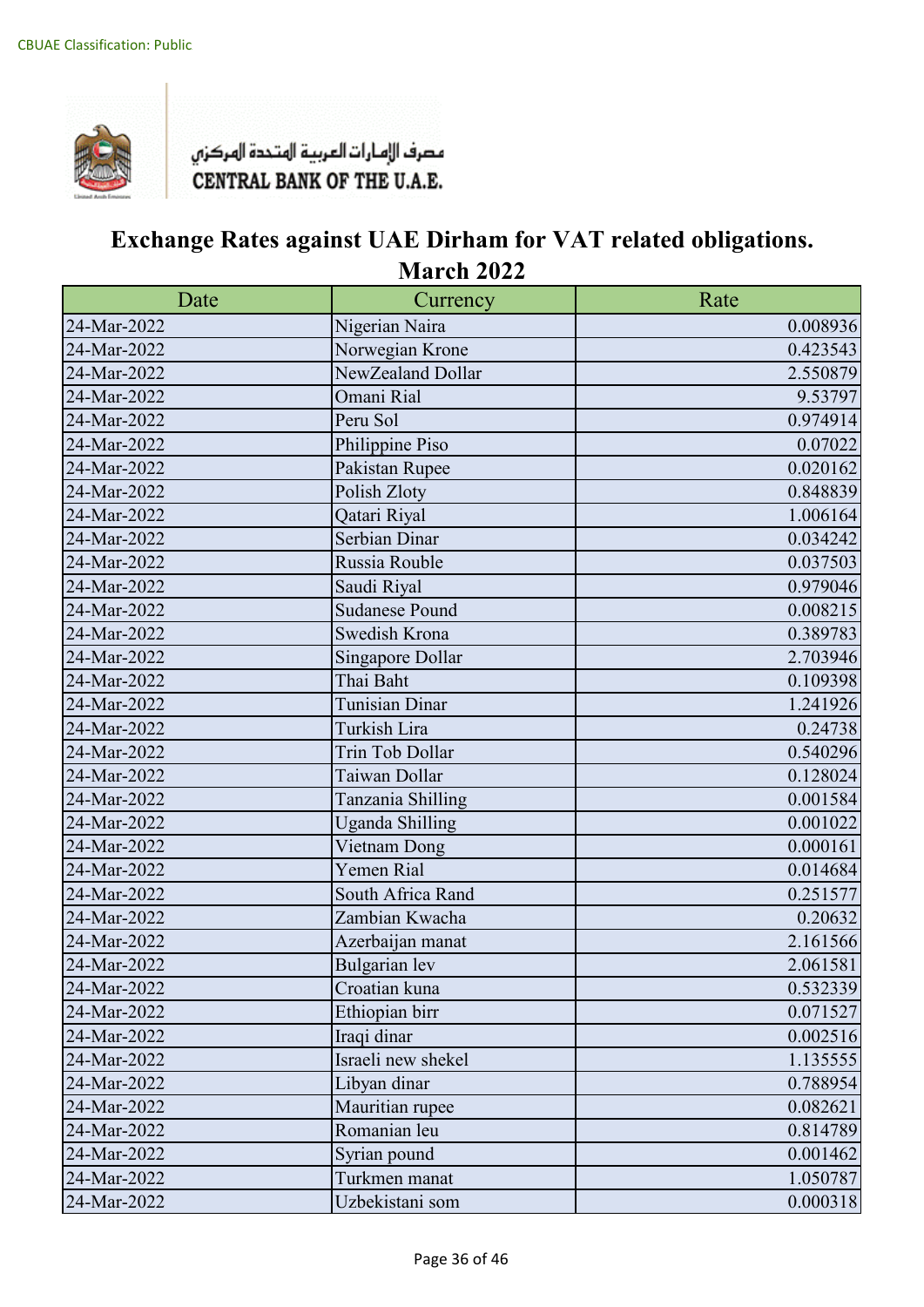

| Date        | Currency                 | Rate     |
|-------------|--------------------------|----------|
| 25-Mar-2022 | <b>US Dollar</b>         | 3.6725   |
| 25-Mar-2022 | <b>Argentine Peso</b>    | 0.033267 |
| 25-Mar-2022 | <b>Australian Dollar</b> | 2.75796  |
| 25-Mar-2022 | <b>Bangladesh Taka</b>   | 0.042486 |
| 25-Mar-2022 | Bahrani Dinar            | 9.741121 |
| 25-Mar-2022 | <b>Brunei Dollar</b>     | 2.706936 |
| 25-Mar-2022 | <b>Brazilian Real</b>    | 0.765806 |
| 25-Mar-2022 | <b>Botswana Pula</b>     | 0.320236 |
| 25-Mar-2022 | <b>Belarus Rouble</b>    | 1.127571 |
| 25-Mar-2022 | <b>Canadian Dollar</b>   | 2.934479 |
| 25-Mar-2022 | <b>Swiss Franc</b>       | 3.954027 |
| 25-Mar-2022 | <b>Chilean Peso</b>      | 0.004659 |
| 25-Mar-2022 | Chinese Yuan - Offshore  | 0.57569  |
| 25-Mar-2022 | Chinese Yuan             | 0.576947 |
| 25-Mar-2022 | <b>Colombian Peso</b>    | 0.000972 |
| 25-Mar-2022 | Czech Koruna             | 0.164156 |
| 25-Mar-2022 | Danish Krone             | 0.543848 |
| 25-Mar-2022 | <b>Algerian Dinar</b>    | 0.025798 |
| 25-Mar-2022 | <b>Egypt Pound</b>       | 0.198514 |
| 25-Mar-2022 | Euro                     | 4.04594  |
| 25-Mar-2022 | <b>GB</b> Pound          | 4.843709 |
| 25-Mar-2022 | Hongkong Dollar          | 0.469155 |
| 25-Mar-2022 | Hungarian Forint         | 0.01084  |
| 25-Mar-2022 | Indonesia Rupiah         | 0.000256 |
| 25-Mar-2022 | <b>Indian Rupee</b>      | 0.048159 |
| 25-Mar-2022 | <b>Iceland Krona</b>     | 0.028456 |
| 25-Mar-2022 | Jordan Dinar             | 5.179831 |
| 25-Mar-2022 | Japanese Yen             | 0.030063 |
| 25-Mar-2022 | Kenya Shilling           | 0.03199  |
| 25-Mar-2022 | Korean Won               | 0.003005 |
| 25-Mar-2022 | Kuwaiti Dinar            | 12.07662 |
| 25-Mar-2022 | Kazakhstan Tenge         | 0.007451 |
| 25-Mar-2022 | <b>Lebanon Pound</b>     | 0.002429 |
| 25-Mar-2022 | Sri Lanka Rupee          | 0.012556 |
| 25-Mar-2022 | Moroccan Dirham          | 0.379206 |
| 25-Mar-2022 | Macedonia Denar          | 0.065674 |
| 25-Mar-2022 | <b>Mexican Peso</b>      | 0.18363  |
| 25-Mar-2022 | Malaysia Ringgit         | 0.872224 |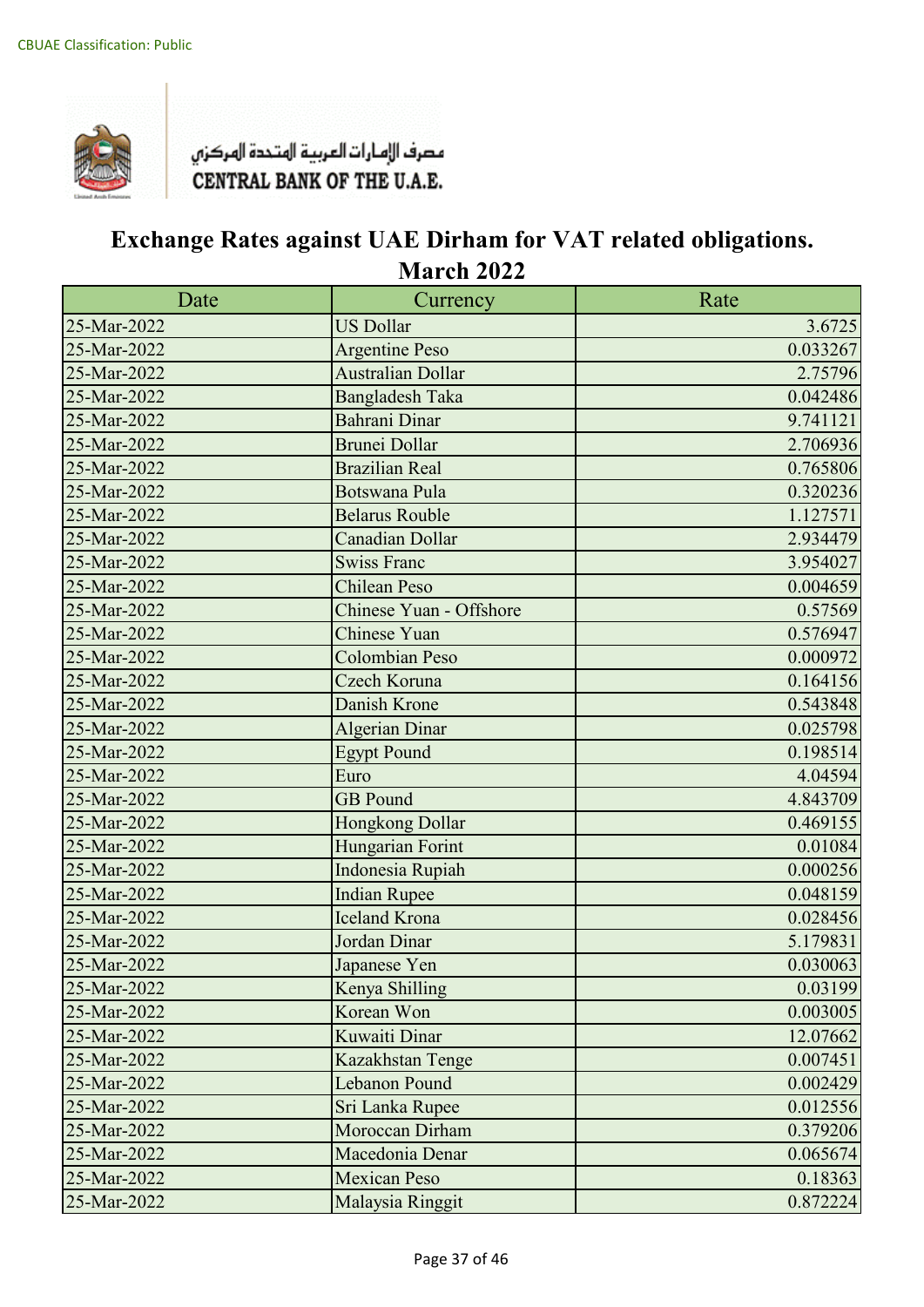

| Date        | Currency                | Rate     |
|-------------|-------------------------|----------|
| 25-Mar-2022 | Nigerian Naira          | 0.008833 |
| 25-Mar-2022 | Norwegian Krone         | 0.425846 |
| 25-Mar-2022 | NewZealand Dollar       | 2.553717 |
| 25-Mar-2022 | Omani Rial              | 9.537475 |
| 25-Mar-2022 | Peru Sol                | 0.98303  |
| 25-Mar-2022 | Philippine Piso         | 0.070462 |
| 25-Mar-2022 | Pakistan Rupee          | 0.020156 |
| 25-Mar-2022 | Polish Zloty            | 0.85672  |
| 25-Mar-2022 | Qatari Riyal            | 1.005834 |
| 25-Mar-2022 | <b>Serbian Dinar</b>    | 0.034374 |
| 25-Mar-2022 | Russia Rouble           | 0.036497 |
| 25-Mar-2022 | Saudi Riyal             | 0.97902  |
| 25-Mar-2022 | <b>Sudanese Pound</b>   | 0.008215 |
| 25-Mar-2022 | <b>Swedish Krona</b>    | 0.39155  |
| 25-Mar-2022 | <b>Singapore Dollar</b> | 2.707535 |
| 25-Mar-2022 | Thai Baht               | 0.109366 |
| 25-Mar-2022 | <b>Tunisian Dinar</b>   | 1.245633 |
| 25-Mar-2022 | <b>Turkish Lira</b>     | 0.247313 |
| 25-Mar-2022 | Trin Tob Dollar         | 0.539899 |
| 25-Mar-2022 | Taiwan Dollar           | 0.128082 |
| 25-Mar-2022 | Tanzania Shilling       | 0.001584 |
| 25-Mar-2022 | <b>Uganda Shilling</b>  | 0.001022 |
| 25-Mar-2022 | Vietnam Dong            | 0.000161 |
| 25-Mar-2022 | Yemen Rial              | 0.014676 |
| 25-Mar-2022 | South Africa Rand       | 0.251638 |
| 25-Mar-2022 | Zambian Kwacha          | 0.205455 |
| 25-Mar-2022 | Azerbaijan manat        | 2.161566 |
| 25-Mar-2022 | <b>Bulgarian</b> lev    | 2.068781 |
| 25-Mar-2022 | Croatian kuna           | 0.534205 |
| 25-Mar-2022 | Ethiopian birr          | 0.07152  |
| 25-Mar-2022 | Iraqi dinar             | 0.002516 |
| 25-Mar-2022 | Israeli new shekel      | 1.143796 |
| 25-Mar-2022 | Libyan dinar            | 0.787127 |
| 25-Mar-2022 | Mauritian rupee         | 0.082621 |
| 25-Mar-2022 | Romanian leu            | 0.817528 |
| 25-Mar-2022 | Syrian pound            | 0.001462 |
| 25-Mar-2022 | Turkmen manat           | 1.050787 |
| 25-Mar-2022 | Uzbekistani som         | 0.00032  |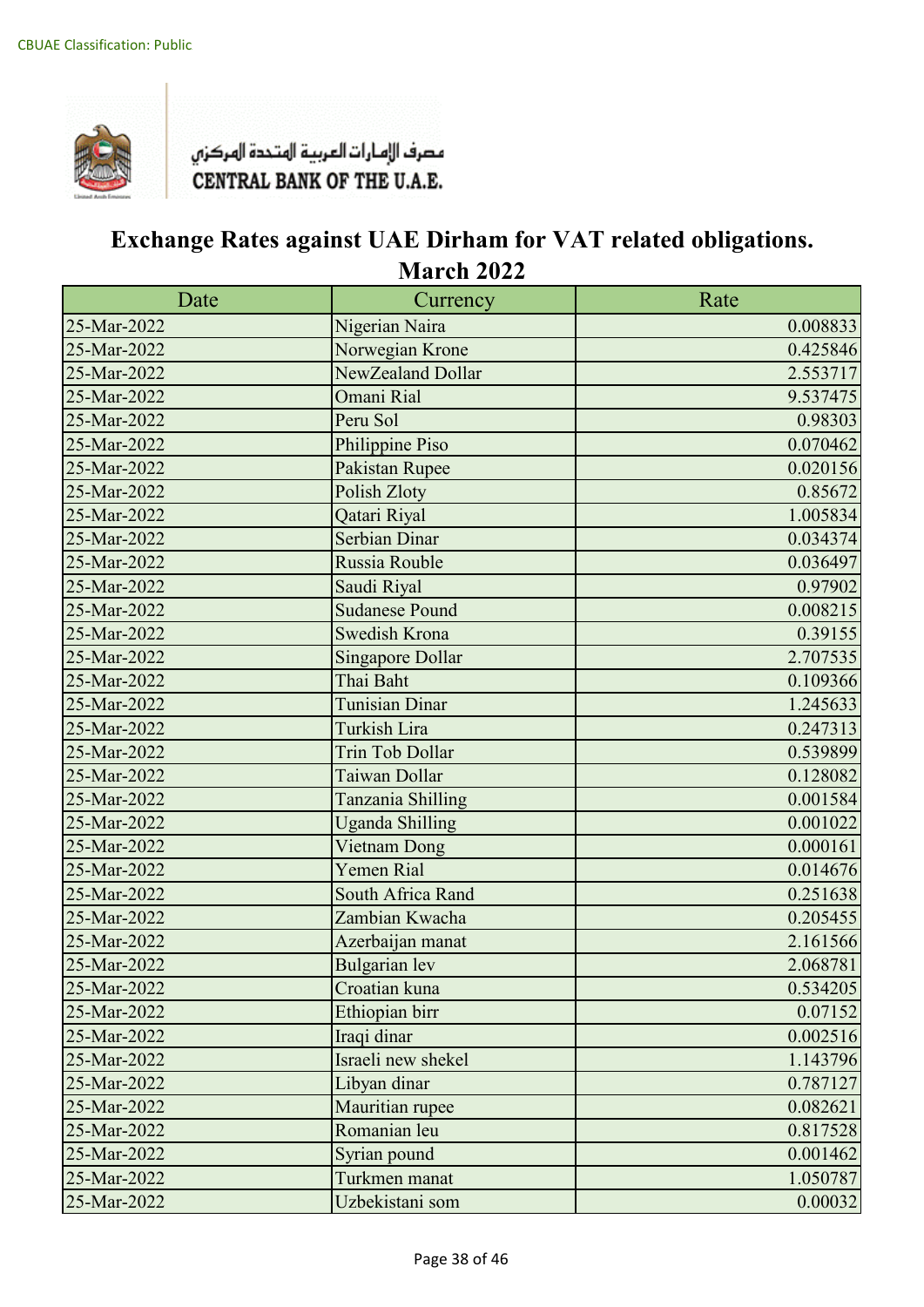

| Date        | Currency                 | Rate      |
|-------------|--------------------------|-----------|
| 28-Mar-2022 | <b>US Dollar</b>         | 3.6725    |
| 28-Mar-2022 | <b>Argentine Peso</b>    | 0.033174  |
| 28-Mar-2022 | <b>Australian Dollar</b> | 2.744768  |
| 28-Mar-2022 | <b>Bangladesh Taka</b>   | 0.042565  |
| 28-Mar-2022 | Bahrani Dinar            | 9.740604  |
| 28-Mar-2022 | <b>Brunei Dollar</b>     | 2.697591  |
| 28-Mar-2022 | <b>Brazilian Real</b>    | 0.765694  |
| 28-Mar-2022 | Botswana Pula            | 0.318768  |
| 28-Mar-2022 | <b>Belarus Rouble</b>    | 1.127571  |
| 28-Mar-2022 | Canadian Dollar          | 2.922104  |
| 28-Mar-2022 | <b>Swiss Franc</b>       | 3.926548  |
| 28-Mar-2022 | Chilean Peso             | 0.00471   |
| 28-Mar-2022 | Chinese Yuan - Offshore  | 0.574834  |
| 28-Mar-2022 | Chinese Yuan             | 0.576323  |
| 28-Mar-2022 | Colombian Peso           | 0.000966  |
| 28-Mar-2022 | Czech Koruna             | 0.163681  |
| 28-Mar-2022 | Danish Krone             | 0.541379  |
| 28-Mar-2022 | <b>Algerian Dinar</b>    | 0.025679  |
| 28-Mar-2022 | <b>Egypt Pound</b>       | 0.200573  |
| 28-Mar-2022 | Euro                     | 4.026423  |
| 28-Mar-2022 | <b>GB</b> Pound          | 4.802537  |
| 28-Mar-2022 | Hongkong Dollar          | 0.469047  |
| 28-Mar-2022 | Hungarian Forint         | 0.010747  |
| 28-Mar-2022 | Indonesia Rupiah         | 0.000256  |
| 28-Mar-2022 | <b>Indian Rupee</b>      | 0.048263  |
| 28-Mar-2022 | <b>Iceland Krona</b>     | 0.028202  |
| 28-Mar-2022 | Jordan Dinar             | 5.179831  |
| 28-Mar-2022 | Japanese Yen             | 0.029665  |
| 28-Mar-2022 | Kenya Shilling           | 0.03199   |
| 28-Mar-2022 | Korean Won               | 0.002998  |
| 28-Mar-2022 | Kuwaiti Dinar            | 12.059963 |
| 28-Mar-2022 | Kazakhstan Tenge         | 0.007621  |
| 28-Mar-2022 | Lebanon Pound            | 0.002429  |
| 28-Mar-2022 | Sri Lanka Rupee          | 0.012664  |
| 28-Mar-2022 | Moroccan Dirham          | 0.378479  |
| 28-Mar-2022 | Macedonia Denar          | 0.065347  |
| 28-Mar-2022 | <b>Mexican Peso</b>      | 0.182482  |
| 28-Mar-2022 | Malaysia Ringgit         | 0.870983  |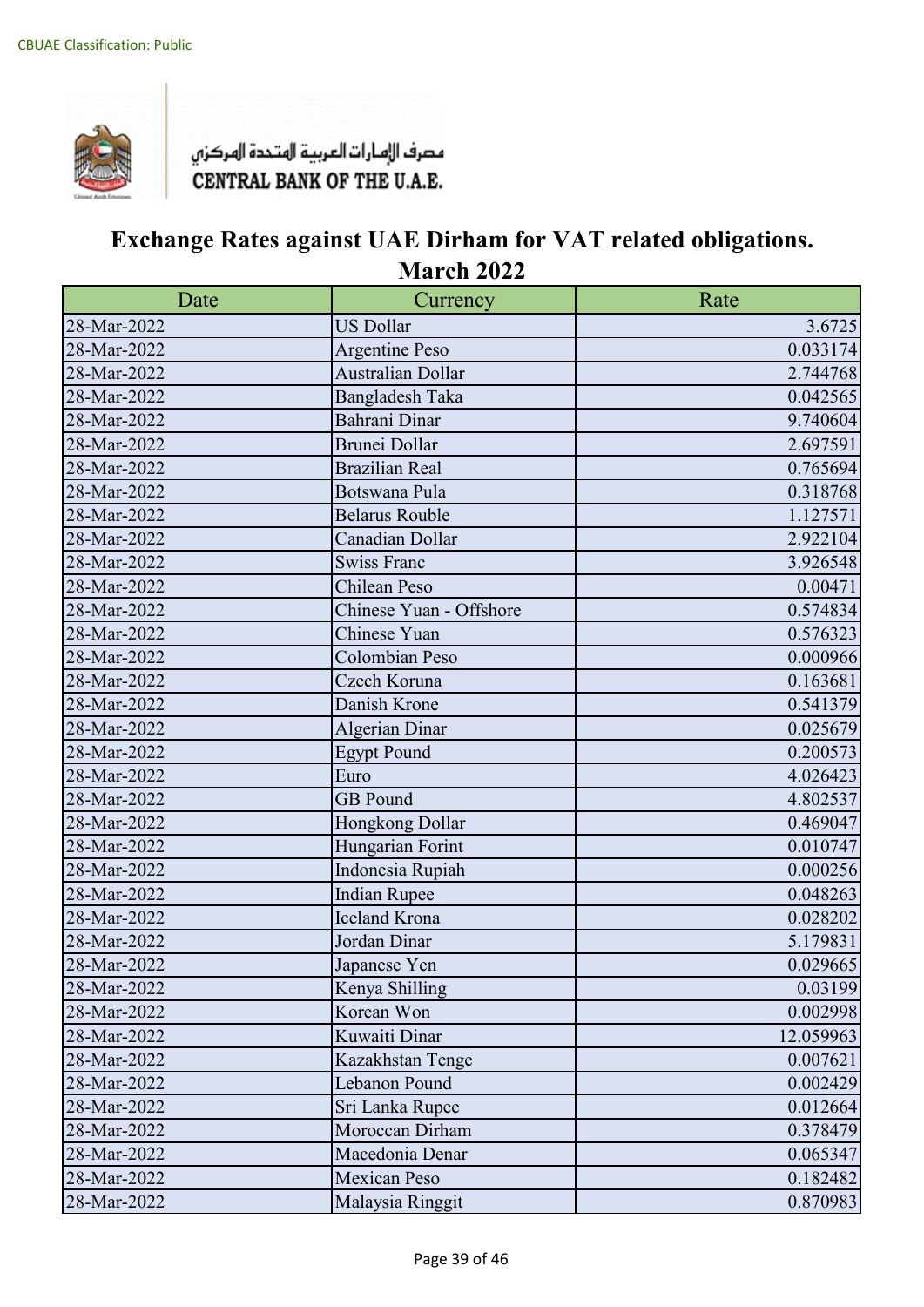

| Date        | Currency               | Rate     |
|-------------|------------------------|----------|
| 28-Mar-2022 | Nigerian Naira         | 0.008834 |
| 28-Mar-2022 | Norwegian Krone        | 0.419738 |
| 28-Mar-2022 | NewZealand Dollar      | 2.533458 |
| 28-Mar-2022 | Omani Rial             | 9.551365 |
| 28-Mar-2022 | Peru Sol               | 0.982609 |
| 28-Mar-2022 | Philippine Piso        | 0.070557 |
| 28-Mar-2022 | Pakistan Rupee         | 0.020118 |
| 28-Mar-2022 | Polish Zloty           | 0.854666 |
| 28-Mar-2022 | Qatari Riyal           | 1.007572 |
| 28-Mar-2022 | Serbian Dinar          | 0.034207 |
| 28-Mar-2022 | Russia Rouble          | 0.037296 |
| 28-Mar-2022 | Saudi Riyal            | 0.978942 |
| 28-Mar-2022 | <b>Sudanese Pound</b>  | 0.008215 |
| 28-Mar-2022 | Swedish Krona          | 0.384684 |
| 28-Mar-2022 | Singapore Dollar       | 2.697393 |
| 28-Mar-2022 | Thai Baht              | 0.108686 |
| 28-Mar-2022 | Tunisian Dinar         | 1.243272 |
| 28-Mar-2022 | Turkish Lira           | 0.247433 |
| 28-Mar-2022 | Trin Tob Dollar        | 0.541052 |
| 28-Mar-2022 | Taiwan Dollar          | 0.127389 |
| 28-Mar-2022 | Tanzania Shilling      | 0.001583 |
| 28-Mar-2022 | <b>Uganda Shilling</b> | 0.001022 |
| 28-Mar-2022 | Vietnam Dong           | 0.000161 |
| 28-Mar-2022 | Yemen Rial             | 0.014676 |
| 28-Mar-2022 | South Africa Rand      | 0.249611 |
| 28-Mar-2022 | Zambian Kwacha         | 0.204596 |
| 28-Mar-2022 | Azerbaijan manat       | 2.161566 |
| 28-Mar-2022 | Bulgarian lev          | 2.059269 |
| 28-Mar-2022 | Croatian kuna          | 0.531745 |
| 28-Mar-2022 | Ethiopian birr         | 0.071515 |
| 28-Mar-2022 | Iraqi dinar            | 0.002516 |
| 28-Mar-2022 | Israeli new shekel     | 1.140457 |
| 28-Mar-2022 | Libyan dinar           | 0.785662 |
| 28-Mar-2022 | Mauritian rupee        | 0.081702 |
| 28-Mar-2022 | Romanian leu           | 0.813923 |
| 28-Mar-2022 | Syrian pound           | 0.001462 |
| 28-Mar-2022 | Turkmen manat          | 1.050787 |
| 28-Mar-2022 | Uzbekistani som        | 0.00032  |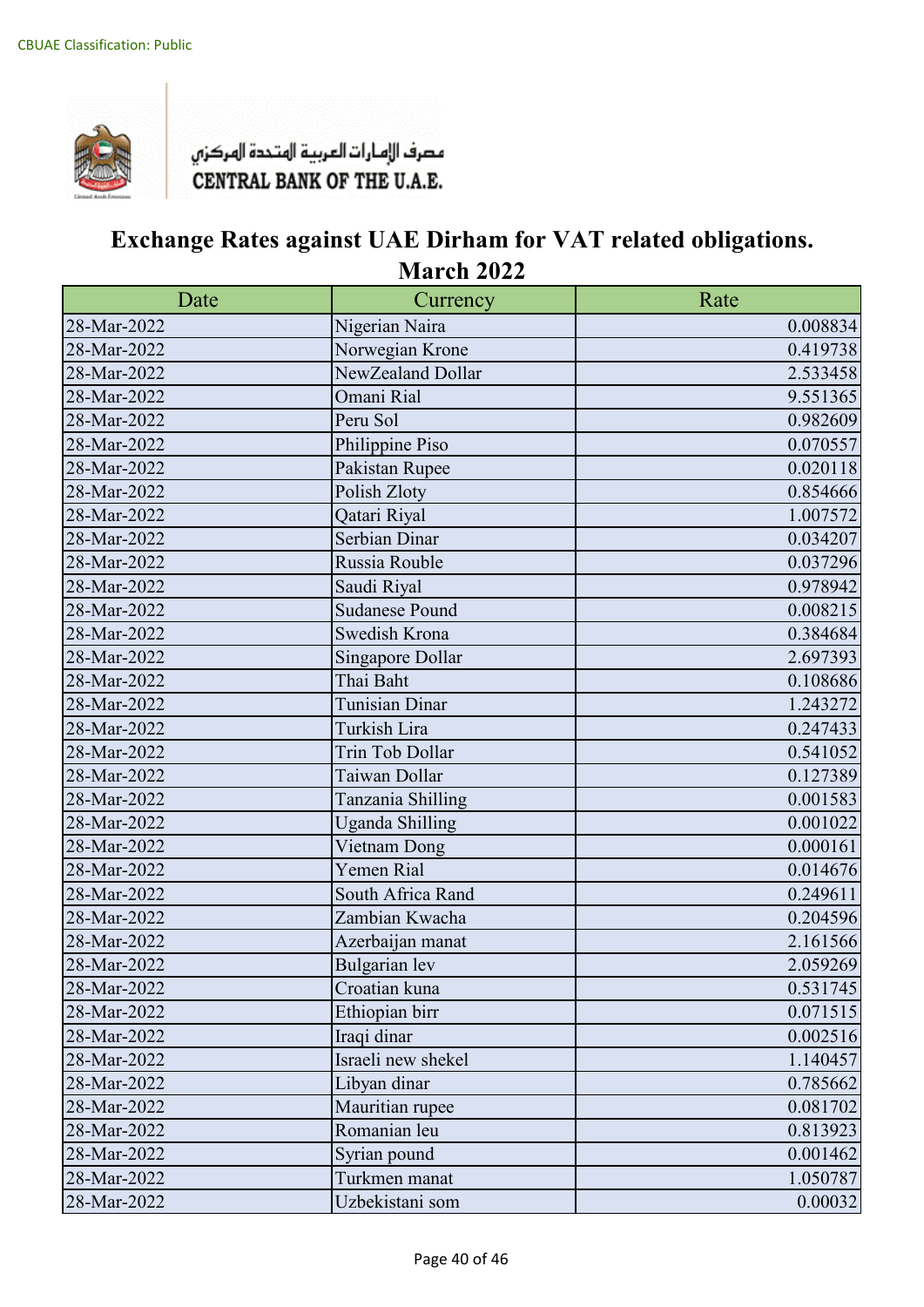

| Date        | Currency                 | Rate      |
|-------------|--------------------------|-----------|
| 29-Mar-2022 | <b>US Dollar</b>         | 3.6725    |
| 29-Mar-2022 | <b>Argentine Peso</b>    | 0.033147  |
| 29-Mar-2022 | <b>Australian Dollar</b> | 2.750318  |
| 29-Mar-2022 | <b>Bangladesh Taka</b>   | 0.04259   |
| 29-Mar-2022 | Bahrani Dinar            | 9.740604  |
| 29-Mar-2022 | Brunei Dollar            | 2.708933  |
| 29-Mar-2022 | <b>Brazilian Real</b>    | 0.774332  |
| 29-Mar-2022 | <b>Botswana Pula</b>     | 0.321157  |
| 29-Mar-2022 | <b>Belarus Rouble</b>    | 1.127571  |
| 29-Mar-2022 | Canadian Dollar          | 2.93753   |
| 29-Mar-2022 | <b>Swiss Franc</b>       | 3.945955  |
| 29-Mar-2022 | <b>Chilean Peso</b>      | 0.004738  |
| 29-Mar-2022 | Chinese Yuan - Offshore  | 0.576232  |
| 29-Mar-2022 | <b>Chinese Yuan</b>      | 0.57702   |
| 29-Mar-2022 | <b>Colombian Peso</b>    | 0.000976  |
| 29-Mar-2022 | Czech Koruna             | 0.166917  |
| 29-Mar-2022 | Danish Krone             | 0.549578  |
| 29-Mar-2022 | <b>Algerian Dinar</b>    | 0.025762  |
| 29-Mar-2022 | <b>Egypt Pound</b>       | 0.200683  |
| 29-Mar-2022 | Euro                     | 4.086913  |
| 29-Mar-2022 | <b>GB</b> Pound          | 4.825253  |
| 29-Mar-2022 | Hongkong Dollar          | 0.469221  |
| 29-Mar-2022 | Hungarian Forint         | 0.01111   |
| 29-Mar-2022 | Indonesia Rupiah         | 0.000256  |
| 29-Mar-2022 | <b>Indian Rupee</b>      | 0.048596  |
| 29-Mar-2022 | <b>Iceland Krona</b>     | 0.028822  |
| 29-Mar-2022 | Jordan Dinar             | 5.179831  |
| 29-Mar-2022 | Japanese Yen             | 0.030034  |
| 29-Mar-2022 | Kenya Shilling           | 0.031963  |
| 29-Mar-2022 | Korean Won               | 0.003022  |
| 29-Mar-2022 | Kuwaiti Dinar            | 12.081784 |
| 29-Mar-2022 | Kazakhstan Tenge         | 0.007866  |
| 29-Mar-2022 | <b>Lebanon Pound</b>     | 0.002429  |
| 29-Mar-2022 | Sri Lanka Rupee          | 0.012513  |
| 29-Mar-2022 | Moroccan Dirham          | 0.380613  |
| 29-Mar-2022 | Macedonia Denar          | 0.066327  |
| 29-Mar-2022 | <b>Mexican Peso</b>      | 0.184225  |
| 29-Mar-2022 | Malaysia Ringgit         | 0.871603  |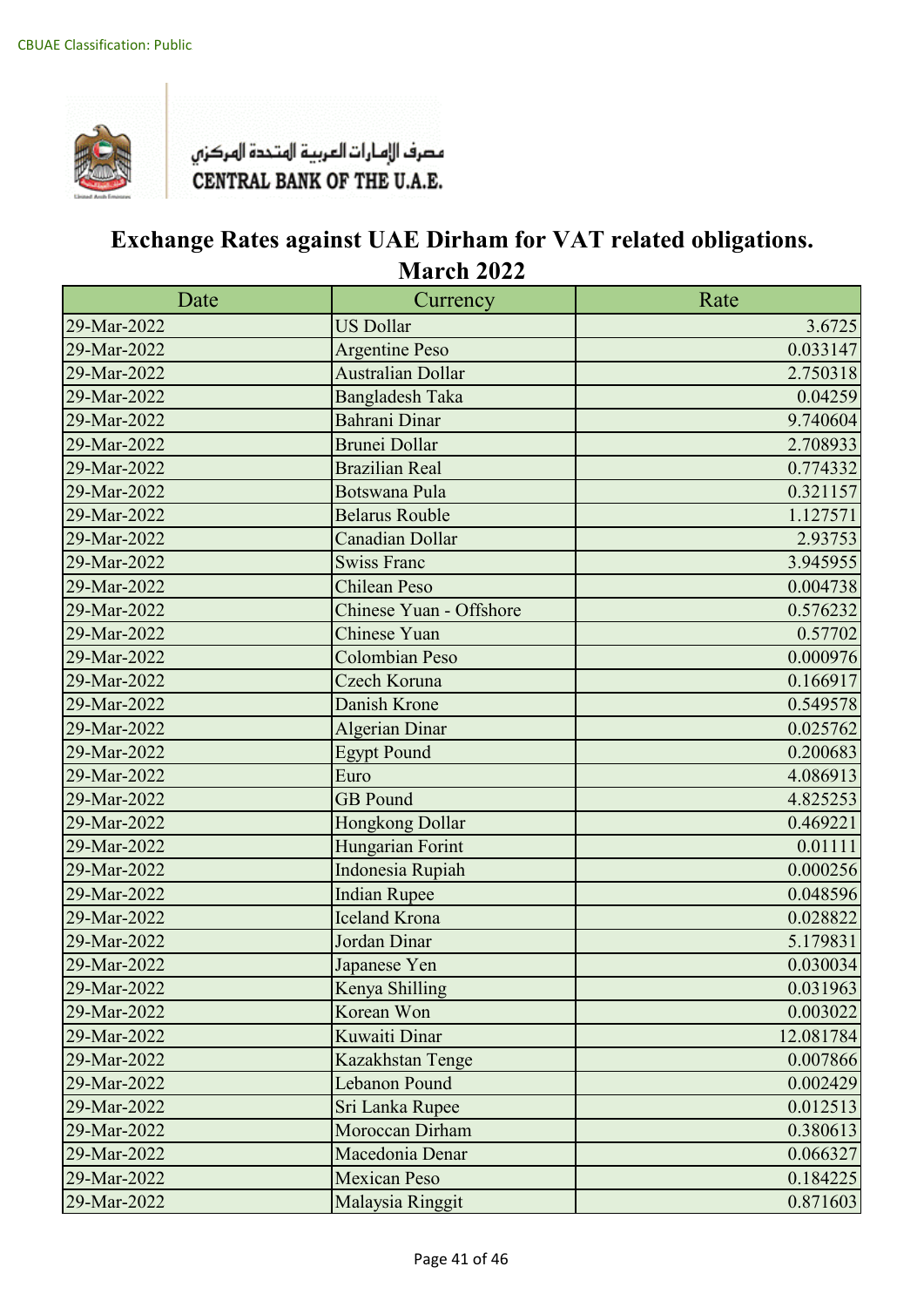

| Date        | Currency               | Rate     |
|-------------|------------------------|----------|
| 29-Mar-2022 | Nigerian Naira         | 0.008833 |
| 29-Mar-2022 | Norwegian Krone        | 0.424797 |
| 29-Mar-2022 | NewZealand Dollar      | 2.537133 |
| 29-Mar-2022 | Omani Rial             | 9.536979 |
| 29-Mar-2022 | Peru Sol               | 0.984716 |
| 29-Mar-2022 | Philippine Piso        | 0.070761 |
| 29-Mar-2022 | Pakistan Rupee         | 0.020112 |
| 29-Mar-2022 | Polish Zloty           | 0.877707 |
| 29-Mar-2022 | Qatari Riyal           | 1.007738 |
| 29-Mar-2022 | Serbian Dinar          | 0.034715 |
| 29-Mar-2022 | Russia Rouble          | 0.041615 |
| 29-Mar-2022 | Saudi Riyal            | 0.978655 |
| 29-Mar-2022 | Sudanese Pound         | 0.008215 |
| 29-Mar-2022 | <b>Swedish Krona</b>   | 0.395867 |
| 29-Mar-2022 | Singapore Dollar       | 2.709332 |
| 29-Mar-2022 | Thai Baht              | 0.109561 |
| 29-Mar-2022 | <b>Tunisian Dinar</b>  | 1.252772 |
| 29-Mar-2022 | Turkish Lira           | 0.251486 |
| 29-Mar-2022 | Trin Tob Dollar        | 0.540503 |
| 29-Mar-2022 | Taiwan Dollar          | 0.128002 |
| 29-Mar-2022 | Tanzania Shilling      | 0.001583 |
| 29-Mar-2022 | <b>Uganda Shilling</b> | 0.001022 |
| 29-Mar-2022 | Vietnam Dong           | 0.000161 |
| 29-Mar-2022 | Yemen Rial             | 0.014675 |
| 29-Mar-2022 | South Africa Rand      | 0.252609 |
| 29-Mar-2022 | Zambian Kwacha         | 0.203971 |
| 29-Mar-2022 | Azerbaijan manat       | 2.146908 |
| 29-Mar-2022 | <b>Bulgarian</b> lev   | 2.089497 |
| 29-Mar-2022 | Croatian kuna          | 0.539019 |
| 29-Mar-2022 | Ethiopian birr         | 0.071508 |
| 29-Mar-2022 | Iraqi dinar            | 0.002516 |
| 29-Mar-2022 | Israeli new shekel     | 1.148123 |
| 29-Mar-2022 | Libyan dinar           | 0.785662 |
| 29-Mar-2022 | Mauritian rupee        | 0.082251 |
| 29-Mar-2022 | Romanian leu           | 0.826339 |
| 29-Mar-2022 | Syrian pound           | 0.001462 |
| 29-Mar-2022 | Turkmen manat          | 1.050787 |
| 29-Mar-2022 | Uzbekistani som        | 0.00032  |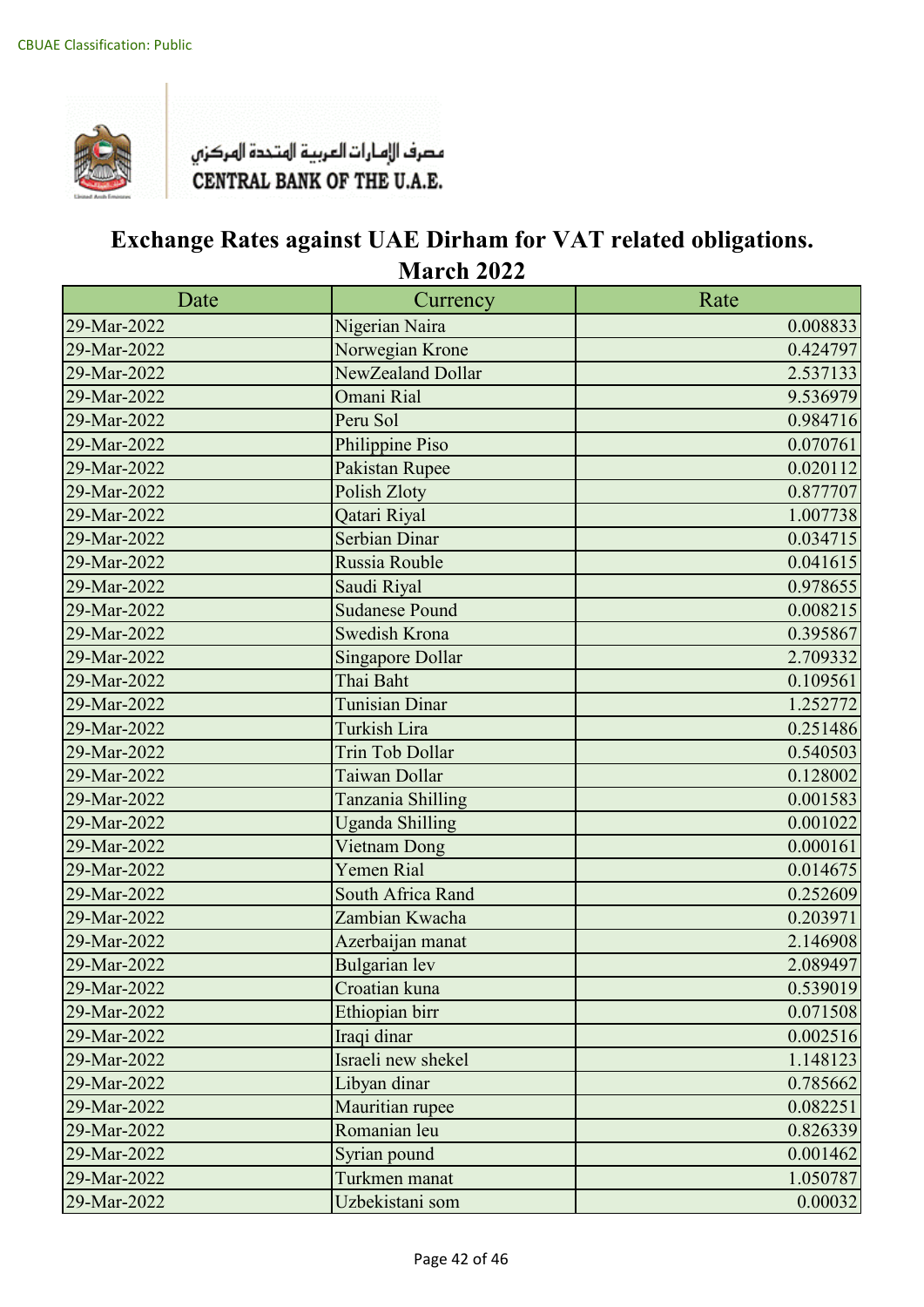

| Date        | Currency                 | Rate      |
|-------------|--------------------------|-----------|
| 30-Mar-2022 | <b>US Dollar</b>         | 3.6725    |
| 30-Mar-2022 | <b>Argentine Peso</b>    | 0.033105  |
| 30-Mar-2022 | <b>Australian Dollar</b> | 2.762109  |
| 30-Mar-2022 | <b>Bangladesh Taka</b>   | 0.04259   |
| 30-Mar-2022 | Bahrani Dinar            | 9.741379  |
| 30-Mar-2022 | <b>Brunei Dollar</b>     | 2.714339  |
| 30-Mar-2022 | <b>Brazilian Real</b>    | 0.775263  |
| 30-Mar-2022 | Botswana Pula            | 0.322259  |
| 30-Mar-2022 | <b>Belarus Rouble</b>    | 1.127571  |
| 30-Mar-2022 | Canadian Dollar          | 2.95051   |
| 30-Mar-2022 | <b>Swiss Franc</b>       | 3.975428  |
| 30-Mar-2022 | Chilean Peso             | 0.00468   |
| 30-Mar-2022 | Chinese Yuan - Offshore  | 0.577619  |
| 30-Mar-2022 | Chinese Yuan             | 0.578346  |
| 30-Mar-2022 | Colombian Peso           | 0.000981  |
| 30-Mar-2022 | Czech Koruna             | 0.167686  |
| 30-Mar-2022 | Danish Krone             | 0.551021  |
| 30-Mar-2022 | <b>Algerian Dinar</b>    | 0.025787  |
| 30-Mar-2022 | <b>Egypt Pound</b>       | 0.200903  |
| 30-Mar-2022 | Euro                     | 4.0974    |
| 30-Mar-2022 | <b>GB</b> Pound          | 4.836055  |
| 30-Mar-2022 | Hongkong Dollar          | 0.469203  |
| 30-Mar-2022 | Hungarian Forint         | 0.011141  |
| 30-Mar-2022 | Indonesia Rupiah         | 0.000256  |
| 30-Mar-2022 | <b>Indian Rupee</b>      | 0.048461  |
| 30-Mar-2022 | Iceland Krona            | 0.028822  |
| 30-Mar-2022 | Jordan Dinar             | 5.179831  |
| 30-Mar-2022 | Japanese Yen             | 0.03012   |
| 30-Mar-2022 | Kenya Shilling           | 0.031949  |
| 30-Mar-2022 | Korean Won               | 0.003036  |
| 30-Mar-2022 | Kuwaiti Dinar            | 12.087351 |
| 30-Mar-2022 | Kazakhstan Tenge         | 0.007878  |
| 30-Mar-2022 | Lebanon Pound            | 0.002429  |
| 30-Mar-2022 | Sri Lanka Rupee          | 0.012407  |
| 30-Mar-2022 | Moroccan Dirham          | 0.380432  |
| 30-Mar-2022 | Macedonia Denar          | 0.066495  |
| 30-Mar-2022 | <b>Mexican Peso</b>      | 0.184939  |
| 30-Mar-2022 | Malaysia Ringgit         | 0.873469  |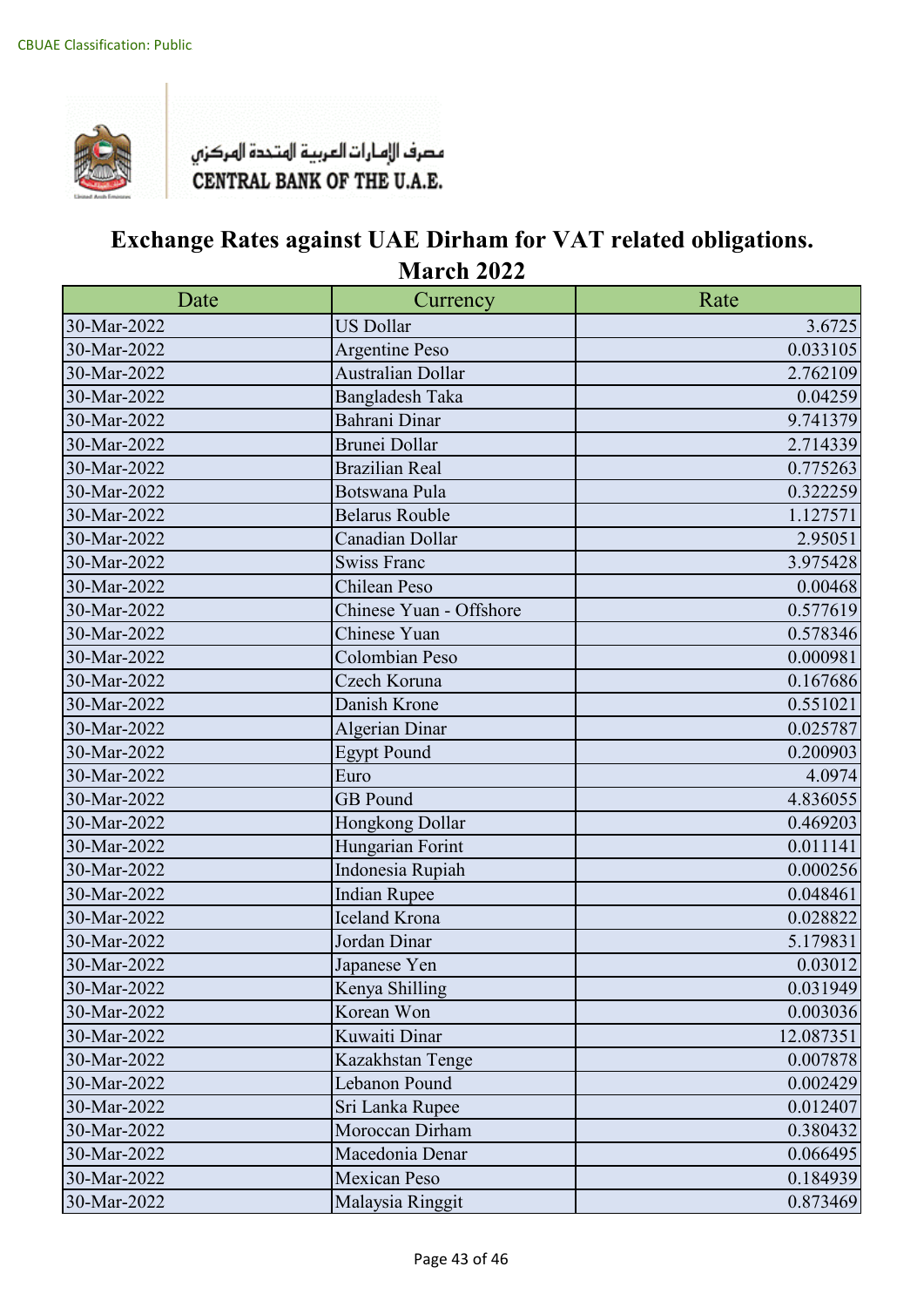

| Date        | Currency               | Rate     |
|-------------|------------------------|----------|
| 30-Mar-2022 | Nigerian Naira         | 0.008833 |
| 30-Mar-2022 | Norwegian Krone        | 0.42701  |
| 30-Mar-2022 | NewZealand Dollar      | 2.563342 |
| 30-Mar-2022 | Omani Rial             | 9.539457 |
| 30-Mar-2022 | Peru Sol               | 0.985641 |
| 30-Mar-2022 | Philippine Piso        | 0.070639 |
| 30-Mar-2022 | Pakistan Rupee         | 0.020101 |
| 30-Mar-2022 | Polish Zloty           | 0.879641 |
| 30-Mar-2022 | Qatari Riyal           | 1.005063 |
| 30-Mar-2022 | Serbian Dinar          | 0.03481  |
| 30-Mar-2022 | Russia Rouble          | 0.043655 |
| 30-Mar-2022 | Saudi Riyal            | 0.97889  |
| 30-Mar-2022 | <b>Sudanese Pound</b>  | 0.008215 |
| 30-Mar-2022 | Swedish Krona          | 0.396376 |
| 30-Mar-2022 | Singapore Dollar       | 2.714138 |
| 30-Mar-2022 | Thai Baht              | 0.110087 |
| 30-Mar-2022 | <b>Tunisian Dinar</b>  | 1.246733 |
| 30-Mar-2022 | Turkish Lira           | 0.250599 |
| 30-Mar-2022 | Trin Tob Dollar        | 0.540503 |
| 30-Mar-2022 | Taiwan Dollar          | 0.128517 |
| 30-Mar-2022 | Tanzania Shilling      | 0.001583 |
| 30-Mar-2022 | <b>Uganda Shilling</b> | 0.001023 |
| 30-Mar-2022 | Vietnam Dong           | 0.000161 |
| 30-Mar-2022 | Yemen Rial             | 0.014678 |
| 30-Mar-2022 | South Africa Rand      | 0.254196 |
| 30-Mar-2022 | Zambian Kwacha         | 0.203745 |
| 30-Mar-2022 | Azerbaijan manat       | 2.161566 |
| 30-Mar-2022 | <b>Bulgarian</b> lev   | 2.095219 |
| 30-Mar-2022 | Croatian kuna          | 0.541068 |
| 30-Mar-2022 | Ethiopian birr         | 0.071503 |
| 30-Mar-2022 | Iraqi dinar            | 0.002516 |
| 30-Mar-2022 | Israeli new shekel     | 1.153713 |
| 30-Mar-2022 | Libyan dinar           | 0.786116 |
| 30-Mar-2022 | Mauritian rupee        | 0.082807 |
| 30-Mar-2022 | Romanian leu           | 0.828464 |
| 30-Mar-2022 | Syrian pound           | 0.001462 |
| 30-Mar-2022 | Turkmen manat          | 1.050787 |
| 30-Mar-2022 | Uzbekistani som        | 0.000322 |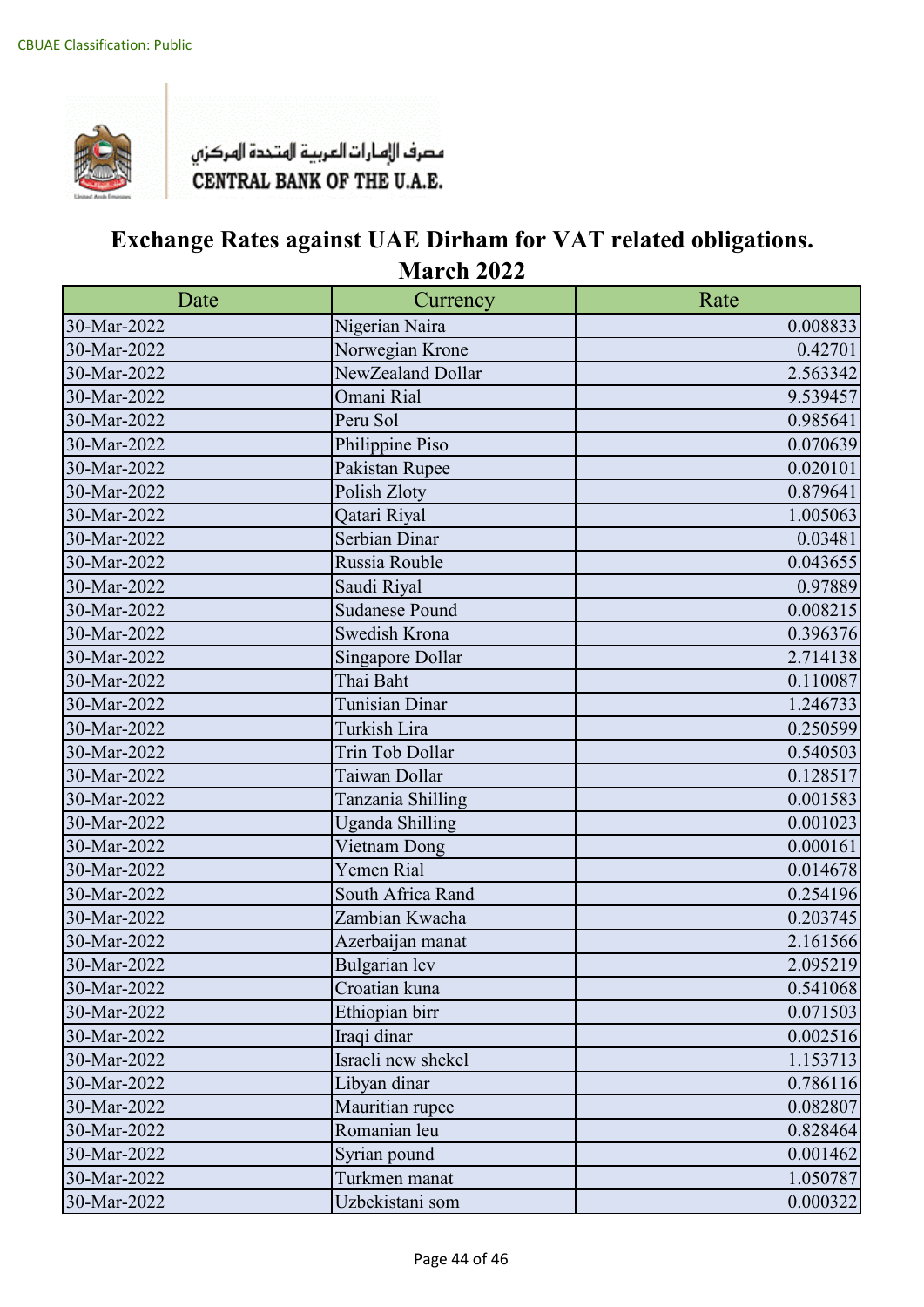

| Date        | Currency                 | Rate      |
|-------------|--------------------------|-----------|
| 31-Mar-2022 | <b>US Dollar</b>         | 3.6725    |
| 31-Mar-2022 | <b>Argentine Peso</b>    | 0.03309   |
| 31-Mar-2022 | <b>Australian Dollar</b> | 2.754031  |
| 31-Mar-2022 | <b>Bangladesh Taka</b>   | 0.04259   |
| 31-Mar-2022 | Bahrani Dinar            | 9.739313  |
| 31-Mar-2022 | Brunei Dollar            | 2.711933  |
| 31-Mar-2022 | <b>Brazilian Real</b>    | 0.775574  |
| 31-Mar-2022 | <b>Botswana Pula</b>     | 0.32079   |
| 31-Mar-2022 | <b>Belarus Rouble</b>    | 1.127571  |
| 31-Mar-2022 | Canadian Dollar          | 2.934713  |
| 31-Mar-2022 | <b>Swiss Franc</b>       | 3.979304  |
| 31-Mar-2022 | <b>Chilean Peso</b>      | 0.004658  |
| 31-Mar-2022 | Chinese Yuan - Offshore  | 0.57852   |
| 31-Mar-2022 | <b>Chinese Yuan</b>      | 0.579304  |
| 31-Mar-2022 | <b>Colombian Peso</b>    | 0.000979  |
| 31-Mar-2022 | Czech Koruna             | 0.166977  |
| 31-Mar-2022 | Danish Krone             | 0.547456  |
| 31-Mar-2022 | <b>Algerian Dinar</b>    | 0.025728  |
| 31-Mar-2022 | <b>Egypt Pound</b>       | 0.200903  |
| 31-Mar-2022 | Euro                     | 4.071959  |
| 31-Mar-2022 | <b>GB</b> Pound          | 4.820186  |
| 31-Mar-2022 | Hongkong Dollar          | 0.469035  |
| 31-Mar-2022 | Hungarian Forint         | 0.011066  |
| 31-Mar-2022 | Indonesia Rupiah         | 0.000256  |
| 31-Mar-2022 | <b>Indian Rupee</b>      | 0.048391  |
| 31-Mar-2022 | <b>Iceland Krona</b>     | 0.028718  |
| 31-Mar-2022 | Jordan Dinar             | 5.179831  |
| 31-Mar-2022 | Japanese Yen             | 0.030216  |
| 31-Mar-2022 | Kenya Shilling           | 0.031935  |
| 31-Mar-2022 | Korean Won               | 0.003023  |
| 31-Mar-2022 | Kuwaiti Dinar            | 12.085363 |
| 31-Mar-2022 | Kazakhstan Tenge         | 0.0078    |
| 31-Mar-2022 | Lebanon Pound            | 0.002429  |
| 31-Mar-2022 | Sri Lanka Rupee          | 0.012491  |
| 31-Mar-2022 | Moroccan Dirham          | 0.379995  |
| 31-Mar-2022 | Macedonia Denar          | 0.066088  |
| 31-Mar-2022 | <b>Mexican Peso</b>      | 0.184498  |
| 31-Mar-2022 | Malaysia Ringgit         | 0.873407  |